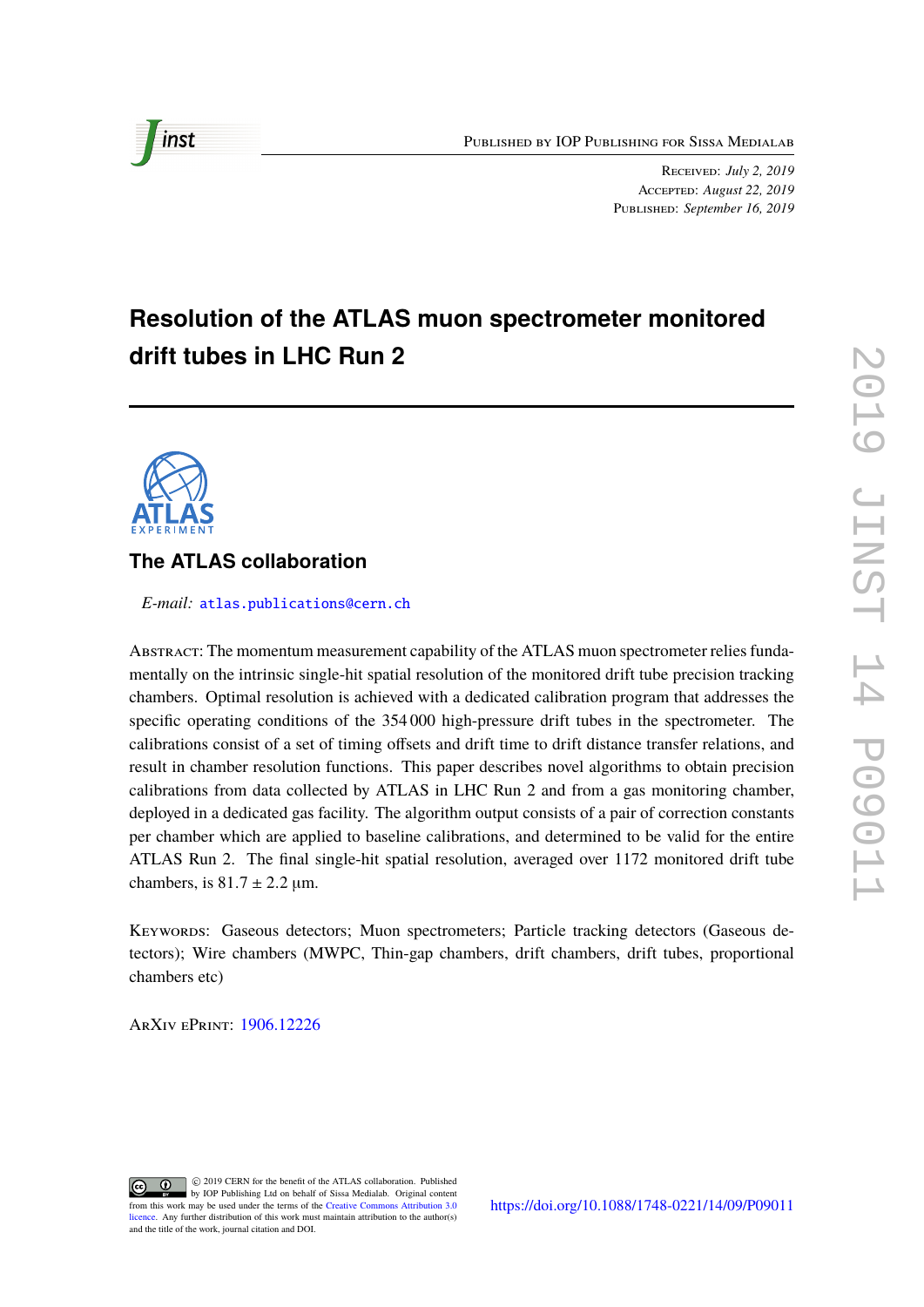## **Contents**

| 1                       | <b>Introduction</b>                  | $\mathbf{1}$             |  |
|-------------------------|--------------------------------------|--------------------------|--|
|                         | 2 ATLAS detector                     | $\overline{\mathbf{2}}$  |  |
| $\overline{\mathbf{3}}$ | <b>Analysed data</b>                 | 3                        |  |
| 4                       | <b>MDT</b> calibration               | 4                        |  |
|                         | Drift radius determination<br>4.1    | $\overline{\mathcal{A}}$ |  |
|                         | 4.2<br>$t_0$ determination           | $\overline{\mathcal{A}}$ |  |
|                         | 4.3<br>$R(t)$ function determination | 5                        |  |
|                         | 4.4 Gas monitor chamber              | 6                        |  |
|                         | 4.5<br>Residuals and resolution      | $\overline{7}$           |  |
| 5                       | <b>Correction algorithms</b>         | 8                        |  |
|                         | 5.1<br>$\delta t_0$ correction       | 8                        |  |
|                         | 5.2 $\delta P$ correction            | 10                       |  |
| 6                       | <b>Resolution results</b>            | 13                       |  |
| 7                       | <b>Systematic uncertainties</b>      | 15                       |  |
| 8                       | Conclusion                           | 16                       |  |
|                         | The ATLAS collaboration              | 19                       |  |
|                         |                                      |                          |  |

#### <span id="page-1-0"></span>**1 Introduction**

This paper summarizes the calibration procedure and reports the single-hit spatial resolution of the monitored drift tubes (MDT) in the ATLAS muon spectrometer (MS) during Run 2 of the Large Hadron Collider (LHC), spanning the 2015–2018 operating period. In this context, *single-hit* refers to the signal produced by a charged particle passing through a drift tube. The calibrations use data from both the spectrometer MDT chambers and a dedicated gas monitor MDT chamber (GMC), and are performed at the ATLAS muon calibration centers [\[1\]](#page-17-0).

The MS design momentum resolution  $\delta p/p$  is ~3% at 100 GeV and around 10% at 1 TeV [\[2\]](#page-17-1), allowing both Standard Model measurements and new physics searches in processes containing high-momentum final-state muons [\[3\]](#page-18-0). Such searches may include the decay of heavy resonances into high transverse momentum  $(p_T)$  muons, demanding superior spectrometer performance for their discovery. For muons of  $p_{\rm T}$  above 100 GeV, the drift tube single-hit resolution (and to a lesser extent, the chamber alignment) becomes an important contribution to the transverse momentum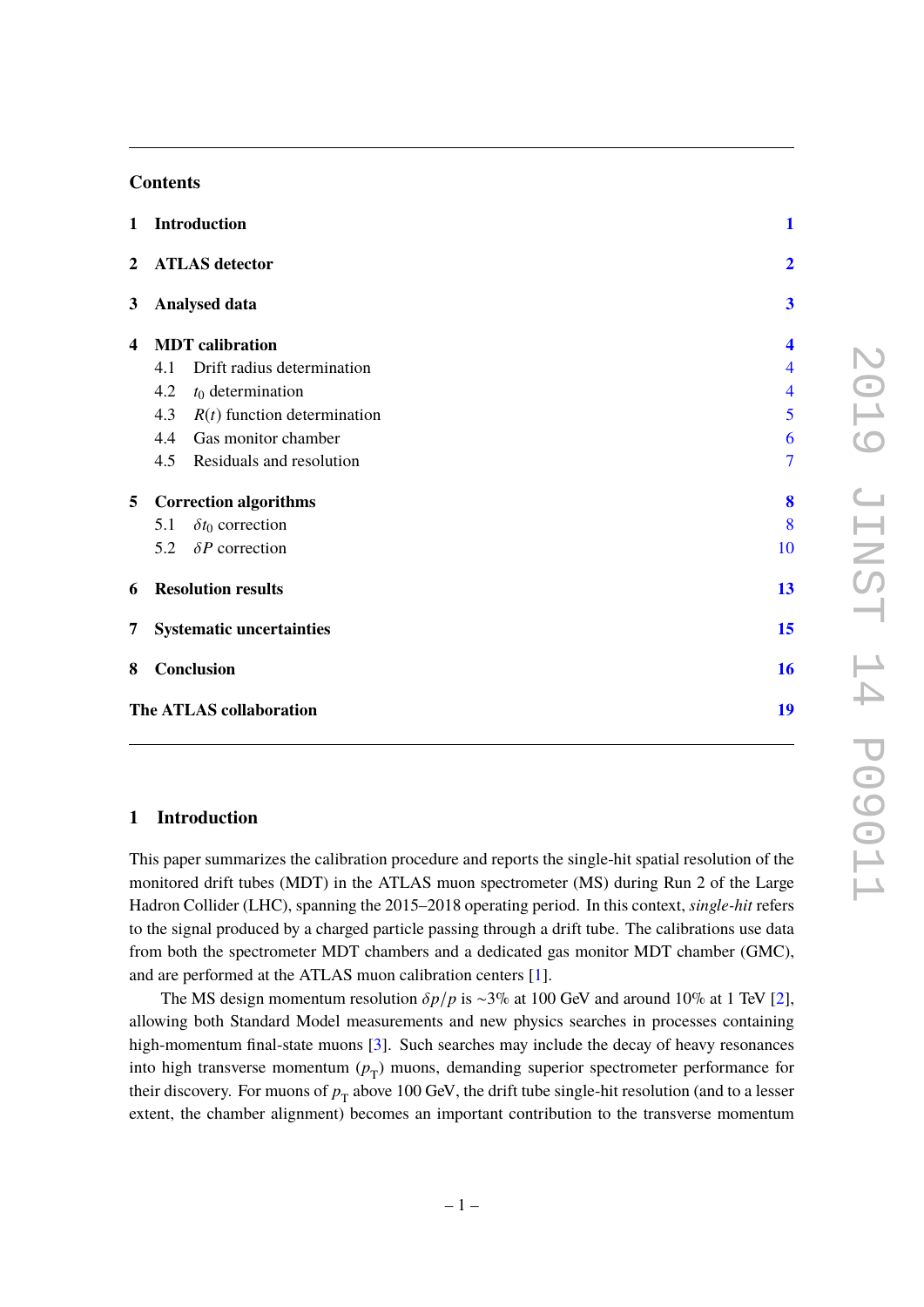resolution, and is the dominant factor above 250 GeV  $[2]$ . At high momentum, the  $p<sub>T</sub>$  resolution  $\sigma_{p_{\text{T}}}$  is determined by the relation  $\sigma_{p_{\text{T}}}$  / $p_{\text{T}} \propto \sigma_{\text{res}} \times p_{\text{T}}$  [\[4\]](#page-18-1), where  $\sigma_{\text{res}}$  is the single-hit spatial graves used the stress of  $\sigma_{\text{res}} = 80 \text{ cm}$  [3] resolution. The design resolution is  $\sigma_{res} = 80 \,\text{\mu m}$  [\[2\]](#page-17-1).

The objective of the MDT calibration program is to achieve this resolution for all 354 000 drift tubes assembled into 1172 MDT chambers throughout all ATLAS data taking in LHC Run 2. The primary MDT calibration ingredients consist of tube  $t_0$  timing offsets (referred to here as  $t_0$ offsets or just  $t_0$ ) and chamber-specific drift electron time to drift distance transfer relations, hereafter referred to as  $R(t)$  functions. The  $t<sub>0</sub>$  offset is primarily a function of cable length and electronics delays, while the  $R(t)$  function depends on the gas properties.

The operating conditions of the MDT detectors in the ATLAS cavern are characterized by large temperature gradients, occasional component faults, variations in humidity, background radiation, flow, pressure and mixture instabilities of the gas supply, all of which affect the timing response. In order to achieve the optimal resolution the calibration constants are routinely monitored, corrected for many of these second-order effects, and updated.

This paper describes the algorithms which generate a pair of correction parameters for the  $t_0$  offsets and the  $R(t)$  functions. These pairs of chamber-specific constants compensate for a number of systematic uncertainties associated with the operating conditions of the MDT chambers. As a final result, the MDT tube spatial resolution that has been achieved in ATLAS Run 2 is presented. Unless otherwise noted, all reported errors are statistical.

#### <span id="page-2-0"></span>**2 ATLAS detector**

The ATLAS experiment [\[5\]](#page-18-2) at the LHC is a multipurpose particle detector with a forward-backward symmetric cylindrical geometry and a near  $4\pi$  coverage in solid angle.<sup>[1](#page-2-1)</sup> It consists of an inner tracking detector (ID) surrounded by a thin superconducting solenoid providing a 2 T axial magnetic field, electromagnetic and hadronic calorimeters, and a muon spectrometer. The ID covers the pseudorapidity range  $|\eta| < 2.5$ . It consists of silicon pixel, silicon microstrip, and transition-radiation tracking detectors. Lead/liquid-argon (LAr) sampling calorimeters provide electromagnetic (EM) energy measurements with high granularity. A steel/scintillator-tile hadronic calorimeter covers the central pseudorapidity range ( $|\eta| < 1.7$ ). The endcap and forward regions are instrumented with LAr calorimeters for EM and hadronic energy measurements up to  $|\eta| = 4.9$ .

The ATLAS muon spectrometer is cylindrical, 22 m in diameter and 45 m in length, surrounding the calorimeters with an acceptance coverage of  $2\pi$  in azimuth and  $\pm 2.7$  in pseudorapidity. It consists of a barrel and two endcap sections located in an air-core toroidal magnetic field generated by eight coils for each section. The field integral of the toroids ranges between 2.0 and 6.0 T m for most of the acceptance, while the field magnitude at the MDT chambers ranges from near zero to 0.2 T in most of the endcap region (1.05  $<$  | $\eta$ |  $<$  2.7), and averages about 0.6 T in the barrel  $(|\eta| < 1.05)$  region [\[2\]](#page-17-1). The MS identifies muons, provides muon triggers and, integrating with the

<span id="page-2-1"></span><sup>1</sup>ATLAS uses a right-handed coordinate system with its origin at the nominal interaction point in the center of the detector and the *z*-axis along the beam pipe. The *x*-axis points from the interaction point to the center of the LHC ring, and the y-axis points upwards. Cylindrical coordinates  $(r, \varphi)$  are used in the transverse plane,  $\varphi$  being the azimuthal angle around the *z*-axis. The pseudorapidity is defined in terms of the polar angle  $\theta$  as  $\eta = -\ln \tan(\theta/2)$ . The momentum in the transverse plane is denoted by  $p_T$ .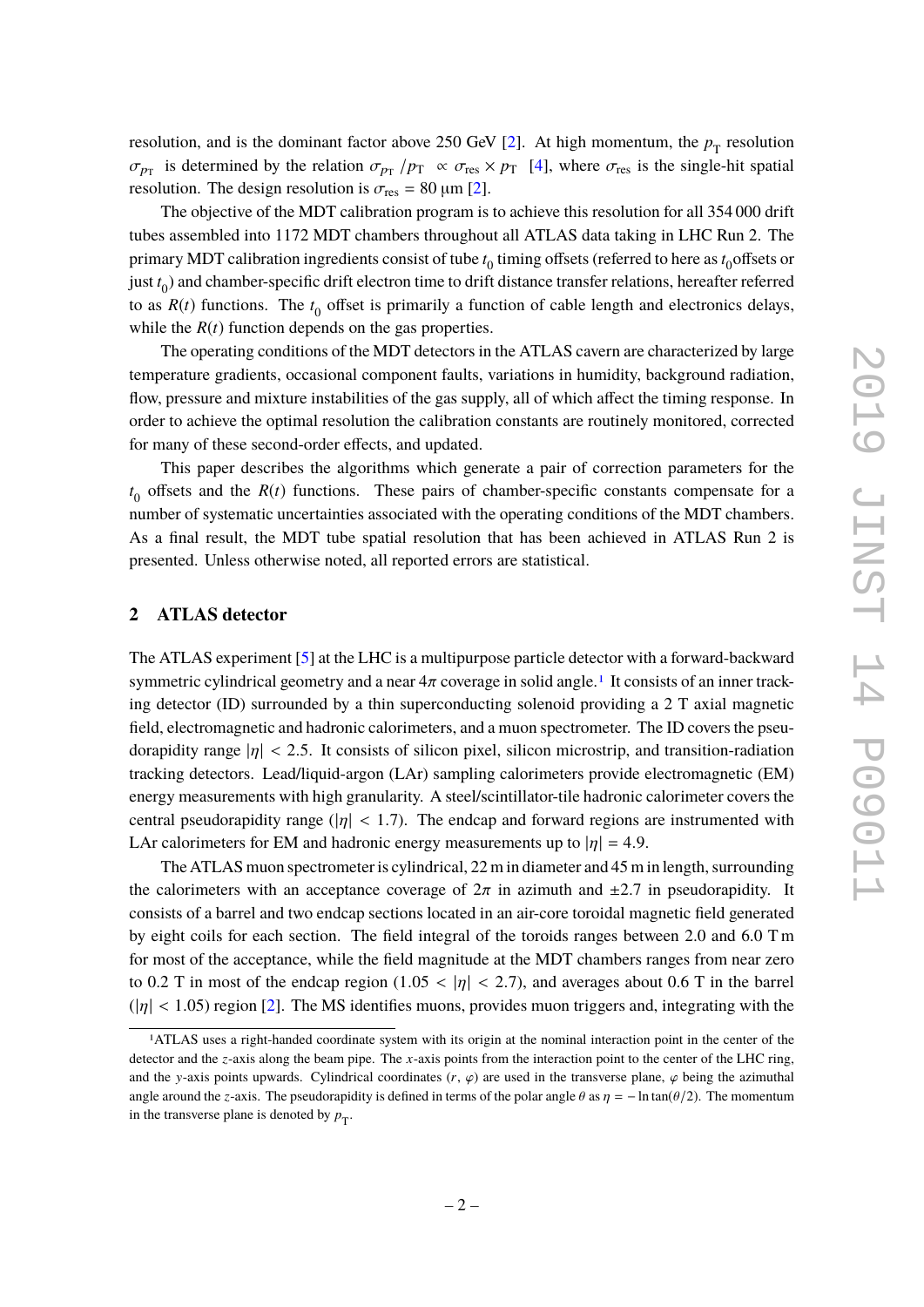inner detector information, measures their charge sign and momenta. The MDT chambers perform precision charged-particle tracking in the plane defined by the beam axis (*z*) and the radial distance to the beam (*r*). The momentum measurement is based on the track curvature in these *r*-*z* coordinates, while resistive-plate chambers (RPC) and thin-gap chambers (TGC) provide triggering in the barrel and endcaps respectively, and readout of the so called *second coordinate* in the  $r-\varphi$  non-bending plane. The MDT chambers are assembled in three nested cylindrical barrel stations and three main coaxial discs in each of the endcap regions. A fourth annulus of endcap chambers covers a limited pseudorapidity region spanning from the barrel to the endcap. They are constructed of pairs of close-packed multilayers of 3 cm diameter cylindrical aluminum drift tubes, 1 m to 6 m long for the inner stations close to the beam and outer stations, respectively. Each multilayer comprises either three or four single planes, depending on the barrel (endcap) chamber radial (Z-axis) position, with each plane containing from 12 to 72 tubes. A 50  $\mu$ m diameter anode wire is centered to within 30  $\mu$ m of the axis of a 1.46 cm (1.5 cm) inner (outer) radius aluminum tube. The MDT gas is a mixture of 93% Ar and 7%  $\mathrm{CO}_2$  plus a few hundred ppm of water vapour at 3 bar pressure. The gas flows in a common trunk line to distribution racks and is fed in parallel to all drift tubes at a rate of roughly one tube volume per day. The total gas throughput to the entire MDT system is about  $2 \times 10^6$  L/day. The tubes are operated at 3080 V anode voltage to deliver a gas avalanche amplification gain of 20 000. The single-hit efficiency for a minimum-ionizing particle is nearly 100% [\[6\]](#page-18-3).

First-level triggers [\[7\]](#page-18-4) are implemented in hardware and combine muon spectrometer and calorimeter measurements to accept events at a maximum rate of 100 kHz. These first-level triggers are followed by more refined software-based triggers that reduce the accepted event rate to 1 kHz on average.

## <span id="page-3-0"></span>**3 Analysed data**

The results presented here are based on a subset of the ATLAS Run 2 proton-proton collision data at a center-of-mass energy  $\sqrt{s}$  = 13 TeV. Specifically, this analysis uses 1.3 fb<sup>-1</sup> of data that were assumed in 2015, 22.8 fb<sup>-1</sup> in 2016, and 22.2 fb<sup>-1</sup> in 2017. The 2015 and 2017 data include were acquired in 2015, 23.8 fb<sup>-1</sup> in 2016, and 22.3 fb<sup>-1</sup> in 2017. The 2015 and 2017 data include<br> $7.0$  sh<sup>-1</sup> and 55.2 sh<sup>-1</sup>, associatively sollooted with the MS tassid weavest turned of The data ast is  $7.9 \text{ pb}^{-1}$  and  $55.3 \text{ pb}^{-1}$ , respectively, collected with the MS toroid magnet turned off. The data set is<br>from the primary ATLAS physics data stream that includes all triggers and was processed with data from the primary ATLAS physics data stream that includes all triggers and was processed with data quality selections common to all physics analyses. The selected set of data runs is distributed along the whole data acquisition period for each year, allowing checks of the stability of the parameters under study in different conditions. Each single run contains enough muon tracks per chamber to allow the determination of the  $R(t)$  and resolution functions. Two corrections that depend on the non-bending plane second coordinate are applied to the time of the MDT signal by the offline event reconstruction software: (1) the magnetic-field-induced Lorentz angle effect on the drift time [\[8\]](#page-18-5) and (2) the signal propagation time associated with the hit position along the wire.

This paper uses single-hit information from muon tracks with  $p_T > 20$  GeV that are recon-<br>ted in the ID and MS. The data include drift times, drift and include a flatte as used by structed in the ID and MS. The data include drift times, drift radii and timing offsets as used by the offline tracking reconstruction algorithms. A minimum of 1000 tube hits per chamber per run is required to obtain stable fit results in the analysis. As a consequence of these selection criteria the number of chambers for which results are obtained has a run-to-run variation of 0.3%. When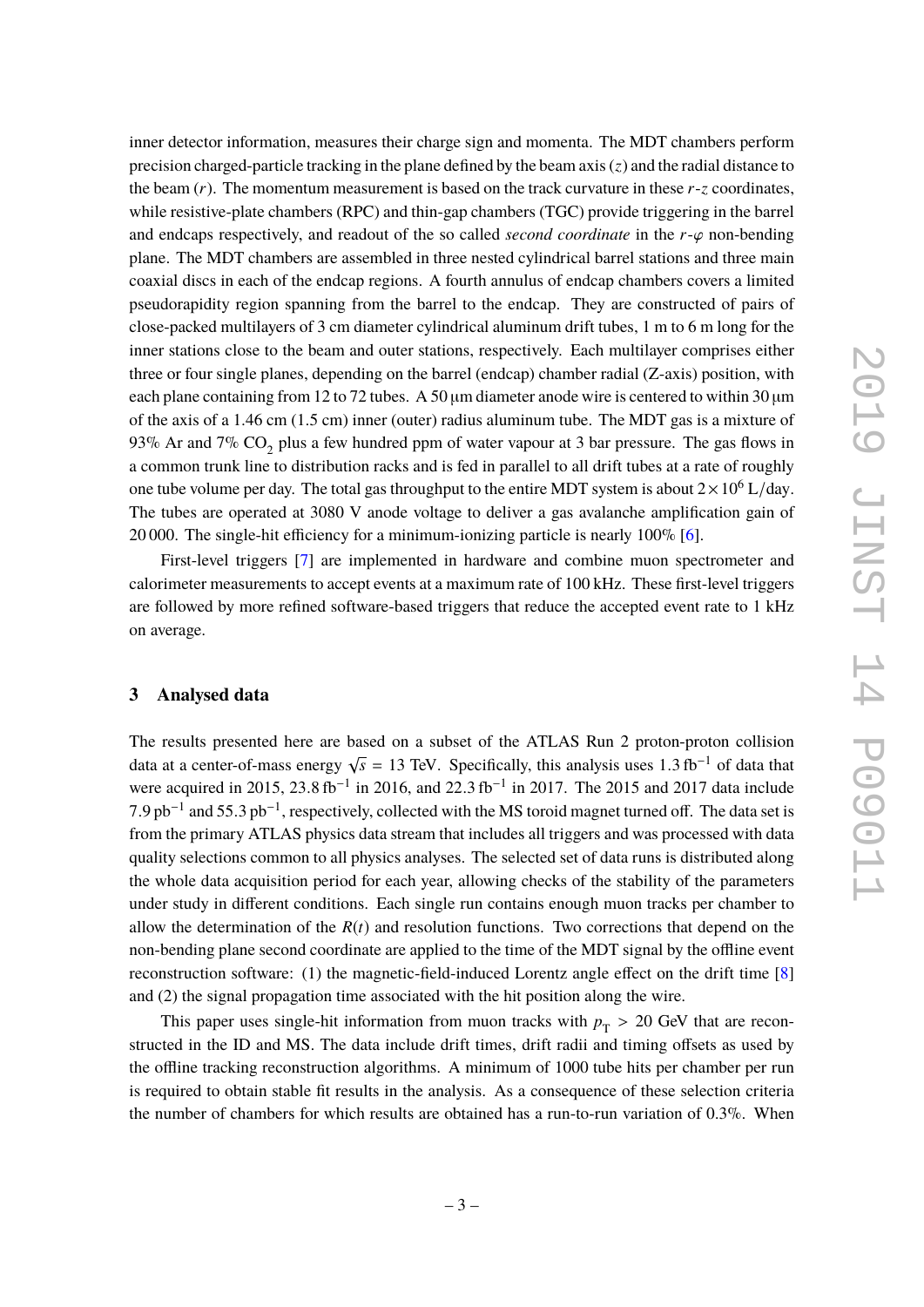possible, multiple consecutive runs with the same gas conditions are grouped together in order to reach a minimum number of muon tracks per chamber.

## <span id="page-4-0"></span>**4 MDT calibration**

This section introduces the drift radius measurement and the basic calibration parameters necessary for its determination. The operational definition of the single-hit spatial resolution as applied in this analysis is then presented.

#### <span id="page-4-1"></span>**4.1 Drift radius determination**

The MDT drift tube signal, or hit, provides the pulse arrival time, and a quantity reconstructed as the collected electric charge of the signal pulse. Read-out is accomplished with 24-channel front-end cards. These cards amplify, shape and discriminate the signals with programmable thresholds, then digitize the data. The hit time data are recorded in <sup>1</sup>.<sup>2</sup> <sup>µ</sup>s windows initiated by a first-level trigger signal with a 0.78125 ns minimum digitization time. The charge contained in the leading edge of the signal is stored as voltage on a capacitor and read out as a run-down time using the Wilkinson technique [\[9\]](#page-18-6).

The signal arrival time is relative to a specific proton-proton interaction time called the bunch crossing identifier. The bunch crossing time is measured in 25 ns ticks synchronized with an LHC global 40 MHz clock, and is subtracted in the read-out electronics hardware to yield the raw pulse arrival time. This pulse arrival time includes, in addition to the drift time, several timing offsets: the time-of-flight of the particle (muon) from the proton-proton interaction point to the tube, the signal propagation time along the tube wire, plus various fixed electronics and cable latencies. The sum of all these is referred to as the  $t_0$  offset. The  $t_0$  offset therefore represents the drift time produced by a particle crossing at the tube wire.

The raw time for every hit is converted into a drift time by subtracting the tube time offset. The drift time is a measure of the transit time of electrons generated by the primary ionization and subsequent avalanche multiplication to arrive at the anode wire. The resultant drift time is then mapped to the drift distance (circle) by means of a time-to-distance  $R(t)$  transfer function, an example of which is shown in figure [1.](#page-5-1) The best straight line tangent to all such drift circles in a single chamber forms a track segment.

In ATLAS, the  $t_0$  offset is a property of a single tube, whereas an  $R(t)$  function is associated to a single MDT chamber. This association is valid to the extent that the operating conditions are uniform. Since chambers share a common high-voltage supply, gas pressure and thermal environment, these conditions are generally met at the chamber level. These  $t_0$  offsets and  $R(t)$  functions, globally called calibration constants, are generated by the ATLAS calibration computing centers.

#### <span id="page-4-2"></span>**4.2** t**<sup>0</sup> determination**

While the  $t_0$  offset represents the drift time of a hit at the wire, operationally it is defined as the point of 50% of maximum amplitude of a Fermi-Dirac sigmoid function fit to the rising edge of an MDT drift time spectrum [\[10\]](#page-18-7), as illustrated in figure [2.](#page-5-1)  $t_0$  offsets are nominally determined for all tubes in the MS using single tube spectra or, when hit statistics are poor, the combined spectra from groups of 24 equal-length tubes sharing a common readout card. This  $t_0$  offset definition is subject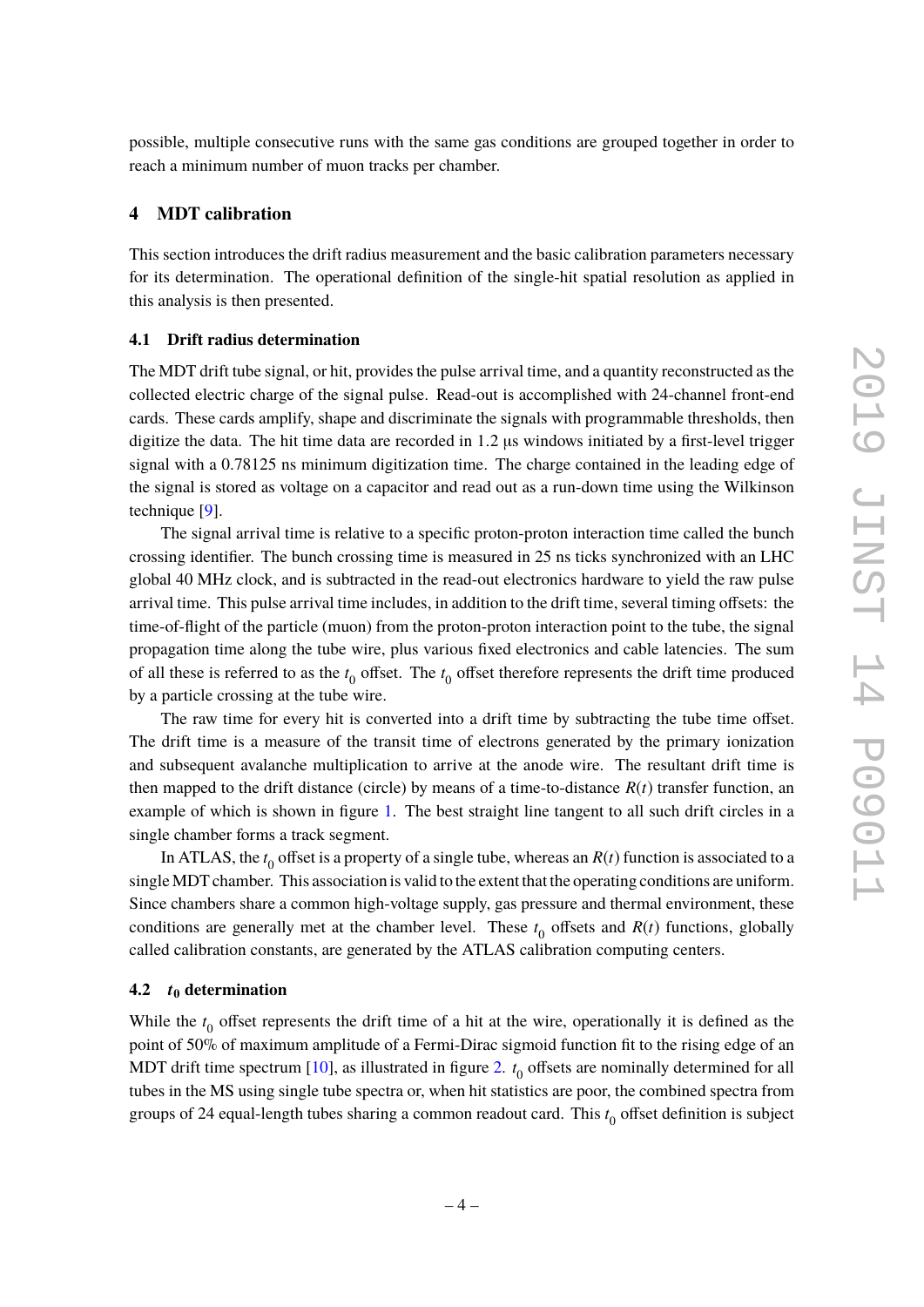<span id="page-5-1"></span>

**Figure 1.** Gas monitor chamber  $R(t)$  function for 93% Ar-7%  $CO_2$  (and less than 0.1% of water vapour) for standard condition: 293 K, 3080 V and 3 bar, obtained via autocalibration.



**Figure 2.** Measured drift time spectrum for a generic MDT chamber with a Fermi-Dirac function fit to the rising edge of the distribution.

to small systematic uncertainties of order 1 ns. These arise from different data selection, different background level and operating conditions in the GMC (see section [4.4\)](#page-6-0) and the MDT systems, which affect the number of hits near the wire, the slope of the rising edge, and the subsequent fit result. These systematic effects are relevant for the GMC-based universal *R*(*t*) function described in section  $4.3$  which is computed using the GMC  $t_0$  offsets. They are resolved using a correction parameter,  $\delta t_0$ , described in section [5.1.](#page-8-1)

#### <span id="page-5-0"></span>**4.3** R(t) **function determination**

A standard method to extract the  $R(t)$  function is by an autocalibration algorithm [\[11\]](#page-18-8). This algorithm, using a given set of  $t_0$  offsets, iterates the linear fit to the drift radii in a chamber, each time updating the *R*(*t*) function until the residuals converge to a minimum. An autocalibration  $R(t)$  function is self-adapting to the chamber conditions, but a daily implementation of this procedure for every single MDT chamber requires significant computing resources and a large amount of data transfer and storage.

The alternative  $R(t)$  function calibration method used here adopts the temperature-corrected universal  $R(t)$  (URT), where the URT is the GMC  $R(t)$  function derived using autocalibration for standard operating conditions (defined as gas pressure 3 bar, high voltage 3080 V, temperature 293 K, and GMC  $t_0$  offsets). The URT method assumes that the absolute measured values of the chamber operating conditions of both the GMC and the MDT chambers are all known and that their differences can be corrected. The main sources of systematic differences resulting from this assumption are:

- The MDT chamber pressures can differ from the 3 bar nominal point due to several factors: local gas flow rates, pressure gauge location in the gas flow circuit, and pressure sensor offsets. Furthermore, sensors used in the GMC and in the MDT gas racks have systematic uncertainties of 10–20 mbar.
- The internal MDT gas temperature may be systematically misrepresented by the thermal sensors. There are typically eight sensors mounted on the tube walls at different locations in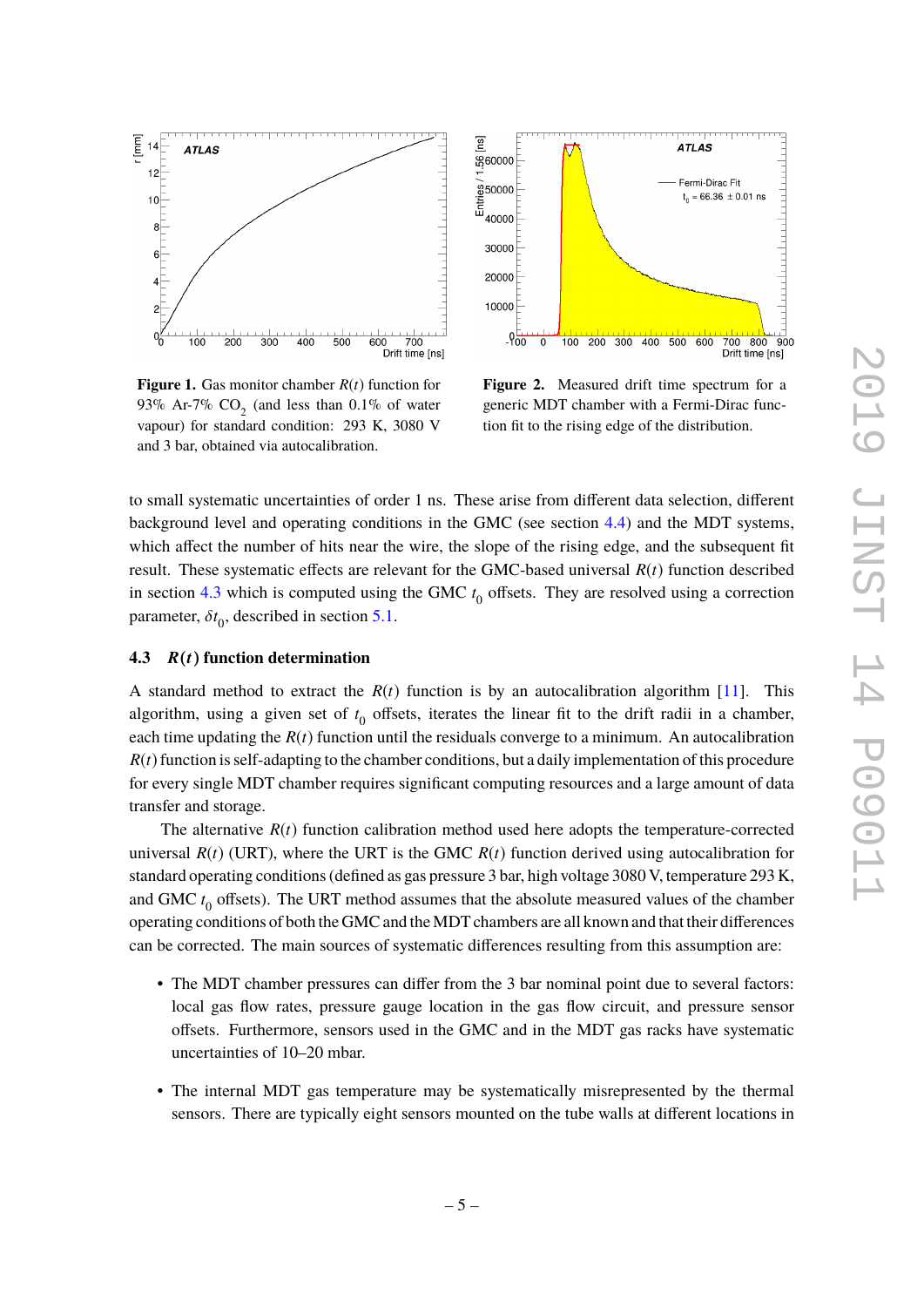the chamber. These sensors are read out periodically, and a daily average value over all sensors is computed. However, due to possible thermal gradients across the chambers (on average  $1.8 \pm 0.7$  (RMS) K), and because the sensors are external to the tubes, this average temperature may not accurately represent the internal temperature everywhere in the gas volume.

• The actual high voltage supplied to chambers might deviate slightly (by about 1 V) from the nominal 3080 V operating voltage, although this has an effect of less than 0.1% on the maximum drift time. A larger high-voltage deviation generally indicates equipment failure, not a systematic error, and it is addressed during the detector access periods.

To correct for these effects a single catch-all parameter, referred to as effective pressure,  $\delta P$ , is defined. This parameter is used in a phenomenological correction function described in section [5.2.](#page-10-0)

In summary, an MDT chamber requires two types of calibrations: an  $R(t)$  function and a set of  $t_0$  offsets, each with a specific set of uncertainties. Two similar algorithms provide correction factors that compensate for these uncertainties and lead to improved single-hit spatial resolution.

#### <span id="page-6-0"></span>**4.4 Gas monitor chamber**

The GMC [\[10\]](#page-18-7) is an independent MDT chamber that operates in the surface gas facility, outside of the ATLAS experimental cavern. It has two gas partitions each independently sampling the common MDT trunk supply and exhaust lines that serve the entire MDT system, and records cosmic-ray muons at a rate of about 14 Hz. It is housed in a stable thermal enclosure where all operating parameters, gas flow, pressure, temperature, and high voltage, are continuously monitored.

The principal GMC output is a measurement of the maximum drift time,  $t_{\text{max}} = t_{\text{w}} - t_0$ , where  $t_{\text{w}}$ is the arrival time of a hit located at the tube wall. A drift time spectrum, similar to figure [2,](#page-5-1) is computed for standard operating conditions by applying a correction function [\[12\]](#page-18-9) based on the output of chamber-mounted pressure and temperature sensors. The tail end of the spectrum is fitted using a modified Fermi-Dirac sigmoid function similar to that used to obtain the  $t_0$  offsets, and the  $t_{\text{max}}$  is defined as a fit parameter, as described in ref.  $[10]$ . The  $t_{\text{max}}$  is published hourly to the online run monitoring system and to the muon calibration centers. A variation of  $t_{\text{max}} > 1$  ns triggers the calculation of a new set of  $R(t)$  functions for the track reconstruction. The  $t_{\text{max}}$  is sensitive to small changes in the gas composition: for example, a 100 ppm absolute increase in water vapour content yields a nearly 7 ns increase in  $t_{\text{max}}$  [\[13\]](#page-18-10). A single 24-hour period of GMC  $t_{\text{max}}$  data is shown in figure [3,](#page-7-1) where the stability is better than 1 ns RMS. The GMC  $t_{\text{max}}$  superimposed with the same quantity determined from the average of all chambers over the 2016 data-taking period is presented in figure [4.](#page-7-1) A one-time offset of −12 ns is applied to compensate for the typical difference in gas temperature between the MDT and the standard URT that range from about 4.5 to 5 K. The range of  $t_{\text{max}}$  variation over one year is 15 ns. This change, observed annually, is attributed to the seasonal variation in ambient humidity in the ATLAS cavern that modulates the content of water vapour in the gas mixture.

The GMC produces URT functions every two hours. After local GMC temperature and pressure corrections are applied, the URT registers only changes in the gas composition. Based on the daily average of measurements from detector-mounted thermal sensors, the URT is converted into chamber-specific  $R(t)$  functions [\[12\]](#page-18-9). These chamber  $R(t)$  functions are further tuned by the  $\delta$ P correction parameter, as detailed in section [5.2.](#page-10-0)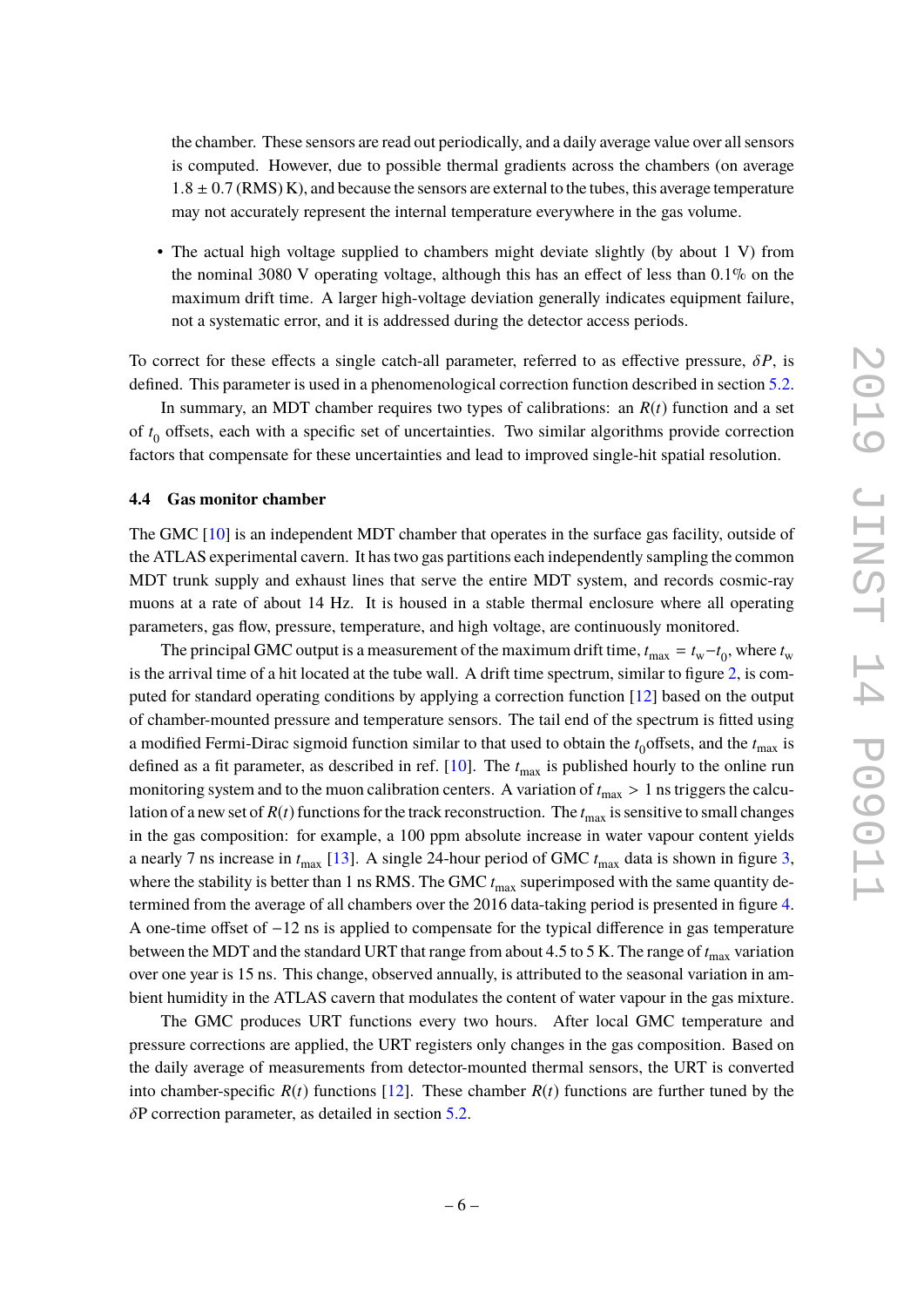<span id="page-7-1"></span>

**Figure 3.** Hourly GMC measurements of *t*max over a single day during Run 2.



**Figure 4.** Measurement of  $t_{\text{max}}$  daily average over the entire 2016 data-taking period, obtained from an average of all chambers and from the GMC. The horizontal axis represents run numbers, which are not uniformly distributed in time. Dotted lines delineate months.

#### <span id="page-7-0"></span>**4.5 Residuals and resolution**

Track segments in a chamber are the best-fit straight lines tangent to the *N* circles defined by *N* drift radii. The distance of closest approach of a hit radius to this fit line is either a *fit* or *hit* residual. The former results when all *N* data points are included in the linear fit, and the latter is a measure of the *j*<sup>th</sup> residual when the *j*<sup>th</sup> point is excluded from the fit of the other *N* − 1 points. Hit and fit residual distributions (*N* entries per track, for all tracks in the analysed data set) are generated for each MDT chamber. Residuals are calculated for each of 15 radial bins, 1 mm wide, from 0 to 15 mm in drift radius *r*, as well as for a single 15-mm-wide radial bin. The former are used to obtain the radial dependence of the resolution and the latter is used to obtain the single-hit spatial resolution, both averaged over all tubes in a chamber. The residual distributions are fitted using a double-Gaussian function as expressed in equation  $(4.1)$ : this choice is dictated by the stochastic nature of the signal formation that arises from ion-pair creation, gas diffusion and electron-ion transport and, importantly, allows for the dependence of the drift velocity on drift radius, as indicated by the non-linearity of the  $R(t)$  function in figure [1.](#page-5-1) These properties produce residual distributions with radially dependent widths, including tails that are attributed to misassociated track hits from deltarays and asynchronous background hits. While a single-Gaussian function inadequately describes the distributions for all radial bins, the double-Gaussian function used here provides a good fit to the residuals with a minimal increase in the number of free parameters. The fit function is:

<span id="page-7-2"></span>
$$
f(r) = A_n e^{\frac{-(r-\bar{r})^2}{2\sigma_n^2}} + A_w e^{\frac{-(r-\bar{r})^2}{2\sigma_w^2}},
$$
\n(4.1)

where  $A_n$ ,  $A_w$ ,  $\sigma_n$ ,  $\sigma_w$  are the amplitudes and standard deviations of a narrow and a wide Gaussian component. The true terms in equation (4.1) are constrained to a common mean  $\bar{a}$  and fit even a component. The two terms in equation [\(4.1\)](#page-7-2) are constrained to a common mean  $\bar{r}$ , and fit over a residual range of  $\pm 0.5$  mm, which contains more than 99% of hits (section [7\)](#page-15-0). The  $\sigma$  parameters (for fit and hit residuals) are determined for the  $r<sup>th</sup>$  radial bin of the amplitude-weighted standard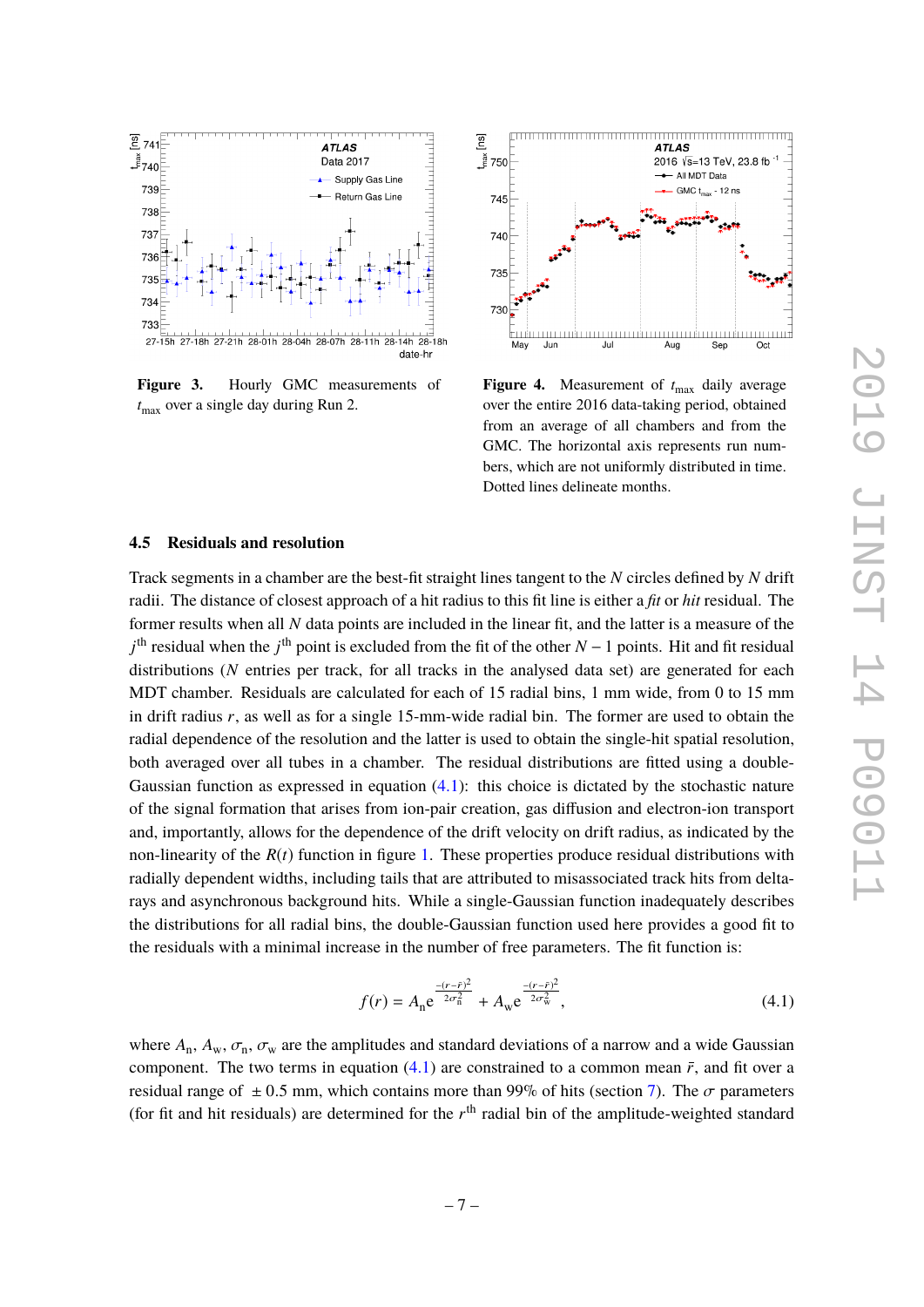deviations of the double-Gaussian function by:

<span id="page-8-4"></span>
$$
\sigma(r) = \frac{A_{\rm n}(r)\sigma_{\rm n}(r) + A_{\rm w}(r)\sigma_{\rm w}(r)}{A_{\rm n}(r) + A_{\rm w}(r)}.\tag{4.2}
$$

where the dependence of the fit parameters on the drift radius is explicitly indicated. Fit and hit residual distributions for a representative chamber at a drift radius near the wire, where the resolution is broader than far away from the wire, are shown in figures [5](#page-8-2) and [6,](#page-8-2) respectively. These distributions are fit with the function of equation  $(4.1)$ . For comparison purposes a single-Gaussian fit within the FWHM of these distributions is also shown.

<span id="page-8-2"></span>

**Figure 5.** Fit residual distribution for a representative chamber for the radial bin  $r = [2, 3]$  mm. A double-Gaussian (solid line) is fit in the range  $\pm 0.5$  mm. A single-Gaussian (dotted line) is fit within the FWHM but shown out to  $\pm 0.5$  mm.



**Figure 6.** Hit residual distribution for the same chamber and radial bin as in figure [5.](#page-8-2)

The drift tube spatial resolution,  $\sigma_{res}$ , is the geometric mean of the fit and hit residual widths [\[14\]](#page-18-11) defined as:

<span id="page-8-3"></span>
$$
\sigma_{\rm res}(r) = \sqrt{\sigma_{\rm fit}(r) \cdot \sigma_{\rm hit}(r)}\tag{4.3}
$$

This approach was checked by Monte Carlo simulation. About  $10<sup>6</sup>$  tracks incident on a generic chamber within a 10° angular range were generated. The drift radii assigned to these tracks were Gaussian distributed about their initial values using a radially dependent input resolution function derived from a test beam [\[15\]](#page-18-12). These smeared hit points were linearly fit and the output resolution for each radial bin was obtained using equation [\(4.3\)](#page-8-3). The mean difference over the tube radius between the output and input resolution is  $0.3 \pm 0.2 \,\mu$ m, confirming the validity of the formulation.

## <span id="page-8-0"></span>**5 Correction algorithms**

This section describes the algorithms used to determine the  $\delta t_0$  and  $\delta P$  corrections and their associated metrics, the track residuals and the resolution. associated metrics, the track residuals and the resolution.

### <span id="page-8-1"></span>**5.1**  $\delta t_0$  **correction**

The default  $t_0$  offset definition may vary by the order of 1 ns from the  $t_0$  value that provides the best resolution. The algorithm described here is a variant of the tuning procedures designed to find the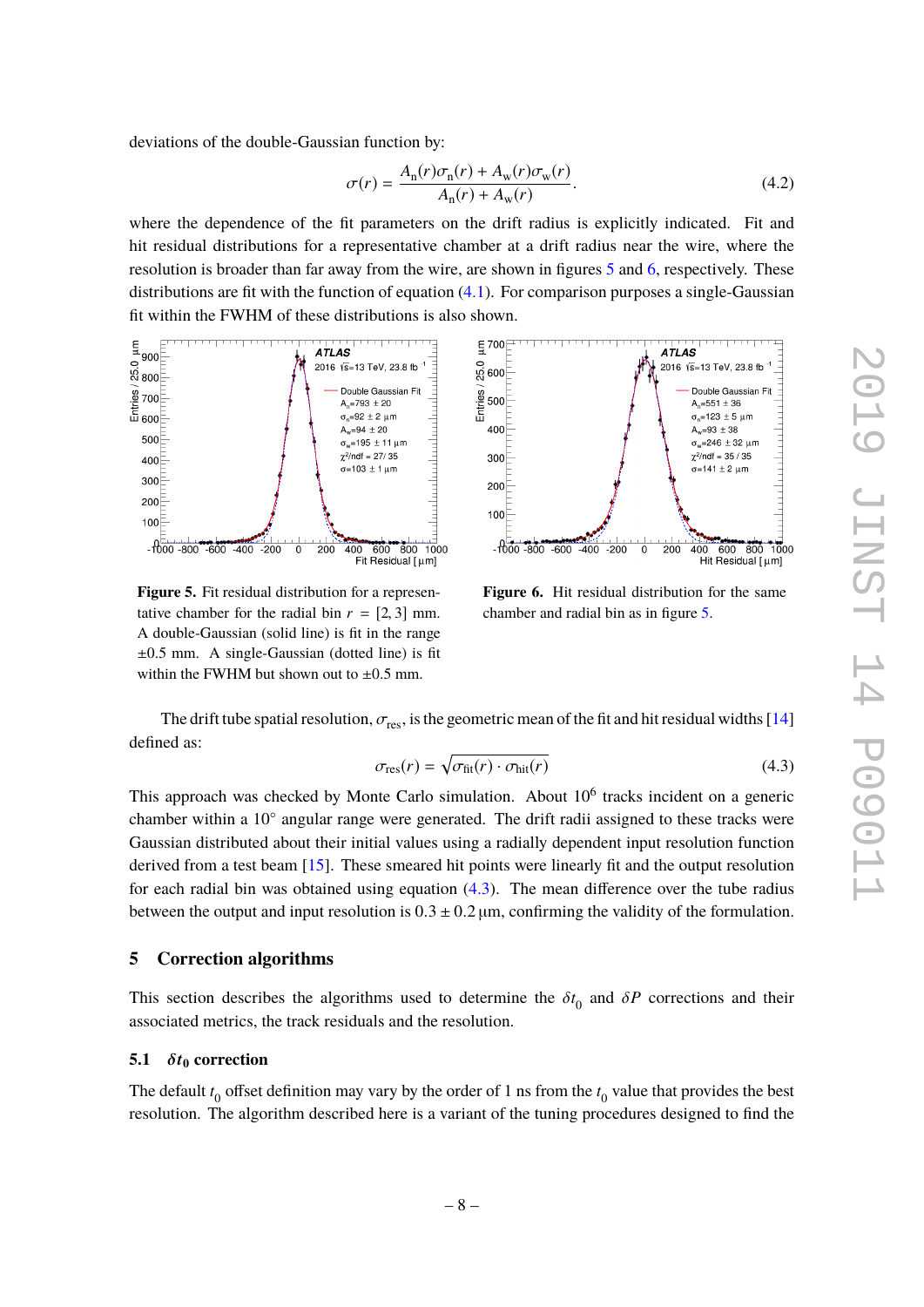best linear fit to a track segment by tuning the  $t_0$  on a track-by-track basis [\[16\]](#page-18-13). The  $\delta t_0$  correction mathed instead optimizes the default to by testing a naw madified to especiated with a single method instead optimizes the default  $t_0$  by testing a new, modified  $t_0$  associated with a single chamber simultaneously for all tubes and for all tracks in a data run, while keeping the  $R(t)$  function fixed. The algorithm operates on track segments containing at least as many hits as there are drift tube layers in the chamber, i.e. a minimum of six (eight) hits for a six-layer (eight-layer) chamber. The procedure steps through  $\delta t_0$  over a range of  $\pm 10$  ns in 0.5 ns steps. At each step, new drift times and drift radii are computed and the segments are re-fit. Importantly, the residuals are evaluated only for hits with drift radii  $r < 5$  mm where the drift velocity is largest, about 50  $\mu$ m/ns. By using only these near-wire residuals the procedure is practically insensitive to the  $R(t)$  function and avoids compensating for systematic uncertainties which come into play at larger drift radii (see figure [12\)](#page-11-0).

<span id="page-9-0"></span>

**Figure 7.** Hit residual distributions for a representative chamber for  $t_0$  correction parameter set to  $-4$  ns (left),  $+1$  ns (center) and  $+6$  ns (right) from the default value. Widths are 296, 188 and 303 µm, respectively.



**Figure 8.** Typical RMS widths of hit residual distributions of hits less than 5 mm from the wire as a function of the  $t_0$  correction, for the same chamber as in figure [7.](#page-9-0)

Figure  $7$  shows segment hit residuals from the  $t<sub>0</sub>$  correction procedure for a representative chamber for  $\delta t_0$  values of −4, +1, and +6 ns. Figure [8](#page-9-0) shows the incremental change with each change with each change with each change with each change with the special DMS widths for the entire game of  $\delta t$ , values r step of the residual RMS widths for the entire range of  $\delta t_0$  values relative to the initial  $t_0$ . The entired is the analyzible the minima of the DMS widths of the fit and hit residual distributions. optimal  $\delta t_0$  is the one yielding the minima of the RMS widths of the fit and hit residual distributions.<br>The surface on the surficel only corresponding to the minimum in figure 2, does not represent the The value on the vertical axis corresponding to the minimum in figure [8](#page-9-0) does not represent the resolution, but only the RMS spread of the hit residuals near the wire.[2](#page-9-1)

The  $\delta t_0$  correction procedure is applied to 2015 data (the first year of Run 2 operation) using  $\Delta t_0$  correction contains the MDT collibration contains. The  $\delta t_0$  corrections obtained in a much initial  $t_0$  offsets generated by the MDT calibration centers. The  $\delta t_0$  corrections obtained in a much<br>higher goals luminosity. November 2015 gun 4.8 × 10<sup>33</sup> am<sup>-2</sup> s<sup>-1</sup> are shown in frause 0, which higher peak-luminosity November 2015 run,  $4.8 \times 10^{33} \text{ cm}^{-2} \text{ s}^{-1}$ , are shown in figure [9,](#page-10-1) which<br>reveals an eventor to alghel correction of 1.2 as with a PMS entred of 0.7 as. The tails of the reveals an average  $t_0$  global correction of 1.3 ns with a RMS spread of 0.7 ns. The tails of the distribution are populated by a few chambers that were measured to have been constructed with structural non-conformities affecting the internal alignment of the tubes and therefore of the hit positions. The  $\delta t_0$  correction tries to compensate for this misalignment.

<span id="page-9-1"></span><sup>2</sup>For over 95% of the MDT chambers the double-Gaussian fits yield the same *t* 0 minima as obtained using the RMS of the residual distributions. In the remaining chambers the fit method can lead to anomalous minima, so for consistency and stability of the results, the RMS method to establish the minimum is adopted for all chambers.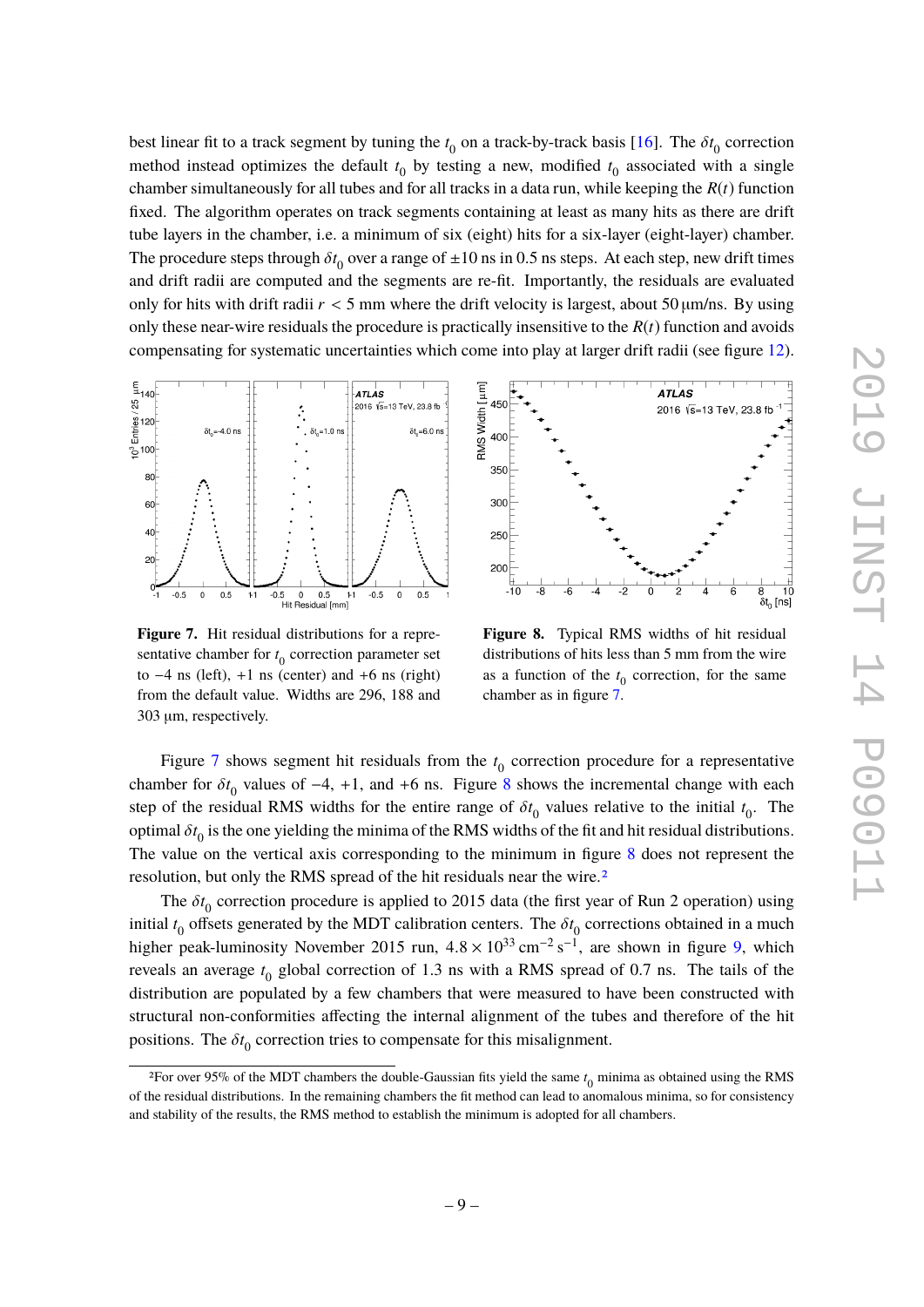<span id="page-10-1"></span>

**Figure 9.** Distribution of  $\delta t_0$  for one run in<br>November 2015 determined by the t-correction November 2015 determined by the  $t_0$  correction algorithm.



**Figure 10.** Chamber-averaged  $\delta t_0$  values for runs<br>in 2016 (left) and 2017 (right). Uncertainties are in 2016 (left) and 2017 (right). Uncertainties are the RMS of the distributions.

The determination of the  $\delta t_0$  corrections for all MDT chambers was repeated for a selection of data runs that span all data-taking periods in 2016 and 2017. The chamber-averaged  $\delta t_0$  corrections for each nun are shown in figure 10. At least 1165 out of the tatel 1172 showbers are included in for each run are shown in figure [10.](#page-10-1) At least 1165 out of the total 1172 chambers are included in each data point used for this average, depending on the integrated luminosity of the run. For the 65 runs analysed in 2016 the mean global  $\delta t_0$  offset is  $1.35 \pm 0.05$  (RMS) ns, consistent with the result<br>determined from the 2015 data set. The *St*, corrections from 2016 are then added to the solibration determined from the 2015 data set. The  $\delta t_0$  corrections from 2016 are then added to the calibration<br>constants for 2017, so that the classifien when english to the 2017 data set, produces a smaller constants for 2017, so that the algorithm, when applied to the 2017 data set, produces a smaller global shift with a mean of  $0.43 \pm 0.07$  (RMS) ns.

Figure [11](#page-11-0) shows the chamber-by-chamber  $\delta t_0$  difference between the first and last runs of the  $l$  data set. In the first win the first win the field was of said was a field was at 2017 data set. In the first run, the toroid magnetic field was off and in the last run the field was at full strength and the instantaneous luminosity was higher by one order of magnitude. The mean difference is consistent with zero. This result demonstrates that the  $\delta t_0$  parameter, once established,  $\epsilon$  and is inconsistent and is inconsistent and is inconsistent and is inconsistent and is inconsistent and is in remains stable for all chambers over a large range of instantaneous luminosity and is insensitive to the magnetic field.

#### <span id="page-10-0"></span>**5.2** δ<sup>P</sup> **correction**

Optimization of the  $R(t)$  functions is done with an *effective pressure* parameter,  $\delta P$ , that corrects for the (small) inaccuracies in gas pressure sensors, temperature measurement, and high voltage. In all three cases, minor variations from nominal values produce radially dependent changes in the  $R(t)$  function, such that a single, scalable correction function can be used. The calculation of this function is done using the Garfield program [\[17\]](#page-18-14) configured to model the drift electron transport in MDT tubes with standard operating parameters as in section [2.](#page-2-0) Specifically, a pure  $Ar-CO<sub>2</sub>$  gas mixture without water vapour and zero magnetic field is used. Figure [12](#page-11-0) shows the predicted change in the drift time as a function of drift radius for variations of temperature, pressure and high voltage from their reference values. This drift time response was previously validated with temperature data  $[12]$ . The maximum effect on the drift time is at the tube wall as expressed in equation  $(5.1)$ , where the temperature correction is  $-2.6$  ns/K, while the pressure correction function scales as <sup>−</sup>0.<sup>1</sup> K/mbar relative to the temperature correction. The negative sign means that an increase in gas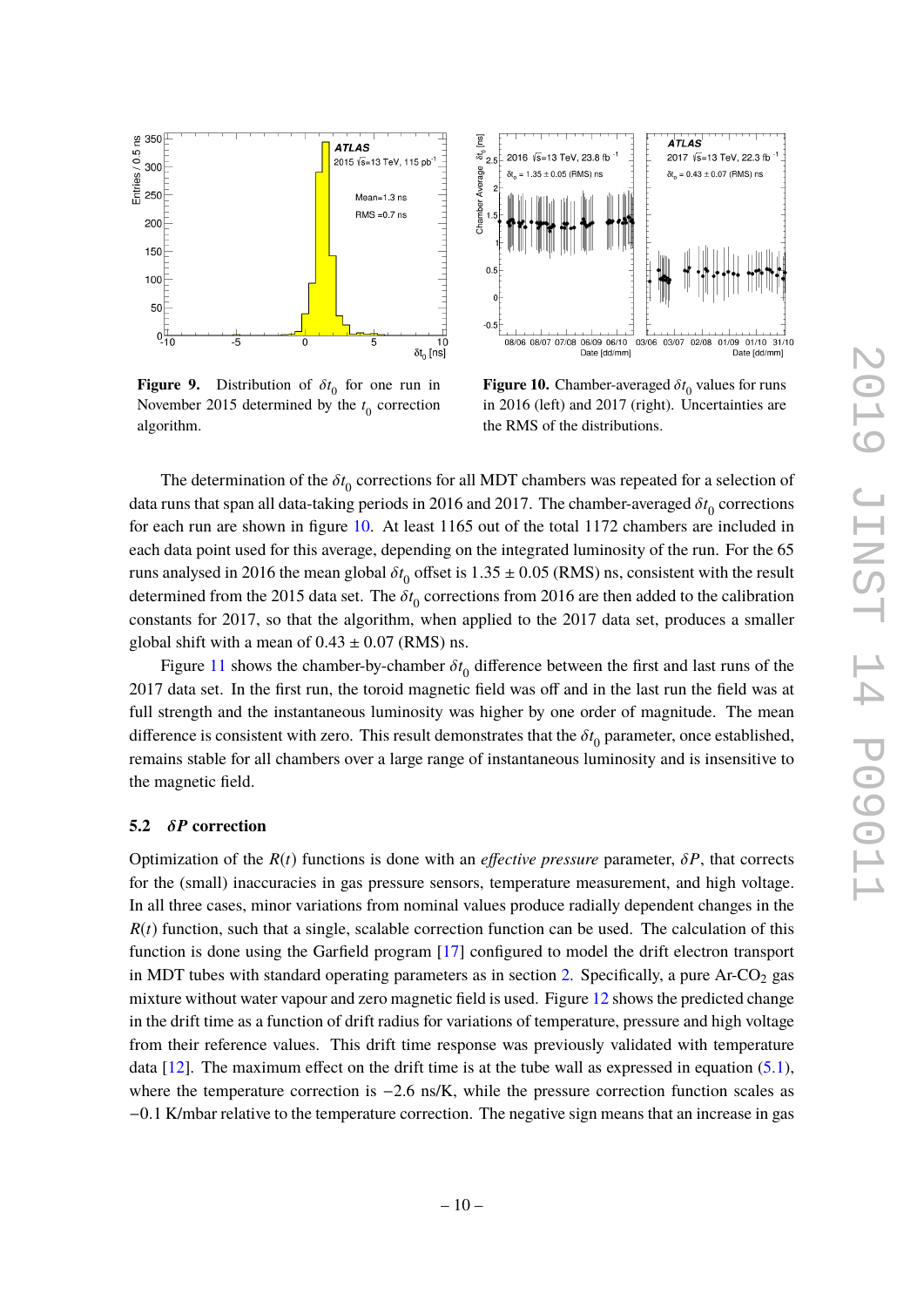<span id="page-11-0"></span>

**Figure 11.** Chamber-by-chamber difference in the  $\delta t_0$  parameter obtained from the June (toroid magnetic field off) and November (toroid magnetic magnetic field off) and November (toroid magnetic field on) 2017 data.



**Figure 12.** Garfield simulation of drift time variation as a function of drift radius for:  $+3$  K, −31 mbar, and +30 V change relative to 293 K, 3 bar and 3080 V, respectively.

pressure at fixed temperature corresponds to an increase in gas density, a decreased drift electron mean free path, and thus longer drift times. Similarly, a higher voltage at fixed pressure leads to an increased electric field and higher drift velocity. Importantly, for any of these parameters, the curves in figure [12](#page-11-0) indicate a negligible effect on drift times for radii smaller than 5 mm. For small deviations of the high voltage from the nominal setting, the drift time changes by only about 0.26 ns/V at the tube wall, thus typical systematic offsets of 1 V have a negligible effect:

<span id="page-11-1"></span>
$$
\Delta t(\text{wall}) \text{ [ns]} = -2.6 \frac{\text{ns}}{\text{K}} \times \Delta T \text{ [K]} = +0.26 \frac{\text{ns}}{\text{mbar}} \times \Delta P \text{ [mbar]} = -0.26 \frac{\text{ns}}{\text{V}} \times \Delta V \text{ [V]}.
$$
 (5.1)

The effective pressure correction algorithm is similar to the  $\delta t_0$  method and uses the same track-<br>next hit selection. For a sellection of track secure thits,  $\delta R$  is incremented in 5 mbar stars segment hit selection. For a collection of track-segment hits, δ*<sup>P</sup>* is incremented in <sup>5</sup> mbar steps through a  $\pm 100$  mbar range of test pressures centered around the nominal 3 bar. The  $R(t)$  function is recalculated using the correction function shown in figure [12](#page-11-0) rescaled by the  $P+\delta P$  effective pressure value assumed in the scan, new drift radii are obtained from the newly corrected  $R(t)$  function, and track segments are re-fit and residuals evaluated. The procedure is initiated with the set of chamberspecific  $R(t)$  functions of the day of the run. The  $\delta t_0$  corrections found previously are applied to<br>the hit drift times. For  $\delta R$  determination, the residuals are applied for all drift redii. the hit drift times. For δ*<sup>P</sup>* determination, the residuals are calculated for all drift radii.

Similar to the  $\delta t_0$  procedure, the optimal  $\delta P$  is the one yielding the minimum of the RMS width of the fit and hit residual distributions. The hit residuals for three δ*<sup>P</sup>* values, of <sup>−</sup>40 mbar, 10 mbar and 60 mbar, are shown for a representative chamber in figure [13.](#page-12-0) Figure [14](#page-12-0) shows the RMS width of the hit residual distribution as a function of δ*<sup>P</sup>* for the full scan range. The minimum at 10 mbar represents the best value of this parameter.

The minima of curves similar to figure [14,](#page-12-0) taken as the  $\delta P$  step corresponding to the lowest residual, were initially determined for all MDT chambers using data from August 2015 with the toroid magnet turned off. The algorithm was applied to a set of collision runs acquired 2.5 months later with the magnetic field turned on, and with 25 times higher instantaneous luminosity (from  $0.17 \times 10^{33}$  cm<sup>-2</sup> s<sup>-1</sup> in mid August to  $4.8 \times 10^{33}$  cm<sup>-2</sup> s<sup>-1</sup> at beginning of November), yielding in<br>heth assesses a sygmose correction  $5R$  of  $30.0 \times 0.3$  mbor with an 11 mbor PMS spreed. Distributions both cases an average correction  $\delta P$  of 30.0  $\pm$  0.3 mbar with an 11 mbar RMS spread. Distributions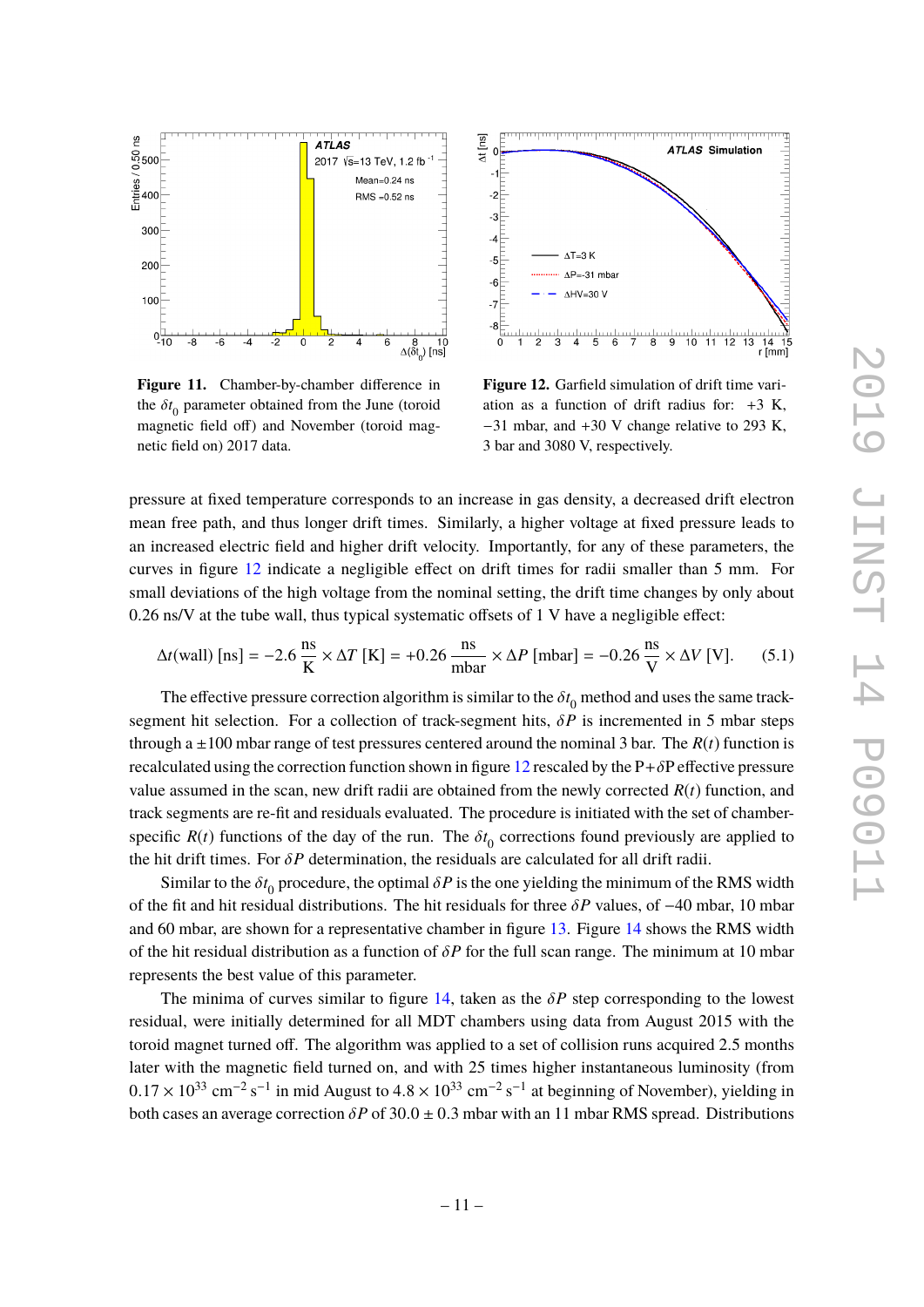<span id="page-12-0"></span>

**Figure 13.** Fit residual distributions for a representative MDT chamber for  $\delta P = -40$  mbar (left), +10 mbar (middle, optimal setting) and +60 mbar (right). RMS widths are  $141$ ,  $131$  and  $144 \mu m$ , respectively.



**Figure 14.** Fit residual RMS as a function of δ*<sup>P</sup>* for the same chamber as in figure [13.](#page-12-0)

of the latter δ*<sup>P</sup>* results are shown in figure [15,](#page-12-1) and the chamber-by-chamber differences in the  $\delta P$  correction for the two data sets are shown in figure [16.](#page-12-1) The measured change is within the δ*<sup>P</sup>* step size. The corrections are stable in time and insensitive to both the magnetic field and the increased hit rates that result from higher instantaneous luminosity.

<span id="page-12-1"></span>

**Figure 15.** Distribution of δ*<sup>P</sup>* for a highluminosity run in November 2015.



**Figure 16.** Chamber-by-chamber difference of δ*<sup>P</sup>* for a run with the toroidal magnetic field off and a run 2.5 months later with 25 times higher luminosity and the toroid on.

The δ*<sup>P</sup>* algorithm was further applied to 65 collision runs acquired from May to October 2016, where the peak luminosity exceeded  $10^{34}$  cm<sup>-2</sup> s<sup>-1</sup>, more than twice that of November 2015. These runs used  $R(t)$  functions which included the  $\delta P$  corrections determined in the 2015 data. The chamber-averaged  $\delta P$  value for each of the runs in 2016 and 20[17](#page-13-1) is shown in figure 17 as a function of run date. The average of  $\delta P$  over all of 2016 data is  $9.5 \pm 0.8$  mbar (RMS = 1.3 mbar) and for 2017 is  $12.3 \pm 1.0$  mbar (RMS = 1.3 mbar). The  $\delta P$  correction is stable over each year to better than 3 mbar. Figure [18](#page-13-1) shows the distribution of the chamber-by-chamber  $\delta P$  difference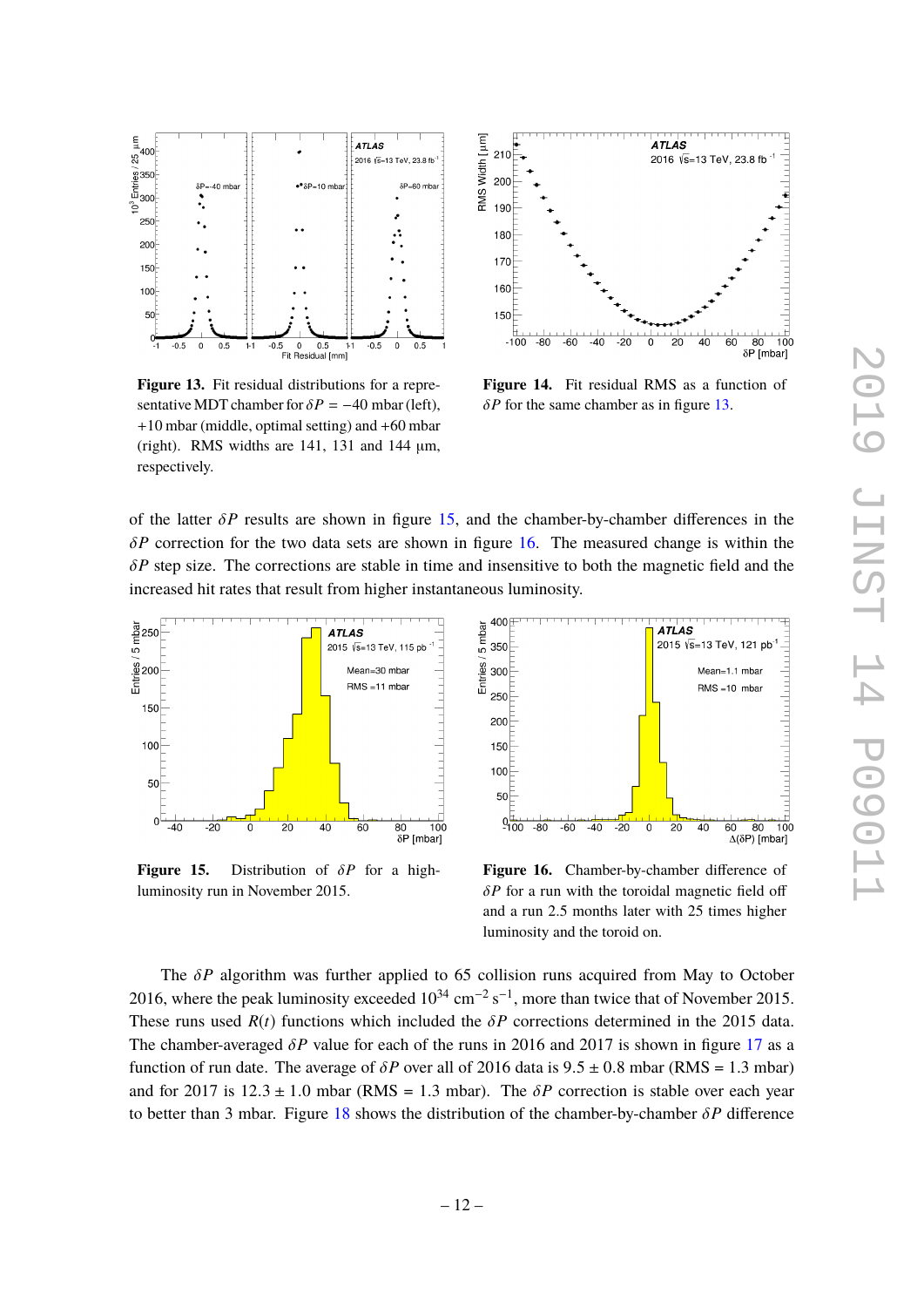between the first and last runs in the 2016 data set. The mean difference is  $2.3 \pm 4.5$  (RMS) mbar, within the systematic uncertainty of the algorithm (section [7\)](#page-15-0). This overall result supports the initial hypothesis that δ*<sup>P</sup>* represents primarily systematic offsets of pressure gauges and other sensors and, once determined, would remain stable throughout a year of running.

<span id="page-13-1"></span>

**Figure 17.** Chamber-averaged δ*<sup>P</sup>* for each analysed run in 2016 (left) and 2017 (right). The uncertainties are the RMS spread of the chamber's δ*<sup>P</sup>* distribution.



**Figure 18.** Chamber-by-chamber differences in δ*<sup>P</sup>* between the first and last 2016 analysed run.

#### <span id="page-13-0"></span>**6 Resolution results**

The single-hit MDT tube spatial resolution, as defined in equation [\(4.3\)](#page-8-3), is measured in runs with the toroidal magnetic field on. A requirement of  $p_T > 20$  GeV for the muon transverse momentum<br>measured with the ID is equiled to reduce the track symptoms such that track seconds sould be measured with the ID is applied to reduce the track curvature such that track segments could be reliably fit with a linear function, even in the chambers in a high magnetic field. For these tracks the negligible effects of the curvature due to magnetic field are folded into the systematic uncertainty.

The resolution obtained for a series of runs in each year of Run 2 is reported in figure [19.](#page-14-0) The full circles are calculated directly from fits to the default reconstructed track segments using the standard  $t_0$  and  $R(t)$  calibration constants. The triangles include the  $\delta t_0$  corrections, and the blue<br>invarted triangles also include  $\delta R$  corrections. Significant improvements to the googlution in 2015 inverted triangles also include  $\delta P$  corrections. Significant improvements to the resolution in 2015 are the result of a first implementation of the corrections, dominated by δ*P*. These δ*<sup>P</sup>* corrections were subsequently included in the standard production of *R*(*t*) function calibration constants. The application of the procedure in each year yields  $1-2 \mu m$  better resolution. The  $\delta t_0$  corrections in 2015 and 2016 each lead to a 3–4 µm improvement in resolution. From the beginning of 2017 the previous year's  $\delta t_0$  corrections are also applied, but only the  $\delta P$  corrections from 2016 (not those from 2015). However, they yield an improvement of only  $1.2 \mu m$  as shown in the right panel of figure [19.](#page-14-0)

Both the best  $\delta t_0$  and  $\delta P$  values are incorporated in the end-of-year data reprocessing in order exists the heat calibrated data for subsequent physics englises to provide the best calibrated data for subsequent physics analyses.

Figure [20](#page-14-0) summarizes the resolution averaged over all runs in 2015, 2016, and 2017, for each MDT chamber. The left panels show the initial resolutions obtained with the standard calibrations. The right panels show the resolutions after all  $\delta t_0$  and  $\delta P$  corrections are implemented and using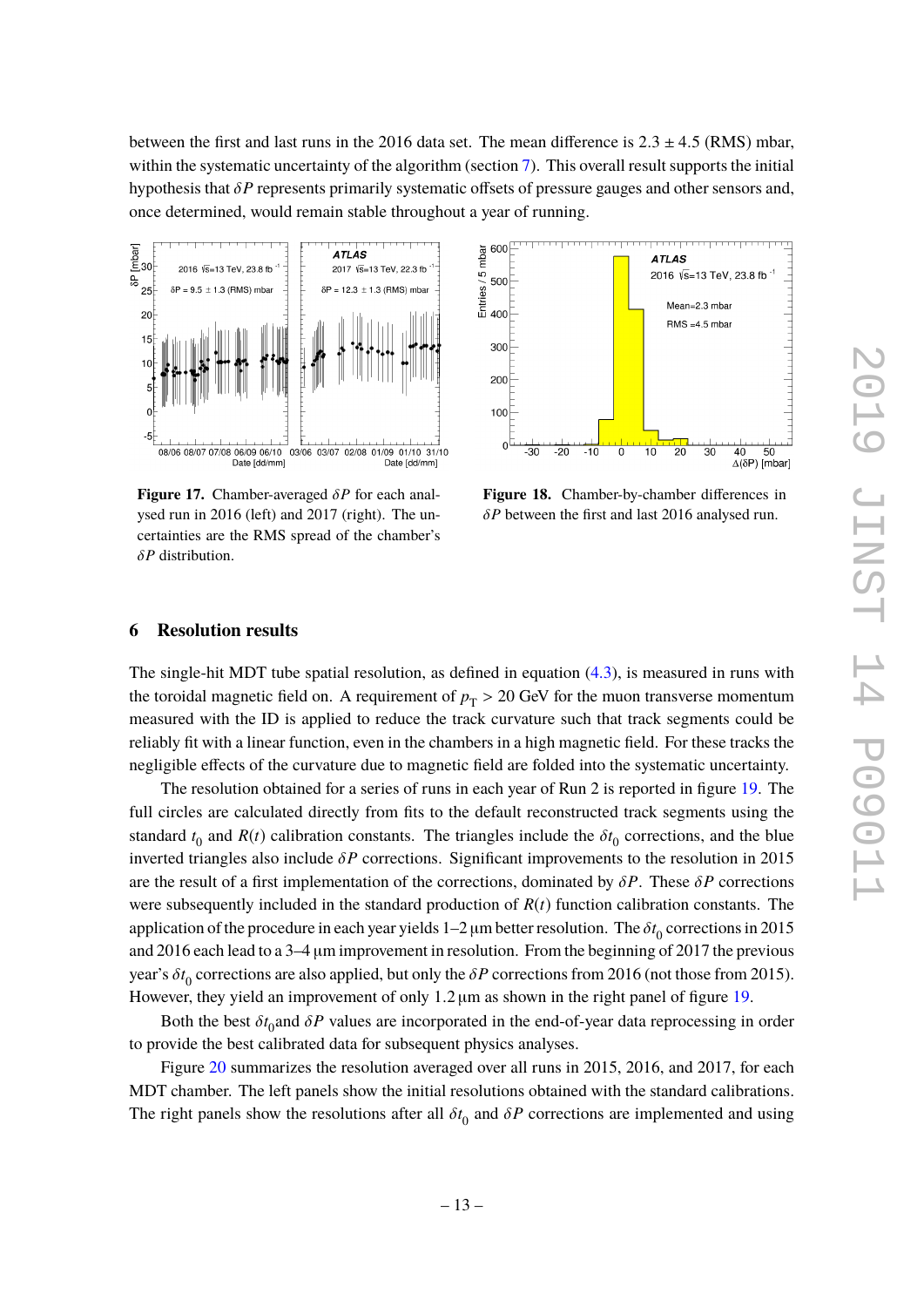<span id="page-14-0"></span>

**Figure 19.** Resolution averaged over chambers for runs in 2015 (left), 2016 (center) and 2017 (right) using default calibrations, with  $\delta t_0$  and  $\delta P$  corrections. The initial calibration data in δ*<sup>P</sup>* corrections. The initial calibration data in the right panel already include the  $\delta t_0$  corrections<br>from 2016; additional  $\delta t$ , correction is not peaded from 2016; additional  $\delta t_0$  correction is not needed.



**Figure 20.** Single-hit resolutions for each chamber. Left: with default calibrations (different conditions every year). Right: with all corrections and most up-to-date *R*(*t*) functions.

daily updated *R*(*t*) functions:  $84.9 \pm 0.2 \mu m$  for 2015,  $82.3 \pm 0.2 \mu m$  for 2016, and  $81.7 \pm 0.2 \mu m$ for 2017. Notably the improvements are measured both by the decrease of the mean value of the distribution and by the decrease of the RMS width, indicating greater uniformity of the resolutions of the whole ensemble of MDT chambers. In 2015, the δ*<sup>P</sup>* corrections were applied for the first time in Run 2, and then incorporated into the default calibrations for 2016. In 2016, the larger data set allowed a much higher fraction of the initial  $t_0$  offsets to be determined for single tubes by the calibration centers, resulting in a better overall initial resolution. The  $\delta t_0$  corrections from 2016 were propagated into the default calibrations for 2017. For this reason, the incremental improvement in both the mean and the RMS spread decreases with each year and the standard offline tube resolution approaches the fully corrected result.

The final MDT drift tube spatial resolution, with all corrections described in previous sections included, is shown as a function of drift radius in figure [21](#page-15-1) and in figure [22.](#page-15-1) In particular, figure [21](#page-15-1) shows for 2016 the run-averaged resolution distributions  $\sigma_{\text{res}}(r)$  in 1 mm radial bins, where each histogram bin entry represents a single chamber. This set of histograms therefore represents the full range of resolution functions obtained for the entire ensemble of MDT chambers. The mean values of these distributions are plotted as a single resolution function in figure [22,](#page-15-1) where the uncertainties are the RMS widths of the distributions for all chambers. For comparison, the resolution curves of a single MDT chamber deployed in a test beam  $[15]$ , with and without background irradiation, are also displayed. The 2016 chamber-weighted resolution averaged over all radial bins is  $86.4 \pm 0.2 \,\mu m$  and the average excluding the radial bin closest to the wire is  $79.7 \pm 0.2$  µm. These two values bracket the final 2016 resolution averaged over all chambers, presented in figure [20,](#page-14-0) of 82.3  $\pm$  0.2  $\mu$ m.

Specific high instantaneous luminosity collision runs are analysed in order to measure the drift tube rates by counting all chamber hits occurring within the MDT read-out time window of 1.2 us initiated by any muon trigger. This total number of hits per time window is normalized to the total tube area to obtain a rate per unit area. These rates are consistently less than  $10 \text{ Hz/cm}^2$ ,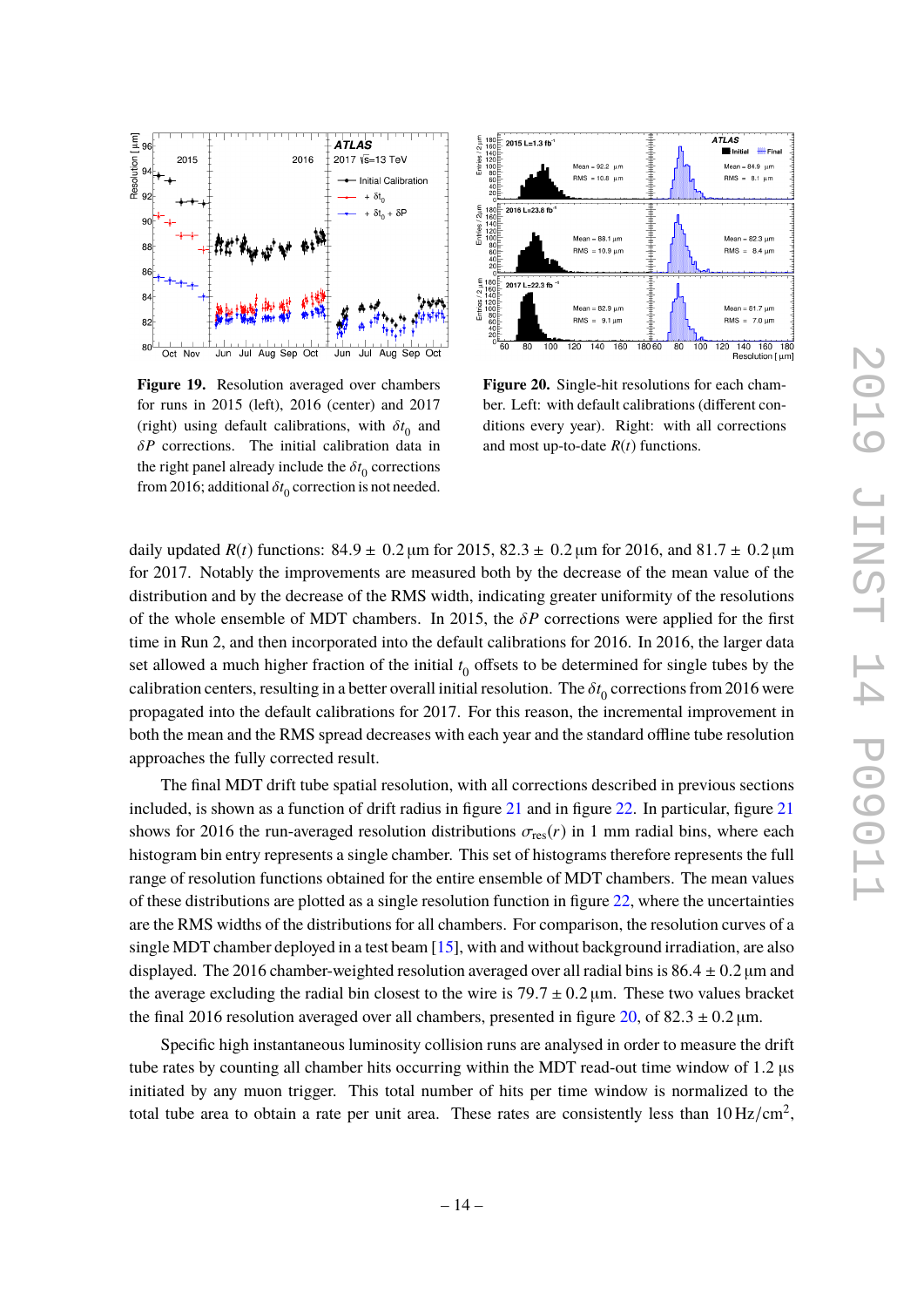except for one set of 16 endcap inner chambers at high pseudorapidity whose rates range from 20 to 50 Hz/cm<sup>2</sup>, and another set of 16 chambers nearest the beam-line where rates range from 60 to 140 Hz/cm<sup>2</sup>. At background rates above 100 Hz/cm<sup>2</sup>, some loss in tracking efficiency and resolution is expected due to increased read-out electronics dead time and space charge in the gas, respectively. Furthermore, an increase of the read-out electronics dead time was observed in special high instantaneous luminosity runs at the end of Run 1, and addressed in Run 2 by optimizing the data acquisition parameters. The resolutions from the analysed runs recorded in 2017 are entirely consistent with the results from 2016 shown here.

<span id="page-15-1"></span>

**Figure 21.** Distribution of resolutions in 1 mm radial bins of drift radius for all MDT chambers, averaged over all analysed runs from 2016.



**Figure 22.** Resolution as a function of drift radius averaged over all MDT chambers and all analysed runs from 2016. Muon test-beam resolutions of an MDT chamber with background radiation from 0 to 64 Hz/cm<sup>2</sup> are also shown for comparison [\[15\]](#page-18-12). Uncertainties are RMS widths of the resolution distribution for all chambers.

#### <span id="page-15-0"></span>**7 Systematic uncertainties**

The main sources of systematic uncertainty affecting the determination of the MDT resolution are: (1) the fit uncertainty associated with the range of the double-Gaussian fit; (2) the use of linear fits for curved track segments; (3) the precision of the  $\delta t_0$  and  $\delta P$  determinations; and (4) the accuracy of equation [\(4.3\)](#page-8-3) to describe the resolution. They are described in this section.

A double-Gaussian function is fit in a range of  $\pm 500$  µm for both the fit and hit residual distributions. This fit function matches well the central region with a narrow component and the tails with the wider component. The fraction of hits included in the residual distributions exceeds 99% for most drift radii, and (95–97)% for the first millimeter nearest the wire. The reason for this additional loss is attributed to the minimum 1 mm path length corresponding to the MDT front-end electronics threshold of 23 primary ionization electrons [\[9\]](#page-18-6). For radial distances below 1 mm,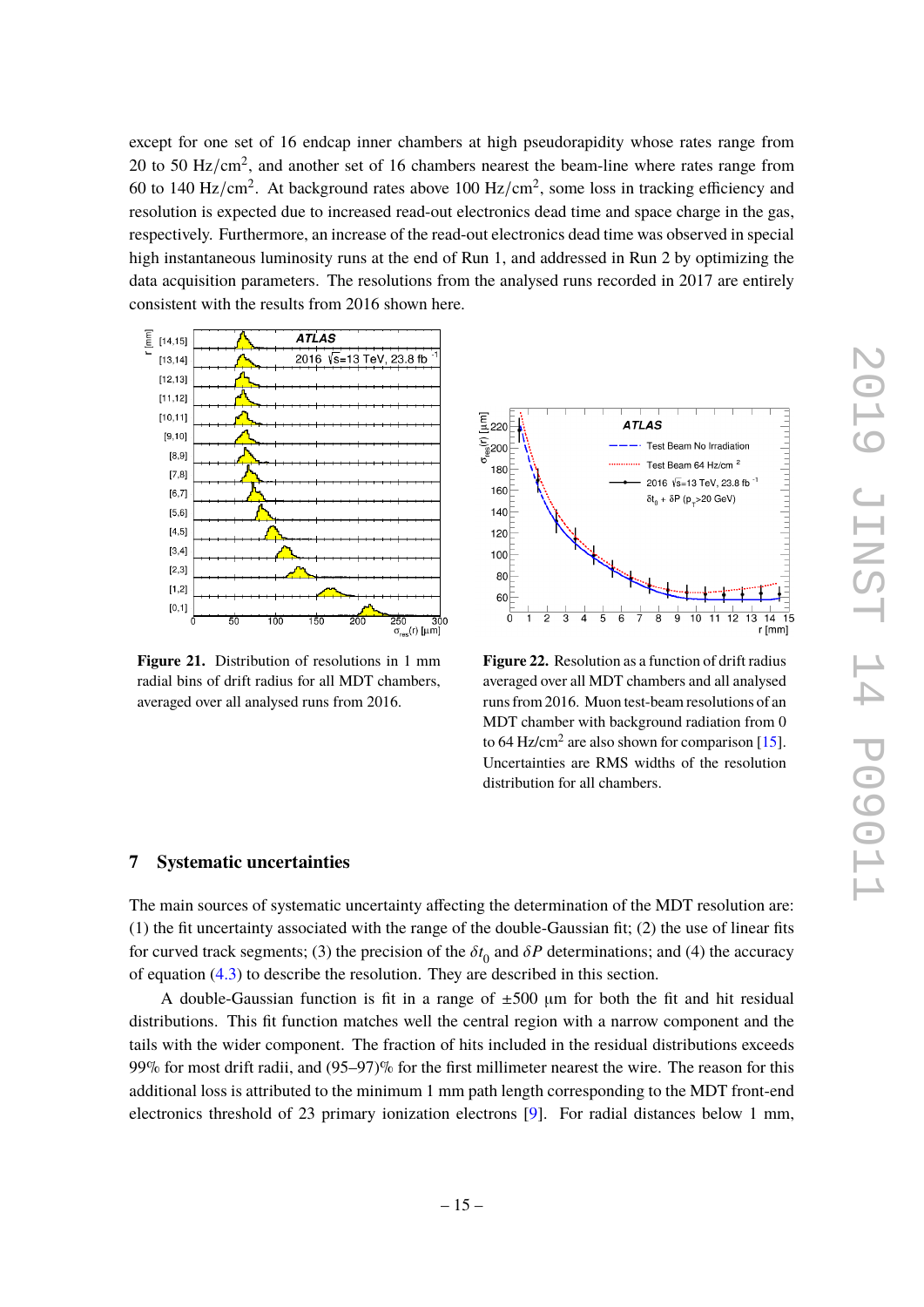the precision of the drift radius determination deteriorates due to the small number of ion pairs, increasing the fraction of large residuals. A modification of the fit range down to  $\pm 400$  µm and up to  $\pm 1$  mm produces an overall systematic variation in the resolution of 1  $\mu$ m.

The path of a low- $p_T$  muon track is slightly deflected by the magnetic field as it passes through a chamber. For this reason, the tracks used in the analysis have a minimum transverse momentum of 20 GeV, yielding an average  $p_{\text{T}}$  of 40 GeV. The systematic resolution broadening from using a linear fit is determined from a Monte Carlo calculation using a worst-case 0.6 T magnetic field and for the most prevalent MDT geometry: a six-layer chamber with a 17 cm spacer frame separating the two multilayers. The hits are smeared with the nominal 80 µm resolution, linearly fit to generate residuals, and the resolution computed from equation  $(4.3)$ . The average resolution for  $p_T = 40$  GeV muons is broadened by about  $2 \mu m$  relative to the nominal value. In addition, this uncertainty from track curvature in the magnetic field is also directly investigated by comparing the resolutions obtained with and without the toroidal magnetic field. The average resolution of all chambers with the toroid field off is  $\sigma_{\text{off}} = 80.1 \pm 0.2 \,\mu$ m. The average broadening of the measured resolution due to the toroidal field is  $1.6 \pm 0.3$  µm, consistent with the result from Monte Carlo calculation.

The step of the correction algorithm is 0.5 ns for  $\delta t_0$  and 5 mbar for  $\delta P$ . The minima are found<br>antely for the hit and fit residual distributions, and expects within one star for more than 000 of separately for the hit and fit residual distributions, and agree to within one step for more than 90% of the chambers. Therefore, the precision with which the parameters can be reliably established is estimated to be half of the step size. The uncertainty for each parameter is determined by altering the optimal  $\delta t_0$  and  $\delta P$  values within  $\pm 0.25$  ns for  $\delta t_0$  and  $\pm 2.5$  mbar for  $\delta P$  and recalculating the resolution<br>functions. The systems systematic uncertainty in the correction normator determination is 1 um. functions. The average systematic uncertainty in the correction parameter determination is  $1 \mu m$ .

A final, small systematic uncertainty derives from the accuracy to which the resolution function of equation [\(4.2\)](#page-8-4) reproduces the true resolution. This uncertainty, described in section [4.5,](#page-7-0) is 0.3  $\mu$ m.

<span id="page-16-1"></span>The total systematic error of the single-hit spatial resolution measurement, taken as the sum in quadrature of all contributions, is  $2.2 \mu m$ , as summarized in table [1,](#page-16-1) and about  $2.6\%$  of the overall average resolution.

| Systematic uncertainty                     | Size $[µm]$ |  |
|--------------------------------------------|-------------|--|
| Double-Gaussian fit range                  | 1.0         |  |
| Straight-line track fit                    | 1.6         |  |
| Optimal $\delta P$ and $\delta t_0$ values | 1.0         |  |
| Resolution function accuracy               | 0.3         |  |
| Total                                      | つつ          |  |

**Table 1.** Main resolution systematic uncertainties averaged over all chambers.

## <span id="page-16-0"></span>**8 Conclusion**

This document describes a novel method to optimize the single-hit spatial resolution of the muon MDT chambers of the ATLAS experiment during Run 2 of the LHC. This method tunes the initial *t* 0 derived from drift time spectra and provides a correction parameter for *R*(*t*) functions produced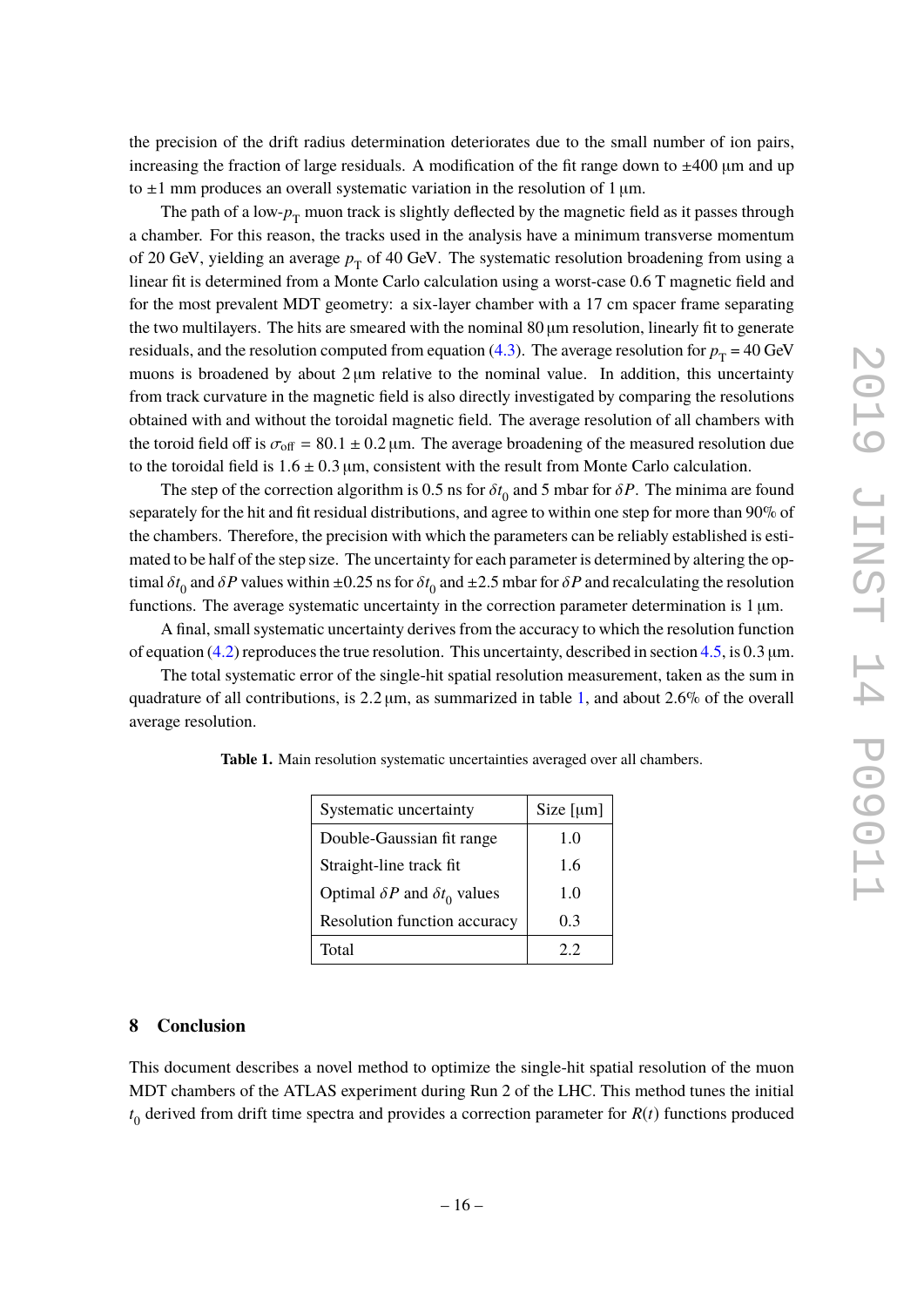by a gas monitor MDT chamber. The extracted corrections were used in the 2015 and 2016 end-of-year data reprocessing, and became fully integrated in the online calibrations from 2017 onward, yielding results consistent with those presented here. These two combined correction parameters are shown to be very stable over a year, insensitive to increasing luminosity, variations in environmental conditions, or the magnetic field. The method applied to the 2017 data achieves a mean single-hit spatial resolution of  $81.7 \pm 0.2 \pm 2.2$  (sys)  $\mu$ m with an RMS spread of 7  $\mu$ m over all  $1172$  MDT chambers in the spectrometer. The resolution approaches the design value of 80  $\mu$ m, consistent over all MDT chambers, and stable across all run periods.

#### **Acknowledgments**

We thank CERN for the very successful operation of the LHC, as well as the support staff from our institutions without whom ATLAS could not be operated efficiently.

We acknowledge the support of ANPCyT, Argentina; YerPhI, Armenia; ARC, Australia; BMWFW and FWF, Austria; ANAS, Azerbaijan; SSTC, Belarus; CNPq and FAPESP, Brazil; NSERC, NRC and CFI, Canada; CERN; CONICYT, Chile; CAS, MOST and NSFC, China; COL-CIENCIAS, Colombia; MSMT CR, MPO CR and VSC CR, Czech Republic; DNRF and DNSRC, Denmark; IN2P3-CNRS, CEA-DRF/IRFU, France; SRNSFG, Georgia; BMBF, HGF, and MPG, Germany; GSRT, Greece; RGC, Hong Kong SAR, China; ISF and Benoziyo Center, Israel; INFN, Italy; MEXT and JSPS, Japan; CNRST, Morocco; NWO, Netherlands; RCN, Norway; MNiSW and NCN, Poland; FCT, Portugal; MNE/IFA, Romania; MES of Russia and NRC KI, Russian Federation; JINR; MESTD, Serbia; MSSR, Slovakia; ARRS and MIZŠ, Slovenia; DST/NRF, South Africa; MINECO, Spain; SRC and Wallenberg Foundation, Sweden; SERI, SNSF and Cantons of Bern and Geneva, Switzerland; MOST, Taiwan; TAEK, Turkey; STFC, United Kingdom; DOE and NSF, United States of America. In addition, individual groups and members have received support from BCKDF, CANARIE, CRC and Compute Canada, Canada; COST, ERC, ERDF, Horizon 2020, and Marie Skłodowska-Curie Actions, European Union; Investissements d' Avenir Labex and Idex, ANR, France; DFG and AvH Foundation, Germany; Herakleitos, Thales and Aristeia programmes co-financed by EU-ESF and the Greek NSRF, Greece; BSF-NSF and GIF, Israel; CERCA Programme Generalitat de Catalunya, Spain; The Royal Society and Leverhulme Trust, United Kingdom.

The crucial computing support from all WLCG partners is acknowledged gratefully, in particular from CERN, the ATLAS Tier-1 facilities at TRIUMF (Canada), NDGF (Denmark, Norway, Sweden), CC-IN2P3 (France), KIT/GridKA (Germany), INFN-CNAF (Italy), NL-T1 (Netherlands), PIC (Spain), ASGC (Taiwan), RAL (U.K.) and BNL (U.S.A.), the Tier-2 facilities worldwide and large non-WLCG resource providers. Major contributors of computing resources are listed in ref. [\[18\]](#page-18-15).

#### **References**

- <span id="page-17-0"></span>[1] T. Dai et al., *The ATLAS MDT remote calibration centers*, *[J. Phys. Conf. Ser.](https://doi.org/10.1088/1742-6596/219/2/022028)* **219** (2010) 022028.
- <span id="page-17-1"></span>[2] ATLAS collaboration, *ATLAS muon spectrometer: technical design report*, [CERN-LHCC-97-022,](http://cds.cern.ch/record/331068) CERN, Geneva, Switzerland (1997).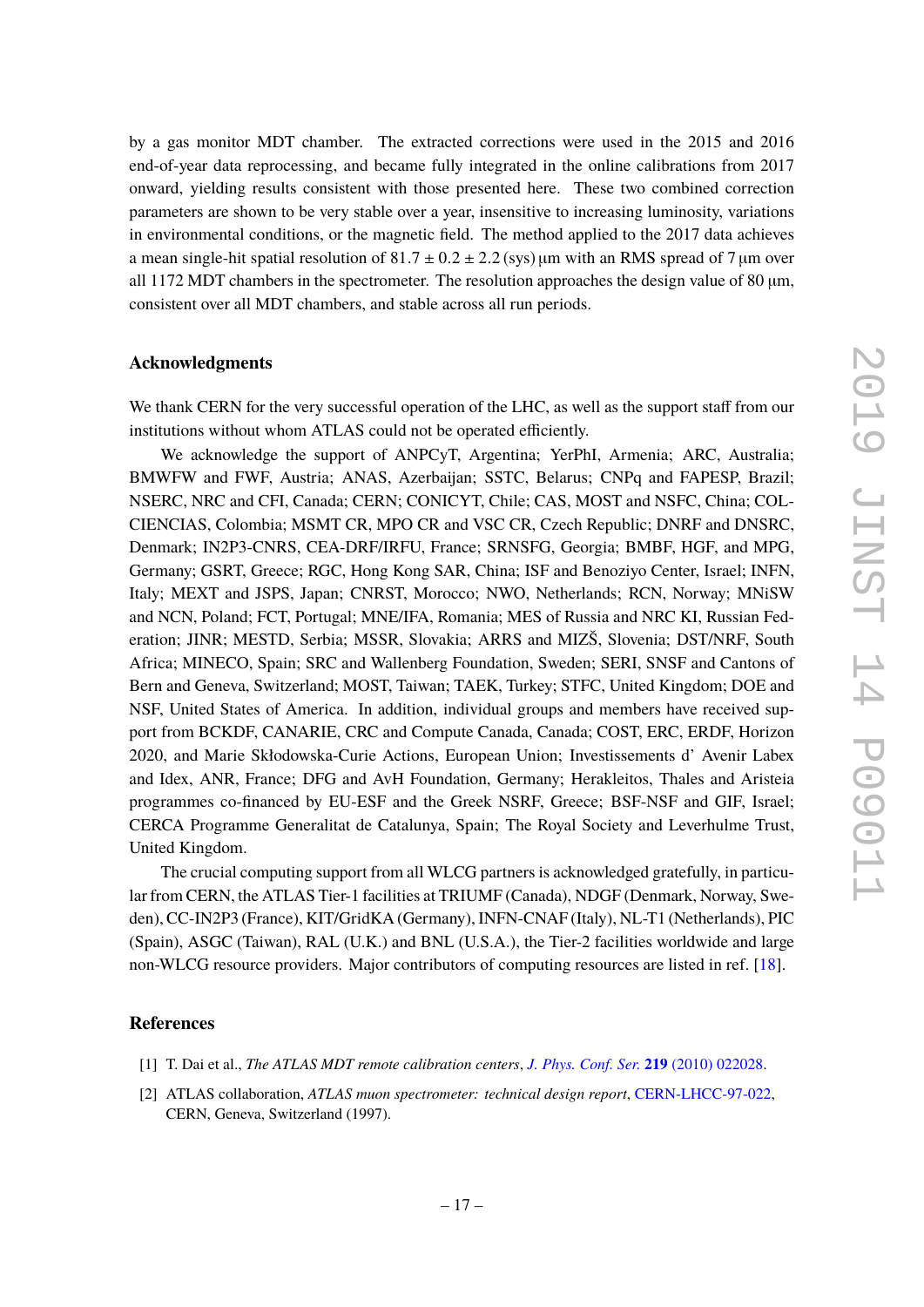- <span id="page-18-0"></span>[3] ATLAS collaboration, *Search for new high-mass phenomena in the dilepton final state using* 36 *fb*−<sup>1</sup> *of proton-proton collision data at* <sup>√</sup> *s* = 13 *TeV with the ATLAS detector*, *JHEP* **10** [\(2017\) 182](https://doi.org/10.1007/JHEP10(2017)182) [[arXiv:1707.02424](https://arxiv.org/abs/1707.02424)].
- <span id="page-18-1"></span>[4] ATLAS collaboration, *Muon reconstruction efficiency and momentum resolution of the ATLAS experiment in proton-proton collisions at* <sup>√</sup> *s* = 7 *TeV in* 2010, *[Eur. Phys. J.](https://doi.org/10.1140/epjc/s10052-014-3034-9)* **C 74** (2014) 3034 [[arXiv:1404.4562](https://arxiv.org/abs/1404.4562)].
- <span id="page-18-2"></span>[5] ATLAS collaboration, *The ATLAS experiment at the CERN Large Hadron Collider*, 2008 *[JINST](https://doi.org/10.1088/1748-0221/3/08/S08003)* **3** [S08003.](https://doi.org/10.1088/1748-0221/3/08/S08003)
- <span id="page-18-3"></span>[6] ATLAS collaboration, *Commissioning of the ATLAS muon spectrometer with cosmic rays*, *[Eur. Phys.](https://doi.org/10.1140/epjc/s10052-010-1415-2) J.* **C 70** [\(2010\) 875](https://doi.org/10.1140/epjc/s10052-010-1415-2) [[arXiv:1006.4384](https://arxiv.org/abs/1006.4384)].
- <span id="page-18-4"></span>[7] ATLAS collaboration, *Performance of the ATLAS trigger system in* 2015, *[Eur. Phys. J.](https://doi.org/10.1140/epjc/s10052-017-4852-3)* **C 77** (2017) [317](https://doi.org/10.1140/epjc/s10052-017-4852-3) [[arXiv:1611.09661](https://arxiv.org/abs/1611.09661)].
- <span id="page-18-5"></span>[8] S. Horvat et al., *Operation of the ATLAS muon drift-tube chambers at high background rates and in magnetic fields*, *[IEEE Trans. Nucl. Sci.](https://doi.org/10.1109/tns.2006.872636)* **53** (2006) 562.
- <span id="page-18-6"></span>[9] Y. Arai et al., *ATLAS muon drift tube electronics*, 2008 *JINST* **3** [P09001.](https://doi.org/10.1088/1748-0221/3/09/P09001)
- <span id="page-18-7"></span>[10] D.S. Levin et al., *Drift time spectrum and gas monitoring in the ATLAS muon spectrometer precision chambers*, *[Nucl. Instrum. Meth.](https://doi.org/10.1016/j.nima.2008.01.096)* **A 588** (2008) 347.
- <span id="page-18-8"></span>[11] C. Bacci et al., *Autocalibration of high precision drift tubes*, *[Nucl. Phys. Proc. Suppl.](https://doi.org/10.1016/s0920-5632(97)00128-x)* **B 54** (1997) 311.
- <span id="page-18-9"></span>[12] N. Amram et al., *Streamlined calibrations of the ATLAS precision muon chambers for initial LHC running*, *[Nucl. Instrum. Meth.](https://doi.org/10.1016/j.nima.2011.12.086)* **A 671** (2012) 40 [[arXiv:1103.0797](https://arxiv.org/abs/1103.0797)].
- <span id="page-18-10"></span>[13] N. Amram et al., *Gas performance of the ATLAS MDT precision chambers*, *[IEEE Nucl. Sci. Symp.](https://doi.org/10.1109/nssmic.2008.4775032) Conf. Rec.* [\(2008\) 3213.](https://doi.org/10.1109/nssmic.2008.4775032)
- <span id="page-18-11"></span>[14] R.K. Carnegie et al., *Resolution studies of cosmic ray tracks in a TPC with GEM readout*, *[Nucl.](https://doi.org/10.1016/j.nima.2004.08.132) [Instrum. Meth.](https://doi.org/10.1016/j.nima.2004.08.132)* **A 538** (2005) 372 [[physics/0402054](https://arxiv.org/abs/physics/0402054)].
- <span id="page-18-12"></span>[15] M. Deile et al., *Performance of the ATLAS precision muon chambers under LHC operating conditions*, *[Nucl. Instrum. Meth.](https://doi.org/10.1016/j.nima.2003.10.025)* **A 518** (2004) 65 [[arXiv:1604.00236](https://arxiv.org/abs/1604.00236)].
- <span id="page-18-13"></span>[16] P. Branchini, F. Ceradini, S.D. Luise, M. Iodice and F. Petrucci, *Global time fit for tracking in an array of drift cells: the drift tubes of the ATLAS experiment*, *[IEEE Trans. Nucl. Sci.](https://doi.org/10.1109/tns.2007.914020)* **55** (2008) 620.
- <span id="page-18-14"></span>[17] R. Veenhof, *Garfield, a drift-chamber simulation program*, CERN program library entry W5050, CERN, Geneva, Switzerland (1993).
- <span id="page-18-15"></span>[18] ATLAS collaboration, *ATLAS computing acknowledgements*, [ATL-GEN-PUB-2016-002,](http://cds.cern.ch/record/2202407) CERN, Geneva, Switzerland (2016).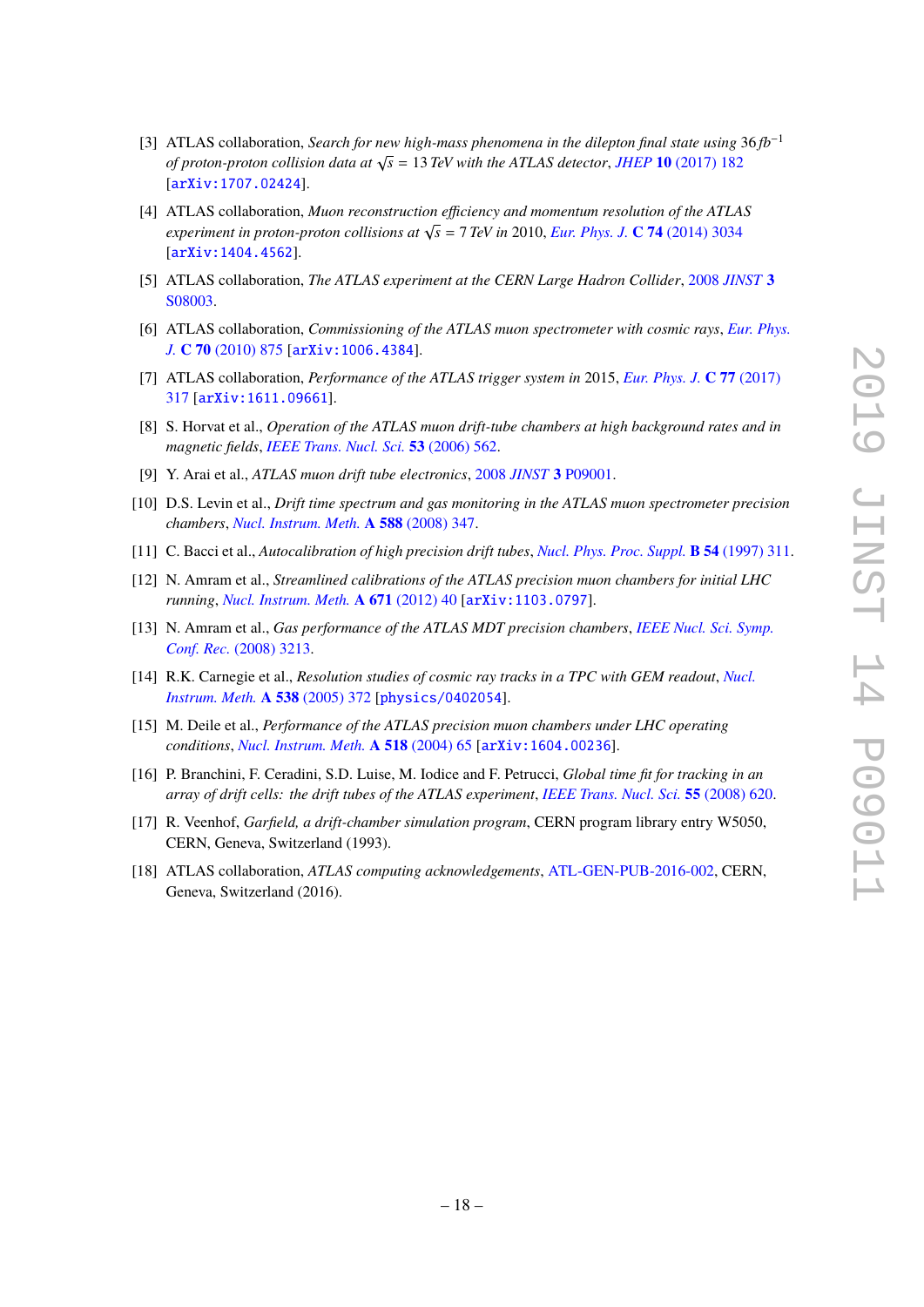## **The ATLAS collaboration**

<span id="page-19-0"></span>G. Aad<sup>101</sup>, B. Abbott<sup>128</sup>, D.C. Abbott<sup>102</sup>, O. Abdinov<sup>13,\*</sup>, A. Abed Abud<sup>70a,70b</sup>, K. Abeling<sup>53</sup>, D.K. Abhayasinghe $^{93}$ , S.H. Abidi<sup>167</sup>, O.S. AbouZeid<sup>40</sup>, N.L. Abraham<sup>156</sup>, H. Abramowicz<sup>161</sup>, H. Abreu<sup>160</sup>, Y. Abulaiti<sup>6</sup>, B.S. Acharya<sup>66a,66b,n</sup>, B. Achkar<sup>53</sup>, S. Adachi<sup>163</sup>, L. Adam<sup>99</sup>, C. Adam Bourdarios<sup>132</sup>, L. Adamczyk<sup>83a</sup>, L. Adamek<sup>167</sup>, J. Adelman<sup>121</sup>, M. Adersberger<sup>114</sup>, A. Adiguzel<sup>12c,ai</sup>, S. Adorni<sup>54</sup>, T. Adye<sup>144</sup>, A.A. Affolder<sup>146</sup>, Y. Afik<sup>160</sup>, C. Agapopoulou<sup>132</sup>, M.N. Agaras<sup>38</sup>, A. Aggarwal<sup>119</sup>, C. Agheorghiesei<sup>27c</sup>, J.A. Aguilar-Saavedra<sup>140f,140a,ah</sup>, F. Ahmadov<sup>79</sup>, W.S. Ahmed<sup>103</sup>, X. Ai<sup>18</sup>, G. Aielli<sup>73a,73b</sup>, S. Akatsuka<sup>85</sup>, T.P.A. Åkesson<sup>96</sup>, E. Akilli<sup>54</sup>, A.V. Akimov<sup>110</sup>, K. Al Khoury<sup>132</sup>, G.L. Alberghi<sup>23b,23a</sup>, J. Albert<sup>176</sup>, M.J. Alconada Verzini<sup>88</sup>, S. Alderweireldt<sup>36</sup>, M. Aleksa<sup>36</sup>, I.N. Aleksandrov<sup>79</sup>, C. Alexa<sup>27b</sup>, D. Alexandre<sup>19</sup>, T. Alexopoulos<sup>10</sup>, A. Alfonsi<sup>120</sup>, M. Alhroob<sup>128</sup>, B. Ali<sup>142</sup>, G. Alimonti<sup>68a</sup>, J. Alison<sup>37</sup>, S.P. Alkire<sup>148</sup>, C. Allaire<sup>132</sup>, B.M.M. Allbrooke<sup>156</sup>, B.W. Allen<sup>131</sup>, P.P. Allport<sup>21</sup>, A. Aloisio<sup>69a,69b</sup>, A. Alonso<sup>40</sup>, F. Alonso<sup>88</sup>, C. Alpigiani<sup>148</sup>, A.A. Alshehri<sup>57</sup>, M. Alvarez Estevez<sup>98</sup>, D. Álvarez Piqueras<sup>174</sup>, M.G. Alviggi<sup>69a,69b</sup>, Y. Amaral Coutinho<sup>80b</sup>, A. Ambler<sup>103</sup>, L. Ambroz<sup>135</sup>, C. Amelung<sup>26</sup>, D. Amidei<sup>105</sup>, S.P. Amor Dos Santos<sup>140a</sup>, S. Amoroso<sup>46</sup>, C.S. Amrouche<sup>54</sup>, F. An<sup>78</sup>, C. Anastopoulos<sup>149</sup>, N. Andari<sup>145</sup>, T. Andeen<sup>11</sup>, C.F. Anders<sup>61b</sup>, J.K. Anders<sup>20</sup>, A. Andreazza<sup>68a,68b</sup>, V. Andrei<sup>61a</sup>, C.R. Anelli<sup>176</sup>, S. Angelidakis<sup>38</sup>, A. Angerami<sup>39</sup>, A.V. Anisenkov<sup>122b,122a</sup>, A. Annovi<sup>71a</sup>, C. Antel<sup>61a</sup>, M.T. Anthony<sup>149</sup>, M. Antonelli<sup>51</sup>, D.J.A. Antrim<sup>171</sup>, F. Anulli<sup>72a</sup>, M. Aoki<sup>81</sup>, J.A. Aparisi Pozo<sup>174</sup>, L. Aperio Bella<sup>36</sup>, G. Arabidze<sup>106</sup>, J.P. Araque<sup>140a</sup>, V. Araujo Ferraz<sup>80b</sup>, R. Araujo Pereira<sup>80b</sup>, C. Arcangeletti<sup>51</sup>, A.T.H. Arce<sup>49</sup>, F.A. Arduh<sup>88</sup>, J-F. Arguin<sup>109</sup>, S. Argyropoulos<sup>77</sup>, J.-H. Arling<sup>46</sup>, A.J. Armbruster<sup>36</sup>, A. Armstrong<sup>171</sup>, O. Arnaez<sup>167</sup>, H. Arnold<sup>120</sup>, A. Artamonov<sup>111,∗</sup>, G. Artoni<sup>135</sup>, S. Artz<sup>99</sup>, S. Asai<sup>163</sup>, N. Asbah<sup>59</sup>, E.M. Asimakopoulou<sup>172</sup>, L. Asquith<sup>156</sup>, K. Assamagan<sup>29</sup>, R. Astalos<sup>28a</sup>, R.J. Atkin<sup>33a</sup>, M. Atkinson<sup>173</sup>, N.B. Atlay<sup>151</sup>, H. Atmani<sup>132</sup>, K. Augsten<sup>142</sup>, G. Avolio<sup>36</sup>, R. Avramidou<sup>60a</sup>, M.K. Ayoub<sup>15a</sup>, A.M. Azoulay<sup>168b</sup>, G. Azuelos<sup>109,ax</sup>, M.J. Baca<sup>21</sup>, H. Bachacou<sup>145</sup>, K. Bachas<sup>67a,67b</sup>, M. Backes<sup>135</sup>, F. Backman<sup>45a,45b</sup>, P. Bagnaia<sup>72a,72b</sup>, M. Bahmani<sup>84</sup>, H. Bahrasemani<sup>152</sup>, A.J. Bailey<sup>174</sup>, V.R. Bailey<sup>173</sup>, J.T. Baines<sup>144</sup>, M. Bajic<sup>40</sup>, C. Bakalis<sup>10</sup>, O.K. Baker<sup>183</sup>, P.J. Bakker<sup>120</sup>, D. Bakshi Gupta<sup>8</sup>, S. Balaji<sup>157</sup>, E.M. Baldin<sup>122b,122a</sup>, P. Balek<sup>180</sup>, F. Balli<sup>145</sup>, W.K. Balunas<sup>135</sup>, J. Balz<sup>99</sup>, E. Banas<sup>84</sup>, A. Bandyopadhyay<sup>24</sup>, Sw. Banerjee<sup>181,i</sup>, A.A.E. Bannoura<sup>182</sup>, L. Barak<sup>161</sup>, W.M. Barbe<sup>38</sup>, E.L. Barberio<sup>104</sup>, D. Barberis<sup>55b,55a</sup>, M. Barbero<sup>101</sup>, T. Barillari<sup>115</sup>, M-S. Barisits<sup>36</sup>, J. Barkeloo<sup>131</sup>, T. Barklow<sup>153</sup>, R. Barnea<sup>160</sup>, S.L. Barnes<sup>60c</sup>, B.M. Barnett<sup>144</sup>, R.M. Barnett<sup>18</sup>, Z. Barnovska-Blenessy<sup>60a</sup>, A. Baroncelli<sup>60a</sup>, G. Barone<sup>29</sup>, A.J. Barr<sup>135</sup>, L. Barranco Navarro<sup>45a,45b</sup>, F. Barreiro<sup>98</sup>, J. Barreiro Guimarães da Costa<sup>15a</sup>, S. Barsov<sup>138</sup>, R. Bartoldus<sup>153</sup>, G. Bartolini<sup>101</sup>, A.E. Barton<sup>89</sup>, P. Bartos<sup>28a</sup>, A. Basalaev<sup>46</sup>, A. Bassalat<sup>132,aq</sup>, R.L. Bates<sup>57</sup>, S.J. Batista<sup>167</sup>, S. Batlamous<sup>35e</sup>, J.R. Batley<sup>32</sup>, B. Batool<sup>151</sup>, M. Battaglia<sup>146</sup>, M. Bauce<sup>72a,72b</sup>, F. Bauer<sup>145</sup>, K.T. Bauer<sup>171</sup>, H.S. Bawa<sup>31,1</sup>, J.B. Beacham<sup>49</sup>, T. Beau<sup>136</sup>, P.H. Beauchemin<sup>170</sup>, F. Becherer<sup>52</sup>, P. Bechtle<sup>24</sup>, H.C. Beck<sup>53</sup>, H.P. Beck<sup>20,r</sup>, K. Becker<sup>52</sup>, M. Becker<sup>99</sup>, C. Becot<sup>46</sup>, A. Beddall<sup>12d</sup>, A.J. Beddall<sup>12a</sup>, V.A. Bednyakov<sup>79</sup>, M. Bedognetti<sup>120</sup>, C.P. Bee<sup>155</sup>, T.A. Beermann<sup>76</sup>, M. Begalli<sup>80b</sup>, M. Begel<sup>29</sup>, A. Behera<sup>155</sup>, J.K. Behr<sup>46</sup>, F. Beisiegel<sup>24</sup>, A.S. Bell<sup>94</sup>, G. Bella<sup>161</sup>, L. Bellagamba<sup>23b</sup>, A. Bellerive<sup>34</sup>, P. Bellos<sup>9</sup>, K. Beloborodov<sup>122b,122a</sup>, K. Belotskiy<sup>112</sup>, N.L. Belyaev<sup>112</sup>, D. Benchekroun<sup>35a</sup>, N. Benekos<sup>10</sup>, Y. Benhammou<sup>161</sup>, D.P. Benjamin<sup>6</sup>, M. Benoit<sup>54</sup>, J.R. Bensinger<sup>26</sup>, S. Bentvelsen<sup>120</sup>, L. Beresford<sup>135</sup>, M. Beretta<sup>51</sup>, D. Berge<sup>46</sup>, E. Bergeaas Kuutmann<sup>172</sup>, N. Berger<sup>5</sup>, B. Bergmann<sup>142</sup>, L.J. Bergsten<sup>26</sup>, J. Beringer<sup>18</sup>, S. Berlendis<sup>7</sup>, N.R. Bernard<sup>102</sup>, G. Bernardi<sup>136</sup>, C. Bernius<sup>153</sup>, T. Berry<sup>93</sup>, P. Berta<sup>99</sup>, C. Bertella<sup>15a</sup>, I.A. Bertram<sup>89</sup>, G.J. Besjes<sup>40</sup>, O. Bessidskaia Bylund<sup>182</sup>, N. Besson<sup>145</sup>, A. Bethani<sup>100</sup>, S. Bethke<sup>115</sup>, A. Betti<sup>24</sup>, A.J. Bevan<sup>92</sup>, J. Beyer<sup>115</sup>, R. Bi<sup>139</sup>, R.M. Bianchi<sup>139</sup>, O. Biebel<sup>114</sup>, D. Biedermann $^{19}$ , R. Bielski $^{36}$ , K. Bierwagen $^{99}$ , N.V. Biesuz $^{71a,71b}$ , M. Biglietti $^{74a}$ , T.R.V. Billoud $^{109}$ , M. Bindi<sup>53</sup>, A. Bingul<sup>12d</sup>, C. Bini<sup>72a,72b</sup>, S. Biondi<sup>23b,23a</sup>, M. Birman<sup>180</sup>, T. Bisanz<sup>53</sup>, J.P. Biswal<sup>161</sup>, A. Bitadze<sup>100</sup>, C. Bittrich<sup>48</sup>, K. Bjørke<sup>134</sup>, K.M. Black<sup>25</sup>, T. Blazek<sup>28a</sup>, I. Bloch<sup>46</sup>, C. Blocker<sup>26</sup>, A. Blue<sup>57</sup>, U. Blumenschein<sup>92</sup>, G.J. Bobbink<sup>120</sup>, V.S. Bobrovnikov<sup>122b,122a</sup>, S.S. Bocchetta<sup>96</sup>, A. Bocci<sup>49</sup>,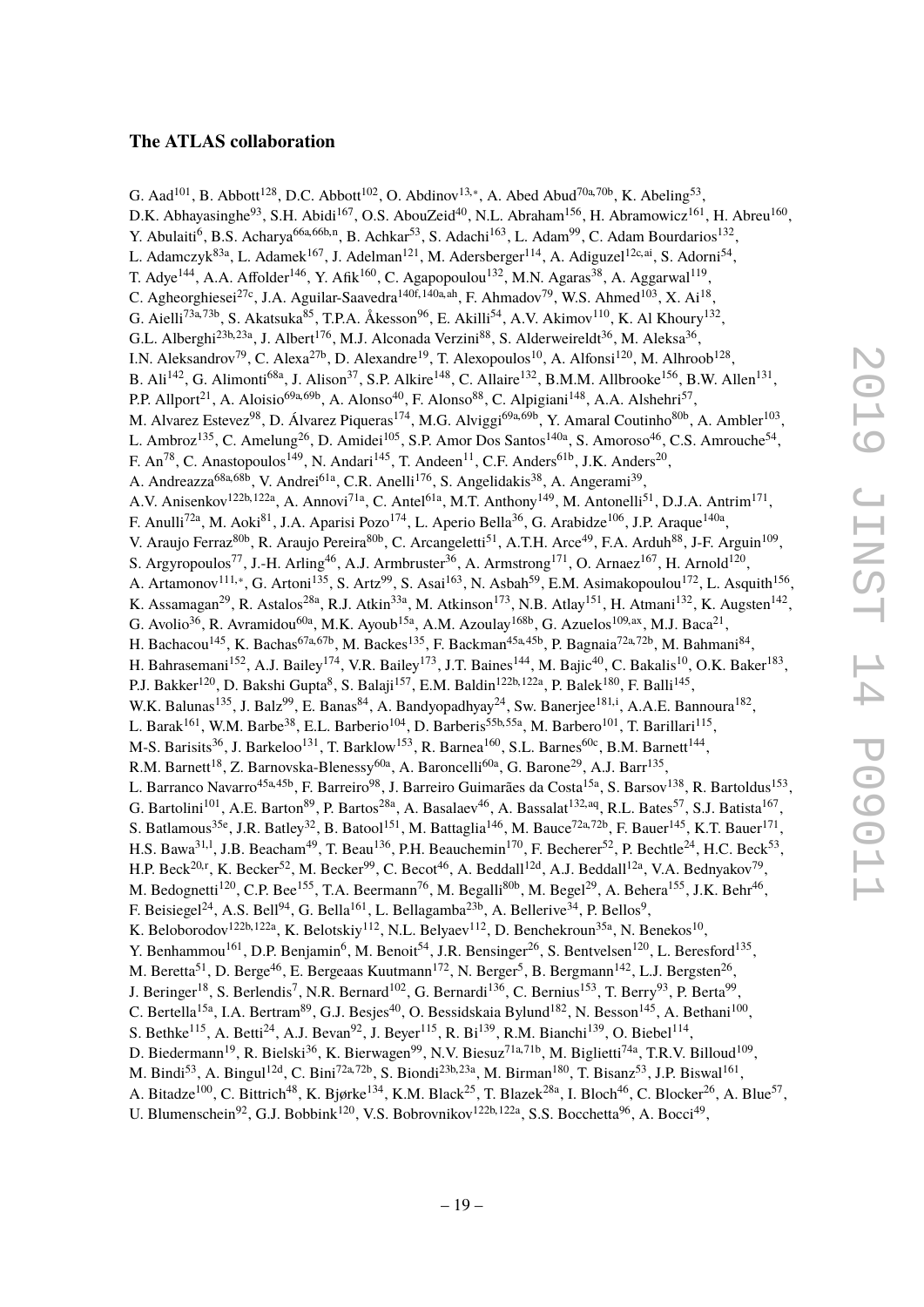D. Boerner<sup>46</sup>, D. Bogavac<sup>14</sup>, A.G. Bogdanchikov<sup>122b,122a</sup>, C. Bohm<sup>45a</sup>, V. Boisvert<sup>93</sup>, P. Bokan<sup>53,172</sup>, T. Bold $^{83a}$ , A.S. Boldyrev $^{113}$ , A.E. Bolz $^{61b}$ , M. Bomben $^{136}$ , M. Bona $^{92}$ , J.S. Bonilla $^{131}$ , M. Boonekamp $^{145}$ , H.M. Borecka-Bielska $^{90}$ , A. Borisov $^{123}$ , G. Borissov $^{89}$ , J. Bortfeldt $^{36}$ , D. Bortoletto $^{135}$ , V. Bortolotto $^{73a,73b}$ , D. Boscherini<sup>23b</sup>, M. Bosman<sup>14</sup>, J.D. Bossio Sola<sup>103</sup>, K. Bouaouda<sup>35a</sup>, J. Boudreau<sup>139</sup>, E.V. Bouhova-Thacker<sup>89</sup>, D. Boumediene<sup>38</sup>, S.K. Boutle<sup>57</sup>, A. Boveia<sup>126</sup>, J. Boyd<sup>36</sup>, D. Boye<sup>33b,ar</sup>, I.R. Boyko<sup>79</sup>, A.J. Bozson<sup>93</sup>, J. Bracinik<sup>21</sup>, N. Brahimi<sup>101</sup>, G. Brandt<sup>182</sup>, O. Brandt<sup>61a</sup>, F. Braren<sup>46</sup>, B. Brau<sup>102</sup>, J.E. Brau<sup>131</sup>, W.D. Breaden Madden<sup>57</sup>, K. Brendlinger<sup>46</sup>, L. Brenner<sup>46</sup>, R. Brenner<sup>172</sup>, S. Bressler $^{180}$ , B. Brickwedde $^{99}$ , D.L. Briglin $^{21}$ , D. Britton $^{57}$ , D. Britzger $^{115}$ , I. Brock $^{24}$ , R. Brock $^{106}$ , G. Brooijmans<sup>39</sup>, W.K. Brooks<sup>147b</sup>, E. Brost<sup>121</sup>, J.H Broughton<sup>21</sup>, P.A. Bruckman de Renstrom<sup>84</sup>, D. Bruncko<sup>28b</sup>, A. Bruni<sup>23b</sup>, G. Bruni<sup>23b</sup>, L.S. Bruni<sup>120</sup>, S. Bruno<sup>73a,73b</sup>, B.H. Brunt<sup>32</sup>, M. Bruschi<sup>23b</sup>, N. Bruscino<sup>139</sup>, P. Bryant<sup>37</sup>, L. Bryngemark<sup>96</sup>, T. Buanes<sup>17</sup>, Q. Buat<sup>36</sup>, P. Buchholz<sup>151</sup>, A.G. Buckley<sup>57</sup>, I.A. Budagov<sup>79</sup>, M.K. Bugge<sup>134</sup>, F. Bührer<sup>52</sup>, O. Bulekov<sup>112</sup>, T.J. Burch<sup>121</sup>, S. Burdin<sup>90</sup>, C.D. Burgard<sup>120</sup>, A.M. Burger<sup>129</sup>, B. Burghgrave<sup>8</sup>, K. Burka<sup>84</sup>, J.T.P. Burr<sup>46</sup>, J.C. Burzynski<sup>102</sup>, V. Büscher<sup>99</sup>, E. Buschmann<sup>53</sup>, P.J. Bussey<sup>57</sup>, J.M. Butler<sup>25</sup>, C.M. Buttar<sup>57</sup>, J.M. Butterworth<sup>94</sup>, P. Butti<sup>36</sup>, W. Buttinger<sup>36</sup>, A. Buzatu<sup>158</sup>, A.R. Buzykaev<sup>122b,122a</sup>, G. Cabras<sup>23b,23a</sup>, S. Cabrera Urbán<sup>174</sup>, D. Caforio<sup>56</sup>, H. Cai<sup>173</sup>, V.M.M. Cairo<sup>153</sup>, O. Cakir<sup>4a</sup>, N. Calace<sup>36</sup>, P. Calafiura<sup>18</sup>, A. Calandri<sup>101</sup>, G. Calderini<sup>136</sup>, P. Calfayan<sup>65</sup>, G. Callea<sup>57</sup>, L.P. Caloba<sup>80b</sup>, S. Calvente Lopez<sup>98</sup>, D. Calvet<sup>38</sup>, S. Calvet<sup>38</sup>, T.P. Calvet<sup>155</sup>, M. Calvetti<sup>71a,71b</sup>, R. Camacho Toro<sup>136</sup>, S. Camarda<sup>36</sup>, D. Camarero Munoz<sup>98</sup>, P. Camarri<sup>73a,73b</sup>, D. Cameron<sup>134</sup>, R. Caminal Armadans<sup>102</sup>, C. Camincher<sup>36</sup>, S. Campana<sup>36</sup>, M. Campanelli<sup>94</sup>, A. Camplani<sup>40</sup>, A. Campoverde<sup>151</sup>, V. Canale<sup>69a, 69b</sup>, A. Canesse<sup>103</sup>, M. Cano Bret<sup>60c</sup>, J. Cantero<sup>129</sup>, T. Cao<sup>161</sup>, Y. Cao<sup>173</sup>, M.D.M. Capeans Garrido<sup>36</sup>, M. Capua<sup>41b,41a</sup>, R. Cardarelli<sup>73a</sup>, F.C. Cardillo<sup>149</sup>, G. Carducci $^{41b,41a}$ , I. Carli $^{143}$ , T. Carli $^{36}$ , G. Carlino $^{69a}$ , B.T. Carlson $^{139}$ , L. Carminati $^{68a,68b}$ , R.M.D. Carney<sup>45a,45b</sup>, S. Caron<sup>119</sup>, E. Carquin<sup>147b</sup>, S. Carrá<sup>46</sup>, J.W.S. Carter<sup>167</sup>, M.P. Casado<sup>14,d</sup>, A.F. Casha<sup>167</sup>, D.W. Casper<sup>171</sup>, R. Castelijn<sup>120</sup>, F.L. Castillo<sup>174</sup>, V. Castillo Gimenez<sup>174</sup>, N.F. Castro<sup>140a,140e</sup>, A. Catinaccio<sup>36</sup>, J.R. Catmore<sup>134</sup>, A. Cattai<sup>36</sup>, J. Caudron<sup>24</sup>, V. Cavaliere<sup>29</sup>, E. Cavallaro<sup>14</sup>, M. Cavalli-Sforza<sup>14</sup>, V. Cavasinni<sup>71a,71b</sup>, E. Celebi<sup>12b</sup>, F. Ceradini<sup>74a,74b</sup>, L. Cerda Alberich<sup>174</sup>, K. Cerny<sup>130</sup>, A.S. Cerqueira<sup>80a</sup>, A. Cerri<sup>156</sup>, L. Cerrito<sup>73a,73b</sup>, F. Cerutti<sup>18</sup>, A. Cervelli<sup>23b,23a</sup>, S.A. Cetin<sup>12b</sup>, Z. Chadi<sup>35a</sup>, D. Chakraborty<sup>121</sup>, S.K. Chan<sup>59</sup>, W.S. Chan<sup>120</sup>, W.Y. Chan<sup>90</sup>, J.D. Chapman<sup>32</sup>, B. Chargeishvili<sup>159b</sup>, D.G. Charlton<sup>21</sup>, T.P. Charman<sup>92</sup>, C.C. Chau<sup>34</sup>, S. Che<sup>126</sup>, A. Chegwidden<sup>106</sup>, S. Chekanov<sup>6</sup>, S.V. Chekulaev<sup>168a</sup>, G.A. Chelkov<sup>79,aw</sup>, M.A. Chelstowska<sup>36</sup>, B. Chen<sup>78</sup>, C. Chen<sup>60a</sup>, C.H. Chen<sup>78</sup>, H. Chen<sup>29</sup>, J. Chen<sup>60a</sup>, J. Chen<sup>39</sup>, S. Chen<sup>137</sup>, S.J. Chen<sup>15c</sup>, X. Chen<sup>15b,av</sup>, Y. Chen<sup>82</sup>, Y-H. Chen<sup>46</sup>, H.C. Cheng<sup>63a</sup>, H.J. Cheng<sup>15a,15d</sup>, A. Cheplakov<sup>79</sup>, E. Cheremushkina<sup>123</sup>, R. Cherkaoui El Moursli<sup>35e</sup>, E. Cheu<sup>7</sup>, K. Cheung<sup>64</sup>, T.J.A. Chevalérias<sup>145</sup>, L. Chevalier<sup>145</sup>, V. Chiarella<sup>51</sup>, G. Chiarelli<sup>71a</sup>, G. Chiodini<sup>67a</sup>, A.S. Chisholm<sup>36,21</sup>, A. Chitan<sup>27b</sup>, I. Chiu<sup>163</sup>, Y.H. Chiu<sup>176</sup>, M.V. Chizhov<sup>79</sup>, K. Choi<sup>65</sup>, A.R. Chomont<sup>72a,72b</sup>, S. Chouridou<sup>162</sup>, Y.S. Chow<sup>120</sup>, M.C. Chu<sup>63a</sup>, X. Chu<sup>15a</sup>, J. Chudoba<sup>141</sup>, A.J. Chuinard<sup>103</sup>, J.J. Chwastowski<sup>84</sup>, L. Chytka<sup>130</sup>, K.M. Ciesla<sup>84</sup>, D. Cinca<sup>47</sup>, V. Cindro<sup>91</sup>, I.A. Cioară<sup>27b</sup>, A. Ciocio<sup>18</sup>, F. Cirotto<sup>69a,69b</sup>, Z.H. Citron<sup>180</sup>, M. Citterio<sup>68a</sup>, D.A. Ciubotaru<sup>27b</sup>, B.M. Ciungu<sup>167</sup>, A. Clark<sup>54</sup>, M.R. Clark<sup>39</sup>, P.J. Clark<sup>50</sup>, C. Clement<sup>45a,45b</sup>, Y. Coadou<sup>101</sup>, M. Cobal<sup>66a,66c</sup>, A. Coccaro<sup>55b</sup>, J. Cochran<sup>78</sup>, H. Cohen<sup>161</sup>, A.E.C. Coimbra<sup>36</sup>, L. Colasurdo<sup>119</sup>, B. Cole<sup>39</sup>, A.P. Colijn<sup>120</sup>, J. Collot<sup>58</sup>, P. Conde Muiño<sup>140a,e</sup>, E. Coniavitis<sup>52</sup>, S.H. Connell<sup>33b</sup>, I.A. Connelly<sup>57</sup>, S. Constantinescu<sup>27b</sup>, F. Conventi<sup>69a,ay</sup>, A.M. Cooper-Sarkar<sup>135</sup>, F. Cormier<sup>175</sup>, K.J.R. Cormier<sup>167</sup>, L.D. Corpe<sup>94</sup>, M. Corradi<sup>72a,72b</sup>, E.E. Corrigan<sup>96</sup>, F. Corriveau<sup>103,ad</sup>, A. Cortes-Gonzalez<sup>36</sup>, M.J. Costa<sup>174</sup>, F. Costanza<sup>5</sup>, D. Costanzo<sup>149</sup>, G. Cowan<sup>93</sup>, J.W. Cowley<sup>32</sup>, J. Crane<sup>100</sup>, K. Cranmer<sup>124</sup>, S.J. Crawley<sup>57</sup>, R.A. Creager<sup>137</sup>, S. Crépé-Renaudin<sup>58</sup>, F. Crescioli<sup>136</sup>, M. Cristinziani<sup>24</sup>, V. Croft<sup>120</sup>, G. Crosetti<sup>41b,41a</sup>, A. Cueto<sup>5</sup>, T. Cuhadar Donszelmann<sup>149</sup>, A.R. Cukierman<sup>153</sup>, S. Czekierda<sup>84</sup>, P. Czodrowski<sup>36</sup>, M.J. Da Cunha Sargedas De Sousa<sup>60b</sup>, J.V. Da Fonseca Pinto<sup>80b</sup>, C. Da Via<sup>100</sup>, W. Dabrowski<sup>83a</sup>,

T. Dado $^{28a}$ , S. Dahbi $^{35e}$ , T. Dai $^{105}$ , C. Dallapiccola $^{102}$ , M. Dam $^{40}$ , G. D'amen $^{23b,23a}$ , V. D'Amico $^{74a,74b}$ ,

J. Damp<sup>99</sup>, J.R. Dandoy<sup>137</sup>, M.F. Daneri<sup>30</sup>, N.P. Dang<sup>181</sup>, N.D Dann<sup>100</sup>, M. Danninger<sup>175</sup>, V. Dao<sup>36</sup>,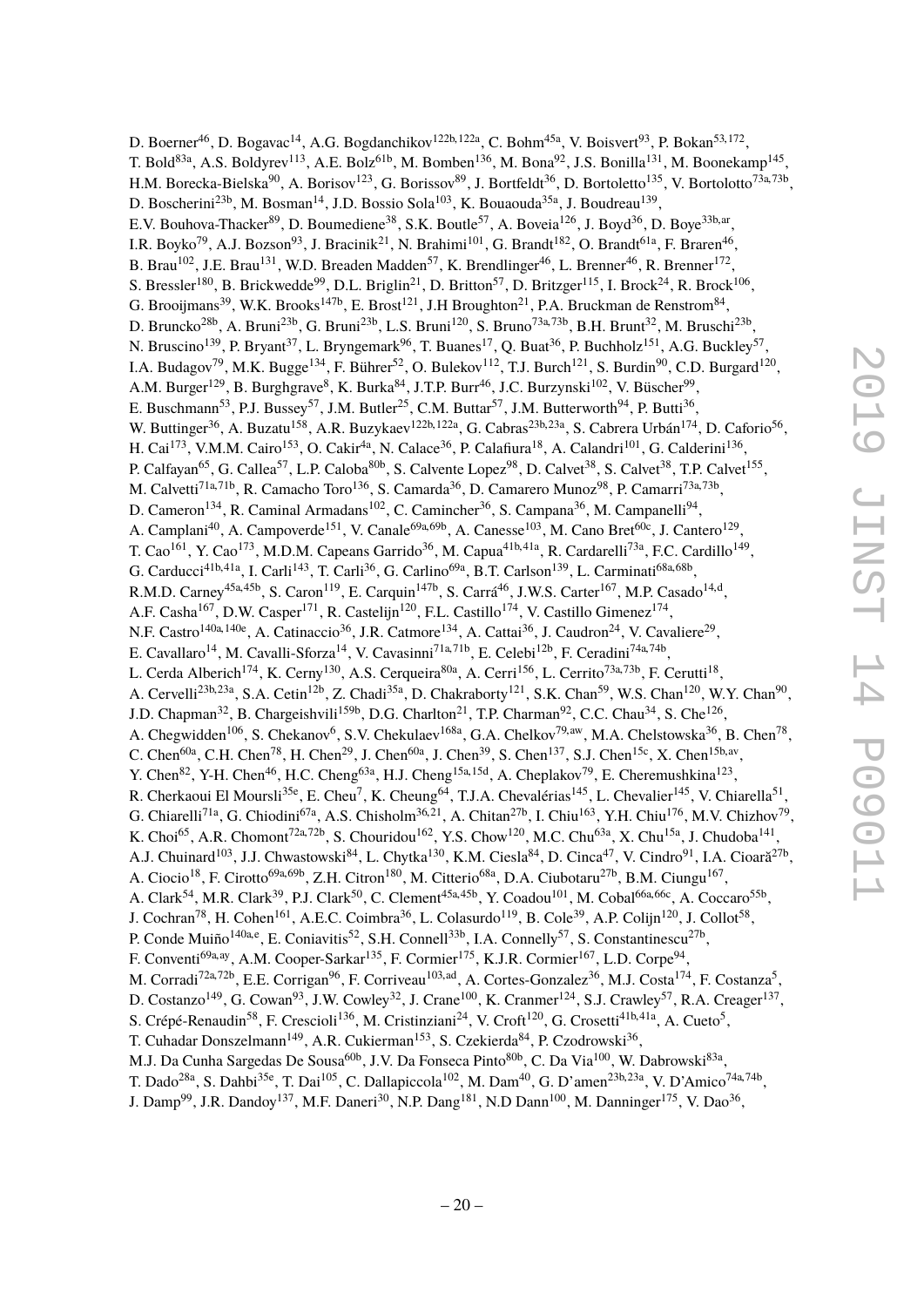G. Darbo<sup>55b</sup>, O. Dartsi<sup>5</sup>, A. Dattagupta<sup>131</sup>, T. Daubney<sup>46</sup>, S. D'Auria<sup>68a,68b</sup>, W. Davey<sup>24</sup>, C. David<sup>46</sup>, T. Davidek<sup>143</sup>, D.R. Davis<sup>49</sup>, I. Dawson<sup>149</sup>, K. De<sup>8</sup>, R. De Asmundis<sup>69a</sup>, M. De Beurs<sup>120</sup>, S. De Castro $^{23b,23a}$ , S. De Cecco $^{72a,72b}$ , N. De Groot $^{119}$ , P. de Jong $^{120}$ , H. De la Torre $^{106}$ , A. De Maria $^{15c}$ , D. De Pedis<sup>72a</sup>, A. De Salvo<sup>72a</sup>, U. De Sanctis<sup>73a,73b</sup>, M. De Santis<sup>73a,73b</sup>, A. De Santo<sup>156</sup>, K. De Vasconcelos Corga<sup>101</sup>, J.B. De Vivie De Regie<sup>132</sup>, C. Debenedetti<sup>146</sup>, D.V. Dedovich<sup>79</sup>, A.M. Deiana<sup>42</sup>, M. Del Gaudio<sup>41b,41a</sup>, J. Del Peso<sup>98</sup>, Y. Delabat Diaz<sup>46</sup>, D. Delgove<sup>132</sup>, F. Deliot<sup>145,q</sup>, C.M. Delitzsch<sup>7</sup>, M. Della Pietra<sup>69a,69b</sup>, D. Della Volpe<sup>54</sup>, A. Dell'Acqua<sup>36</sup>, L. Dell'Asta<sup>73a,73b</sup>, M. Delmastro<sup>5</sup>, C. Delporte<sup>132</sup>, P.A. Delsart<sup>58</sup>, D.A. DeMarco<sup>167</sup>, S. Demers<sup>183</sup>, M. Demichev<sup>79</sup>, G. Demontigny<sup>109</sup>, S.P. Denisov<sup>123</sup>, D. Denysiuk<sup>120</sup>, L. D'Eramo<sup>136</sup>, D. Derendarz<sup>84</sup>, J.E. Derkaoui<sup>35d</sup>, F. Derue<sup>136</sup>, P. Dervan<sup>90</sup>, K. Desch<sup>24</sup>, C. Deterre<sup>46</sup>, K. Dette<sup>167</sup>, C. Deutsch<sup>24</sup>, M.R. Devesa<sup>30</sup>, P.O. Deviveiros<sup>36</sup>, A. Dewhurst<sup>144</sup>, S. Dhaliwal<sup>26</sup>, F.A. Di Bello<sup>54</sup>, A. Di Ciaccio<sup>73a,73b</sup>, L. Di Ciaccio<sup>5</sup>, W.K. Di Clemente<sup>137</sup>, C. Di Donato<sup>69a,69b</sup>, A. Di Girolamo<sup>36</sup>, G. Di Gregorio<sup>71a,71b</sup>, B. Di Micco<sup>74a,74b</sup>, R. Di Nardo<sup>102</sup>, K.F. Di Petrillo<sup>59</sup>, R. Di Sipio<sup>167</sup>, D. Di Valentino<sup>34</sup>, C. Diaconu<sup>101</sup>, F.A. Dias<sup>40</sup>, T. Dias Do Vale $^{140\text{a}},$  M.A. Diaz $^{147\text{a}},$  J. Dickinson $^{18},$  E.B. Diehl $^{105},$  J. Dietrich $^{19},$  S. Díez Cornell $^{46},$ A. Dimitrievska<sup>18</sup>, W. Ding<sup>15b</sup>, J. Dingfelder<sup>24</sup>, F. Dittus<sup>36</sup>, F. Djama<sup>101</sup>, T. Djobava<sup>159b</sup>, J.I. Djuvsland<sup>17</sup>, M.A.B. Do Vale $^{80\rm c}$ , M. Dobre $^{27\rm b}$ , D. Dodsworth $^{26}$ , C. Doglioni $^{96}$ , J. Dolejsi $^{143}$ , Z. Dolezal $^{143}$ , M. Donadelli<sup>80d</sup>, B. Dong<sup>60c</sup>, J. Donini<sup>38</sup>, A. D'onofrio<sup>92</sup>, M. D'Onofrio<sup>90</sup>, J. Dopke<sup>144</sup>, A. Doria<sup>69a</sup>, M.T. Dova<sup>88</sup>, A.T. Doyle<sup>57</sup>, E. Drechsler<sup>152</sup>, E. Dreyer<sup>152</sup>, T. Dreyer<sup>53</sup>, A.S. Drobac<sup>170</sup>, Y. Duan<sup>60b</sup>, F. Dubinin $^{110}$ , M. Dubovsky $^{28a}$ , A. Dubreuil $^{54}$ , E. Duchovni $^{180}$ , G. Duckeck $^{114}$ , A. Ducourthial $^{136}$ , O.A. Ducu<sup>109</sup>, D. Duda<sup>115</sup>, A. Dudarev<sup>36</sup>, A.C. Dudder<sup>99</sup>, E.M. Duffield<sup>18</sup>, L. Duflot<sup>132</sup>, M. Dührssen<sup>36</sup>, C. Dülsen<sup>182</sup>, M. Dumancic<sup>180</sup>, A.E. Dumitriu<sup>27b</sup>, A.K. Duncan<sup>57</sup>, M. Dunford<sup>61a</sup>, A. Duperrin<sup>101</sup>, H. Duran Yildiz<sup>4a</sup>, M. Düren<sup>56</sup>, A. Durglishvili<sup>159b</sup>, D. Duschinger<sup>48</sup>, B. Dutta<sup>46</sup>, D. Duvnjak<sup>1</sup>, G.I. Dyckes<sup>137</sup>, M. Dyndal<sup>36</sup>, S. Dysch<sup>100</sup>, B.S. Dziedzic<sup>84</sup>, K.M. Ecker<sup>115</sup>, R.C. Edgar<sup>105</sup>, M.G. Eggleston<sup>49</sup>, T. Eifert<sup>36</sup>, G. Eigen<sup>17</sup>, K. Einsweiler<sup>18</sup>, T. Ekelof<sup>172</sup>, H. El Jarrari<sup>35e</sup>, M. El Kacimi<sup>35c</sup>, R. El Kosseifi $^{101}$ , V. Ellajosyula $^{172}$ , M. Ellert $^{172}$ , F. Ellinghaus $^{182}$ , A.A. Elliot $^{92}$ , N. Ellis $^{36}$ , J. Elmsheuser $^{29}$ , M. Elsing<sup>36</sup>, D. Emeliyanov<sup>144</sup>, A. Emerman<sup>39</sup>, Y. Enari<sup>163</sup>, M.B. Epland<sup>49</sup>, J. Erdmann<sup>47</sup>, A. Ereditato<sup>20</sup>, M. Errenst<sup>36</sup>, M. Escalier<sup>132</sup>, C. Escobar<sup>174</sup>, O. Estrada Pastor<sup>174</sup>, E. Etzion<sup>161</sup>, H. Evans<sup>65</sup>, A. Ezhilov<sup>138</sup>, F. Fabbri<sup>57</sup>, L. Fabbri<sup>23b,23a</sup>, V. Fabiani<sup>119</sup>, G. Facini<sup>94</sup>, R.M. Faisca Rodrigues Pereira<sup>140a</sup>, R.M. Fakhrutdinov<sup>123</sup>, S. Falciano<sup>72a</sup>, P.J. Falke<sup>5</sup>, S. Falke<sup>5</sup>, J. Faltova<sup>143</sup>, Y. Fang<sup>15a</sup>, Y. Fang<sup>15a</sup>, G. Fanourakis $^{44}$ , M. Fanti $^{68a,68b}$ , M. Faraj $^{66a,66c}$ , A. Farbin $^8$ , A. Farilla $^{74a}$ , E.M. Farina $^{70a,70b}$ , T. Farooque<sup>106</sup>, S. Farrell<sup>18</sup>, S.M. Farrington<sup>50</sup>, P. Farthouat<sup>36</sup>, F. Fassi<sup>35e</sup>, P. Fassnacht<sup>36</sup>, D. Fassouliotis<sup>9</sup>, M. Faucci Giannelli<sup>50</sup>, W.J. Fawcett<sup>32</sup>, L. Fayard<sup>132</sup>, O.L. Fedin<sup>138,0</sup>, W. Fedorko<sup>175</sup>, M. Feickert<sup>42</sup>, S. Feigl<sup>134</sup>, L. Feligioni<sup>101</sup>, A. Fell<sup>149</sup>, C. Feng<sup>60b</sup>, E.J. Feng<sup>36</sup>, M. Feng<sup>49</sup>, M.J. Fenton<sup>57</sup>, A.B. Fenyuk<sup>123</sup>, J. Ferrando<sup>46</sup>, A. Ferrante<sup>173</sup>, A. Ferrari<sup>172</sup>, P. Ferrari<sup>120</sup>, R. Ferrari<sup>70a</sup>, D.E. Ferreira de Lima<sup>61b</sup>, A. Ferrer<sup>174</sup>, D. Ferrere<sup>54</sup>, C. Ferretti<sup>105</sup>, F. Fiedler<sup>99</sup>, A. Filipčič<sup>91</sup>, F. Filthaut<sup>119</sup>, K.D. Finelli<sup>25</sup>, M.C.N. Fiolhais<sup>140a</sup>, L. Fiorini<sup>174</sup>, F. Fischer<sup>114</sup>, W.C. Fisher<sup>106</sup>, I. Fleck<sup>151</sup>, P. Fleischmann<sup>105</sup>, R.R.M. Fletcher $^{137}$ , T. Flick $^{182}$ , B.M. Flierl $^{114}$ , L.F. Flores $^{137}$ , L.R. Flores Castillo $^{63a}$ , F.M. Follega $^{75a,75b},$ N. Fomin<sup>17</sup>, J.H. Foo<sup>167</sup>, G.T. Forcolin<sup>75a,75b</sup>, A. Formica<sup>145</sup>, F.A. Förster<sup>14</sup>, A.C. Forti<sup>100</sup>, A.G. Foster<sup>21</sup>, M.G. Foti<sup>135</sup>, D. Fournier<sup>132</sup>, H. Fox<sup>89</sup>, P. Francavilla<sup>71a,71b</sup>, S. Francescato<sup>72a,72b</sup>, M. Franchini<sup>23b,23a</sup>, S. Franchino<sup>61a</sup>, D. Francis<sup>36</sup>, L. Franconi<sup>20</sup>, M. Franklin<sup>59</sup>, A.N. Fray<sup>92</sup>, B. Freund<sup>109</sup>, W.S. Freund<sup>80b</sup>, E.M. Freundlich<sup>47</sup>, D.C. Frizzell<sup>128</sup>, D. Froidevaux<sup>36</sup>, J.A. Frost<sup>135</sup>, C. Fukunaga<sup>164</sup>, E. Fullana Torregrosa<sup>174</sup>, E. Fumagalli<sup>55b,55a</sup>, T. Fusayasu<sup>116</sup>, J. Fuster<sup>174</sup>, A. Gabrielli<sup>23b,23a</sup>, A. Gabrielli<sup>18</sup>, G.P. Gach<sup>83a</sup>, S. Gadatsch<sup>54</sup>, P. Gadow<sup>115</sup>, G. Gagliardi<sup>55b,55a</sup>, L.G. Gagnon<sup>109</sup>, C. Galea<sup>27b</sup>, B. Galhardo $^{140a}$ , G.E. Gallardo $^{135}$ , E.J. Gallas $^{135}$ , B.J. Gallop $^{144}$ , G. Galster $^{40}$ , R. Gamboa Goni $^{92}$ , K.K. Gan<sup>126</sup>, S. Ganguly<sup>180</sup>, J. Gao<sup>60a</sup>, Y. Gao<sup>50</sup>, Y.S. Gao<sup>31,1</sup>, C. García<sup>174</sup>, J.E. García Navarro<sup>174</sup>, J.A. García Pascual<sup>15a</sup>, C. Garcia-Argos<sup>52</sup>, M. Garcia-Sciveres<sup>18</sup>, R.W. Gardner<sup>37</sup>, N. Garelli<sup>153</sup>, S. Gargiulo<sup>52</sup>, V. Garonne<sup>134</sup>, A. Gaudiello<sup>55b,55a</sup>, G. Gaudio<sup>70a</sup>, I.L. Gavrilenko<sup>110</sup>, A. Gavrilyuk<sup>111</sup>,

C. Gay<sup>175</sup>, G. Gaycken<sup>46</sup>, E.N. Gazis<sup>10</sup>, A.A. Geanta<sup>27b</sup>, C.N.P. Gee<sup>144</sup>, J. Geisen<sup>53</sup>, M. Geisen<sup>99</sup>,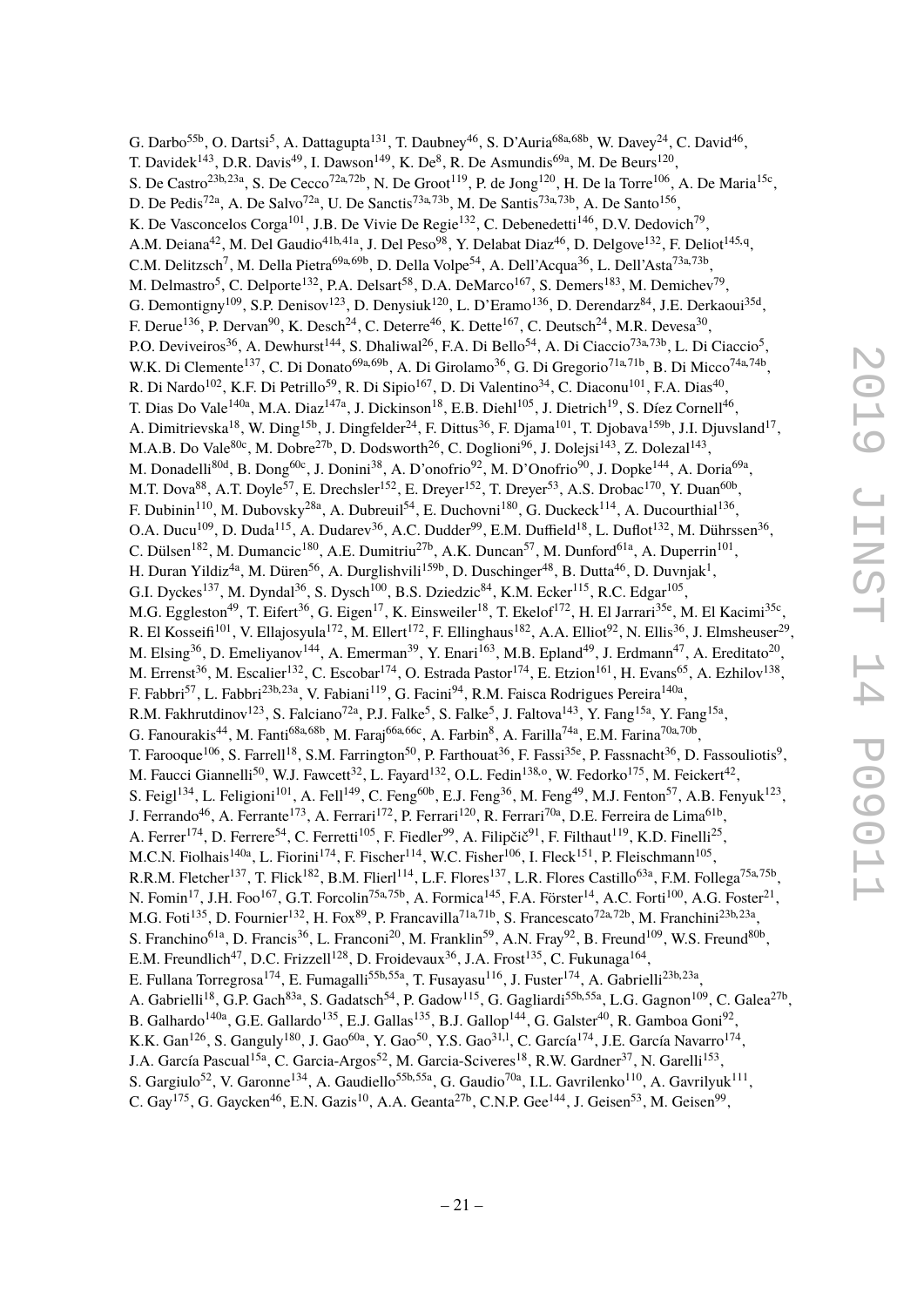M.P. Geisler<sup>61a</sup>, C. Gemme<sup>55b</sup>, M.H. Genest<sup>58</sup>, C. Geng<sup>105</sup>, S. Gentile<sup>72a,72b</sup>, S. George<sup>93</sup>, T. Geralis<sup>44</sup>, L.O. Gerlach<sup>53</sup>, P. Gessinger-Befurt<sup>99</sup>, G. Gessner<sup>47</sup>, S. Ghasemi<sup>151</sup>, M. Ghasemi Bostanabad<sup>176</sup>, M. Ghneimat<sup>24</sup>, A. Ghosh<sup>132</sup>, A. Ghosh<sup>77</sup>, B. Giacobbe<sup>23b</sup>, S. Giagu<sup>72a,72b</sup>, N. Giangiacomi<sup>23b,23a</sup>, P. Giannetti<sup>71a</sup>, A. Giannini<sup>69a,69b</sup>, S.M. Gibson<sup>93</sup>, M. Gignac<sup>146</sup>, D. Gillberg<sup>34</sup>, G. Gilles<sup>182</sup>, D.M. Gingrich<sup>3,ax</sup>, M.P. Giordani<sup>66a,66c</sup>, F.M. Giorgi<sup>23b</sup>, P.F. Giraud<sup>145</sup>, G. Giugliarelli<sup>66a,66c</sup>, D. Giugni<sup>68a</sup>, F. Giuli<sup>73a,73b</sup>, S. Gkaitatzis<sup>162</sup>, I. Gkialas<sup>9,g</sup>, E.L. Gkougkousis<sup>14</sup>, P. Gkountoumis<sup>10</sup>, L.K. Gladilin<sup>113</sup>, C. Glasman<sup>98</sup>, J. Glatzer<sup>14</sup>, P.C.F. Glaysher<sup>46</sup>, A. Glazov<sup>46</sup>, M. Goblirsch-Kolb<sup>26</sup>, S. Goldfarb<sup>104</sup>, T. Golling<sup>54</sup>, D. Golubkov<sup>123</sup>, A. Gomes<sup>140a,140b</sup>, R. Goncalves Gama<sup>53</sup>, R. Gonçalo<sup>140a,140b</sup>, G. Gonella<sup>52</sup>, L. Gonella $^{21}$ , A. Gongadze $^{79}$ , F. Gonnella $^{21}$ , J.L. Gonski $^{59}$ , S. González de la Hoz $^{174},$ S. Gonzalez-Sevilla<sup>54</sup>, G.R. Gonzalvo Rodriguez<sup>174</sup>, L. Goossens<sup>36</sup>, P.A. Gorbounov<sup>111</sup>, H.A. Gordon<sup>29</sup>, B. Gorini $^{36}$ , E. Gorini $^{67a,67b}$ , A. Gorišek $^{91}$ , A.T. Goshaw $^{49}$ , M.I. Gostkin $^{79}$ , C.A. Gottardo $^{119}$ , M. Gouighri<sup>35b</sup>, D. Goujdami<sup>35c</sup>, A.G. Goussiou<sup>148</sup>, N. Govender<sup>33b</sup>, C. Goy<sup>5</sup>, E. Gozani<sup>160</sup>, I. Grabowska-Bold $^{83a}$ , E.C. Graham $^{90}$ , J. Gramling $^{171}$ , E. Gramstad $^{134}$ , S. Grancagnolo $^{19}$ , M. Grandi $^{156}$ , V. Gratchev<sup>138</sup>, P.M. Gravila<sup>27f</sup>, F.G. Gravili<sup>67a,67b</sup>, C. Gray<sup>57</sup>, H.M. Gray<sup>18</sup>, C. Grefe<sup>24</sup>, K. Gregersen<sup>96</sup>, I.M. Gregor $^{46}$ , P. Grenier $^{153}$ , K. Grevtsov $^{46}$ , C. Grieco $^{14}$ , N.A. Grieser $^{128}$ , J. Griffiths $^8$ , A.A. Grillo $^{146}$ , K. Grimm<sup>31,k</sup>, S. Grinstein<sup>14,x</sup>, J.-F. Grivaz<sup>132</sup>, S. Groh<sup>99</sup>, E. Gross<sup>180</sup>, J. Grosse-Knetter<sup>53</sup>, Z.J. Grout<sup>94</sup>, C. Grud<sup>105</sup>, A. Grummer<sup>118</sup>, L. Guan<sup>105</sup>, W. Guan<sup>181</sup>, J. Guenther<sup>36</sup>, A. Guerguichon<sup>132</sup>, J.G.R. Guerrero Rojas<sup>174</sup>, F. Guescini<sup>115</sup>, D. Guest<sup>171</sup>, R. Gugel<sup>52</sup>, T. Guillemin<sup>5</sup>, S. Guindon<sup>36</sup>, U. Gul<sup>57</sup>, J. Guo<sup>60c</sup>, W. Guo<sup>105</sup>, Y. Guo<sup>60a,s</sup>, Z. Guo<sup>101</sup>, R. Gupta<sup>46</sup>, S. Gurbuz<sup>12c</sup>, G. Gustavino<sup>128</sup>, P. Gutierrez<sup>128</sup>, C. Gutschow<sup>94</sup>, C. Guyot<sup>145</sup>, C. Gwenlan<sup>135</sup>, C.B. Gwilliam<sup>90</sup>, A. Haas<sup>124</sup>, C. Haber<sup>18</sup>, H.K. Hadavand<sup>8</sup>, N. Haddad $^{35\text{e}},$  A. Hadef $^{60\text{a}},$  S. Hageböck $^{36},$  M. Hagihara $^{169},$  M. Haleem $^{177},$  J. Haley $^{129},$  G. Halladjian $^{106},$ G.D. Hallewell<sup>101</sup>, K. Hamacher<sup>182</sup>, P. Hamal<sup>130</sup>, K. Hamano<sup>176</sup>, H. Hamdaoui<sup>35e</sup>, G.N. Hamity<sup>149</sup>, K. Han<sup>60a, ak</sup>, L. Han<sup>60a</sup>, S. Han<sup>15a, 15d</sup>, K. Hanagaki<sup>81, v</sup>, M. Hance<sup>146</sup>, D.M. Handl<sup>114</sup>, B. Haney<sup>137</sup>, R. Hankache<sup>136</sup>, E. Hansen<sup>96</sup>, J.B. Hansen<sup>40</sup>, J.D. Hansen<sup>40</sup>, M.C. Hansen<sup>24</sup>, P.H. Hansen<sup>40</sup>, E.C. Hanson<sup>100</sup>, K. Hara<sup>169</sup>, A.S. Hard<sup>181</sup>, T. Harenberg<sup>182</sup>, S. Harkusha<sup>107</sup>, P.F. Harrison<sup>178</sup>, N.M. Hartmann<sup>114</sup>, Y. Hasegawa<sup>150</sup>, A. Hasib<sup>50</sup>, S. Hassani<sup>145</sup>, S. Haug<sup>20</sup>, R. Hauser<sup>106</sup>, L.B. Havener<sup>39</sup>, M. Havranek<sup>142</sup>, C.M. Hawkes<sup>21</sup>, R.J. Hawkings<sup>36</sup>, D. Hayden<sup>106</sup>, C. Hayes<sup>155</sup>, R.L. Hayes<sup>175</sup>, C.P. Hays<sup>135</sup>, J.M. Hays<sup>92</sup>, H.S. Hayward<sup>90</sup>, S.J. Haywood<sup>144</sup>, F. He<sup>60a</sup>, M.P. Heath<sup>50</sup>, V. Hedberg<sup>96</sup>, L. Heelan<sup>8</sup>, S. Heer<sup>24</sup>, K.K. Heidegger<sup>52</sup>, W.D. Heidorn<sup>78</sup>, J. Heilman<sup>34</sup>, S. Heim<sup>46</sup>, T. Heim<sup>18</sup>, B. Heinemann<sup>46,as</sup>, J.J. Heinrich<sup>131</sup>, L. Heinrich<sup>36</sup>, C. Heinz<sup>56</sup>, J. Hejbal<sup>141</sup>, L. Helary<sup>61b</sup>, A. Held<sup>175</sup>, S. Hellesund<sup>134</sup>, C.M. Helling<sup>146</sup>, S. Hellman<sup>45a,45b</sup>, C. Helsens<sup>36</sup>, R.C.W. Henderson<sup>89</sup>, Y. Heng<sup>181</sup>, S. Henkelmann<sup>175</sup>, A.M. Henriques Correia<sup>36</sup>, G.H. Herbert<sup>19</sup>, H. Herde<sup>26</sup>, V. Herget<sup>177</sup>, Y. Hernández Jiménez<sup>33c</sup>, H. Herr<sup>99</sup>, M.G. Herrmann<sup>114</sup>, T. Herrmann<sup>48</sup>, G. Herten<sup>52</sup>, R. Hertenberger<sup>114</sup>, L. Hervas $^{36}$ , T.C. Herwig $^{137}$ , G.G. Hesketh $^{94}$ , N.P. Hessey $^{168a}$ , A. Higashida $^{163}$ , S. Higashino $^{81}$ , E. Higón-Rodriguez<sup>174</sup>, K. Hildebrand<sup>37</sup>, E. Hill<sup>176</sup>, J.C. Hill<sup>32</sup>, K.K. Hill<sup>29</sup>, K.H. Hiller<sup>46</sup>, S.J. Hillier<sup>21</sup>, M. Hils<sup>48</sup>, I. Hinchliffe<sup>18</sup>, F. Hinterkeuser<sup>24</sup>, M. Hirose<sup>133</sup>, S. Hirose<sup>52</sup>, D. Hirschbuehl<sup>182</sup>, B. Hiti<sup>91</sup>, O. Hladik $^{141}$ , D.R. Hlaluku $^{33c}$ , X. Hoad $^{50}$ , J. Hobbs $^{155}$ , N. Hod $^{180}$ , M.C. Hodgkinson $^{149}$ , A. Hoecker $^{36}$ , F. Hoenig<sup>114</sup>, D. Hohn<sup>52</sup>, D. Hohov<sup>132</sup>, T.R. Holmes<sup>37</sup>, M. Holzbock<sup>114</sup>, L.B.A.H Hommels<sup>32</sup>, S. Honda<sup>169</sup>, T. Honda<sup>81</sup>, T.M. Hong<sup>139</sup>, A. Hönle<sup>115</sup>, B.H. Hooberman<sup>173</sup>, W.H. Hopkins<sup>6</sup>, Y. Horii<sup>117</sup>, P. Horn<sup>48</sup>, L.A. Horyn $^{37}$ , A. Hostiuc $^{148}$ , S. Hou $^{158}$ , A. Hoummada $^{35a}$ , J. Howarth $^{100}$ , J. Hoya $^{88}$ , M. Hrabovsky $^{130}$ , J. Hrdinka<sup>76</sup>, I. Hristova<sup>19</sup>, J. Hrivnac<sup>132</sup>, A. Hrynevich<sup>108</sup>, T. Hryn'ova<sup>5</sup>, P.J. Hsu<sup>64</sup>, S.-C. Hsu<sup>148</sup>, Q. Hu<sup>29</sup>, S. Hu<sup>60c</sup>, Y. Huang<sup>15a</sup>, Z. Hubacek<sup>142</sup>, F. Hubaut<sup>101</sup>, M. Huebner<sup>24</sup>, F. Huegging<sup>24</sup>, T.B. Huffman<sup>135</sup>, M. Huhtinen $^{36}$ , R.F.H. Hunter $^{34}$ , P. Huo $^{155}$ , A.M. Hupe $^{34}$ , N. Huseynov $^{79,af}$ , J. Huston $^{106}$ , J. Huth $^{59}$ , R. Hyneman<sup>105</sup>, S. Hyrych<sup>28a</sup>, G. Iacobucci<sup>54</sup>, G. Iakovidis<sup>29</sup>, I. Ibragimov<sup>151</sup>, L. Iconomidou-Fayard<sup>132</sup>, Z. Idrissi<sup>35e</sup>, P.I. Iengo<sup>36</sup>, R. Ignazzi<sup>40</sup>, O. Igonkina<sup>120,z,\*</sup>, R. Iguchi<sup>163</sup>, T. Iizawa<sup>54</sup>, Y. Ikegami<sup>81</sup>, M. Ikeno $^{81}$ , D. Iliadis $^{162}$ , N. Ilic $^{119}$ , F. Iltzsche $^{48}$ , G. Introzzi $^{70a,70b}$ , M. Iodice $^{74a}$ , K. Iordanidou $^{168a}$ , V. Ippolito<sup>72a,72b</sup>, M.F. Isacson<sup>172</sup>, M. Ishino<sup>163</sup>, M. Ishitsuka<sup>165</sup>, W. Islam<sup>129</sup>, C. Issever<sup>135</sup>, S. Istin<sup>160</sup>,

F. Ito<sup>169</sup>, J.M. Iturbe Ponce<sup>63a</sup>, R. Iuppa<sup>75a,75b</sup>, A. Ivina<sup>180</sup>, H. Iwasaki<sup>81</sup>, J.M. Izen<sup>43</sup>, V. Izzo<sup>69a</sup>,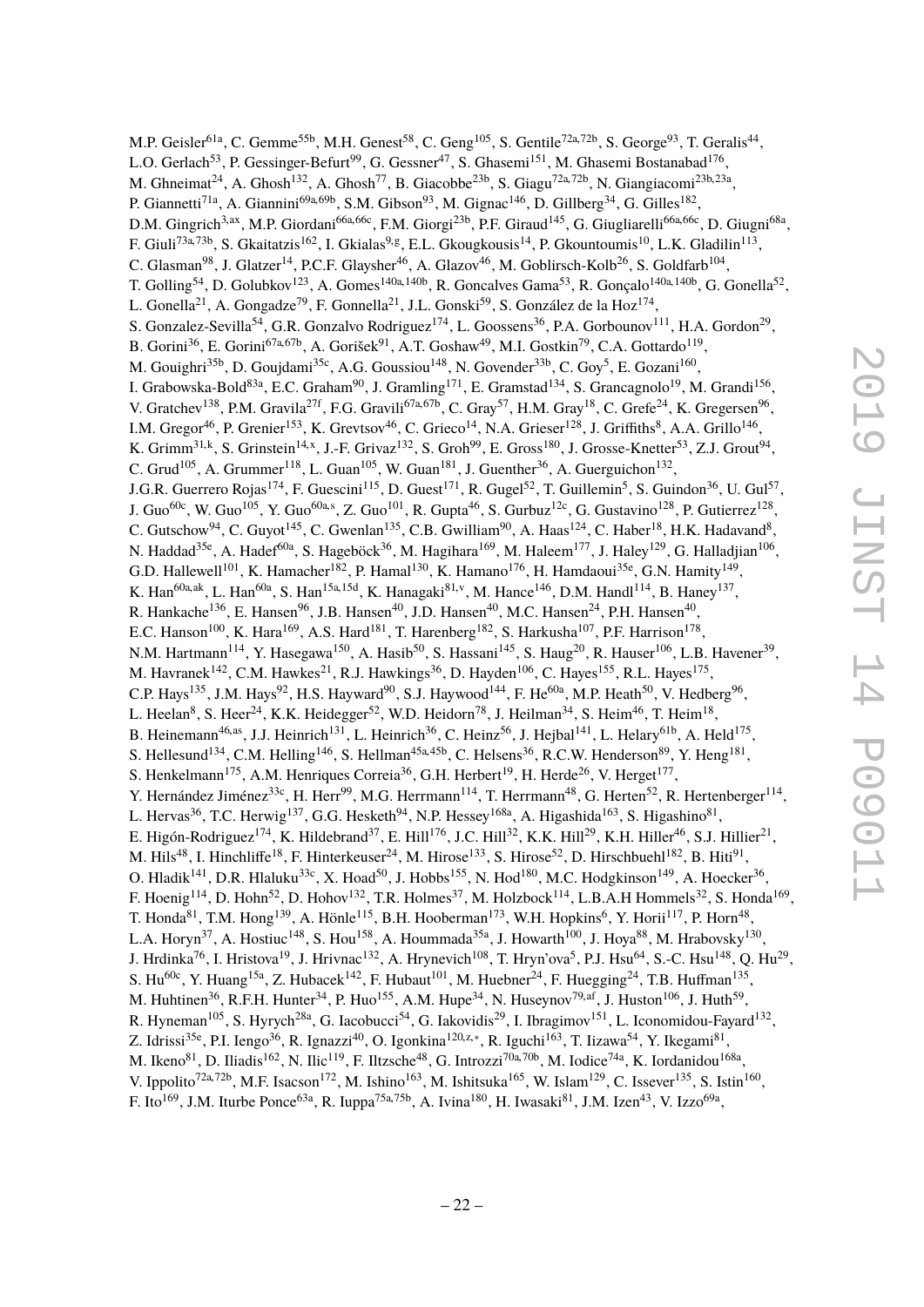P. Jacka<sup>141</sup>, P. Jackson<sup>1</sup>, R.M. Jacobs<sup>24</sup>, B.P. Jaeger<sup>152</sup>, V. Jain<sup>2</sup>, G. Jäkel<sup>182</sup>, K.B. Jakobi<sup>99</sup>, K. Jakobs<sup>52</sup>, S. Jakobsen<sup>76</sup>, T. Jakoubek<sup>141</sup>, J. Jamieson<sup>57</sup>, K.W. Janas<sup>83a</sup>, R. Jansky<sup>54</sup>, J. Janssen<sup>24</sup>, M. Janus<sup>53</sup>, P.A. Janus<sup>83a</sup>, G. Jarlskog<sup>96</sup>, N. Javadov<sup>79,af</sup>, T. Javůrek<sup>36</sup>, M. Javurkova<sup>52</sup>, F. Jeanneau<sup>145</sup>, L. Jeanty<sup>131</sup>, J. Jejelava $^{159a,ag}$ , A. Jelinskas $^{178}$ , P. Jenni $^{52,a}$ , J. Je $\text{ong}^{46}$ , N. J $\text{eong}^{46}$ , S. Jézéquel $^5$ , H. Ji $^{181}$ , J. Jia $^{155}$ , H. Jiang<sup>78</sup>, Y. Jiang<sup>60a</sup>, Z. Jiang<sup>153,p</sup>, S. Jiggins<sup>52</sup>, F.A. Jimenez Morales<sup>38</sup>, J. Jimenez Pena<sup>115</sup>, S. Jin<sup>15c</sup>, A. Jinaru<sup>27b</sup>, O. Jinnouchi<sup>165</sup>, H. Jivan<sup>33c</sup>, P. Johansson<sup>149</sup>, K.A. Johns<sup>7</sup>, C.A. Johnson<sup>65</sup>, K. Jon-And<sup>45a,45b</sup>, R.W.L. Jones<sup>89</sup>, S.D. Jones<sup>156</sup>, S. Jones<sup>7</sup>, T.J. Jones<sup>90</sup>, J. Jongmanns<sup>61a</sup>, P.M. Jorge<sup>140a</sup>, J. Jovicevic<sup>36</sup>, X. Ju<sup>18</sup>, J.J. Junggeburth<sup>115</sup>, A. Juste Rozas<sup>14,x</sup>, A. Kaczmarska<sup>84</sup>, M. Kado<sup>72a,72b</sup>, H. Kagan<sup>126</sup>, M. Kagan<sup>153</sup>, C. Kahra<sup>99</sup>, T. Kaji<sup>179</sup>, E. Kajomovitz<sup>160</sup>, C.W. Kalderon<sup>96</sup>, A. Kaluza<sup>99</sup>, A. Kamenshchikov<sup>123</sup>, L. Kanjir<sup>91</sup>, Y. Kano<sup>163</sup>, V.A. Kantserov<sup>112</sup>, J. Kanzaki<sup>81</sup>, L.S. Kaplan<sup>181</sup>, D. Kar<sup>33c</sup>, M.J. Kareem<sup>168b</sup>, S.N. Karpov<sup>79</sup>, Z.M. Karpova<sup>79</sup>, V. Kartvelishvili<sup>89</sup>, A.N. Karyukhin<sup>123</sup>, L. Kashif<sup>181</sup>, R.D. Kass<sup>126</sup>, A. Kastanas<sup>45a,45b</sup>, Y. Kataoka<sup>163</sup>, C. Kato<sup>60d,60c</sup>, J. Katzy<sup>46</sup>, K. Kawade<sup>82</sup>, K. Kawagoe<sup>87</sup>, T. Kawaguchi<sup>117</sup>, T. Kawamoto<sup>163</sup>, G. Kawamura<sup>53</sup>, E.F. Kay<sup>176</sup>, V.F. Kazanin<sup>122b,122a</sup>, R. Keeler<sup>176</sup>, R. Kehoe $^{42}$ , J.S. Keller $^{34}$ , E. Kellermann $^{96}$ , D. Kelsey $^{156}$ , J.J. Kempster $^{21}$ , J. Kendrick $^{21}$ , O. Kepka $^{141}$ , S. Kersten<sup>182</sup>, B.P. Kerševan<sup>91</sup>, S. Ketabchi Haghighat<sup>167</sup>, M. Khader<sup>173</sup>, F. Khalil-Zada<sup>13</sup>, M. Khandoga $^{145}$ , A. Khanov $^{129}$ , A.G. Kharlamov $^{122b,122a}$ , T. Kharlamova $^{122b,122a}$ , E.E. Khoda $^{175}$ , A. Khodinov<sup>166</sup>, T.J. Khoo<sup>54</sup>, E. Khramov<sup>79</sup>, J. Khubua<sup>159b</sup>, S. Kido<sup>82</sup>, M. Kiehn<sup>54</sup>, C.R. Kilby<sup>93</sup>, Y.K. Kim<sup>37</sup>, N. Kimura<sup>94</sup>, O.M. Kind<sup>19</sup>, B.T. King<sup>90,\*</sup>, D. Kirchmeier<sup>48</sup>, J. Kirk<sup>144</sup>, A.E. Kiryunin<sup>115</sup>, T. Kishimoto<sup>163</sup>, D.P. Kisliuk<sup>167</sup>, V. Kitali<sup>46</sup>, O. Kivernyk<sup>5</sup>, E. Kladiva<sup>28b,</sup>\*, T. Klapdor-Kleingrothaus<sup>52</sup>, M. Klassen<sup>61a</sup>, M.H. Klein<sup>105</sup>, M. Klein<sup>90</sup>, U. Klein<sup>90</sup>, K. Kleinknecht<sup>99</sup>, P. Klimek<sup>121</sup>, A. Klimentov<sup>29</sup>, T. Klingl<sup>24</sup>, T. Klioutchnikova<sup>36</sup>, F.F. Klitzner<sup>114</sup>, P. Kluit<sup>120</sup>, S. Kluth<sup>115</sup>, E. Kneringer<sup>76</sup>, E.B.F.G. Knoops<sup>101</sup>, A. Knue<sup>52</sup>, D. Kobayashi<sup>87</sup>, T. Kobayashi<sup>163</sup>, M. Kobel<sup>48</sup>, M. Kocian<sup>153</sup>, P. Kodys<sup>143</sup>, P.T. Koenig<sup>24</sup>, T. Koffas<sup>34</sup>, N.M. Köhler<sup>36</sup>, T. Koi<sup>153</sup>, M. Kolb<sup>61b</sup>, I. Koletsou<sup>5</sup>, T. Komarek<sup>130</sup>, T. Kondo<sup>81</sup>, N. Kondrashova $^{60c}$ , K. Köneke<sup>52</sup>, A.C. König<sup>119</sup>, T. Kono<sup>125</sup>, R. Konoplich<sup>124,an</sup>, V. Konstantinides<sup>94</sup>, N. Konstantinidis<sup>94</sup>, B. Konya<sup>96</sup>, R. Kopeliansky<sup>65</sup>, S. Koperny<sup>83a</sup>, K. Korcyl<sup>84</sup>, K. Kordas<sup>162</sup>, G. Koren<sup>161</sup>, A. Korn<sup>94</sup>, I. Korolkov<sup>14</sup>, E.V. Korolkova<sup>149</sup>, N. Korotkova<sup>113</sup>, O. Kortner<sup>115</sup>, S. Kortner<sup>115</sup>, T. Kosek<sup>143</sup>, V.V. Kostyukhin<sup>24</sup>, A. Kotwal<sup>49</sup>, A. Koulouris<sup>10</sup>, A. Kourkoumeli-Charalampidi<sup>70a,70b</sup>, C. Kourkoumelis<sup>9</sup>, E. Kourlitis<sup>149</sup>, V. Kouskoura<sup>29</sup>, A.B. Kowalewska<sup>84</sup>, R. Kowalewski<sup>176</sup>, C. Kozakai<sup>163</sup>, W. Kozanecki<sup>145</sup>, A.S. Kozhin<sup>123</sup>, V.A. Kramarenko<sup>113</sup>, G. Kramberger<sup>91</sup>, D. Krasnopevtsev<sup>60a</sup>, M.W. Krasny<sup>136</sup>, A. Krasznahorkay<sup>36</sup>, D. Krauss<sup>115</sup>, J.A. Kremer<sup>83a</sup>, J. Kretzschmar<sup>90</sup>, P. Krieger<sup>167</sup>, F. Krieter<sup>114</sup>, A. Krishnan<sup>61b</sup>, K. Krizka<sup>18</sup>, K. Kroeninger<sup>47</sup>, H. Kroha<sup>115</sup>, J. Kroll<sup>141</sup>, J. Kroll<sup>137</sup>, J. Krstic<sup>16</sup>, U. Kruchonak<sup>79</sup>, H. Krüger<sup>24</sup>, N. Krumnack<sup>78</sup>, M.C. Kruse<sup>49</sup>, J.A. Krzysiak<sup>84</sup>, T. Kubota<sup>104</sup>, O. Kuchinskaia $^{166}$ , S. Kuday $^{4b}$ , J.T. Kuechler $^{46}$ , S. Kuehn $^{36}$ , A. Kugel $^{61a}$ , T. Kuhl $^{46}$ , V. Kukhtin $^{79}$ , R. Kukla $^{101}$ , Y. Kulchitsky $^{107,aj}$ , S. Kuleshov $^{147b}$ , Y.P. Kulinich $^{173}$ , M. Kuna $^{58}$ , T. Kunigo $^{85}$ , A. Kupco $^{141}$ , T. Kupfer<sup>47</sup>, O. Kuprash<sup>52</sup>, H. Kurashige<sup>82</sup>, L.L. Kurchaninov<sup>168a</sup>, Y.A. Kurochkin<sup>107</sup>, A. Kurova<sup>112</sup>, M.G. Kurth<sup>15a,15d</sup>, E.S. Kuwertz<sup>36</sup>, M. Kuze<sup>165</sup>, A.K. Kvam<sup>148</sup>, J. Kvita<sup>130</sup>, T. Kwan<sup>103</sup>, A. La Rosa<sup>115</sup>, L. La Rotonda $^{41b,41a}$ , F. La Ruffa $^{41b,41a}$ , C. Lacasta $^{174}$ , F. Lacava $^{72a,72b}$ , D.P.J. Lack $^{100}$ , H. Lacker $^{19}$ , D. Lacour<sup>136</sup>, E. Ladygin<sup>79</sup>, R. Lafaye<sup>5</sup>, B. Laforge<sup>136</sup>, T. Lagouri<sup>33c</sup>, S. Lai<sup>53</sup>, S. Lammers<sup>65</sup>, W. Lampl<sup>7</sup>, C. Lampoudis<sup>162</sup>, E. Lançon<sup>29</sup>, U. Landgraf<sup>52</sup>, M.P.J. Landon<sup>92</sup>, M.C. Lanfermann<sup>54</sup>, V.S. Lang<sup>46</sup>, J.C. Lange<sup>53</sup>, R.J. Langenberg<sup>36</sup>, A.J. Lankford<sup>171</sup>, F. Lanni<sup>29</sup>, K. Lantzsch<sup>24</sup>, A. Lanza<sup>70a</sup>, A. Lapertosa<sup>55b,55a</sup>, S. Laplace<sup>136</sup>, J.F. Laporte<sup>145</sup>, T. Lari<sup>68a</sup>, F. Lasagni Manghi<sup>23b,23a</sup>, M. Lassnig<sup>36</sup>, T.S. Lau<sup>63a</sup>, A. Laudrain<sup>132</sup>, A. Laurier<sup>34</sup>, M. Lavorgna<sup>69a,69b</sup>, M. Lazzaroni<sup>68a,68b</sup>, B. Le<sup>104</sup>, E. Le Guirriec<sup>101</sup>, M. LeBlanc<sup>7</sup>, T. LeCompte<sup>6</sup>, F. Ledroit-Guillon<sup>58</sup>, C.A. Lee<sup>29</sup>, G.R. Lee<sup>17</sup>, L. Lee<sup>59</sup>, S.C. Lee<sup>158</sup>, S.J. Lee<sup>34</sup>, B. Lefebvre<sup>168a</sup>, M. Lefebvre<sup>176</sup>, F. Legger<sup>114</sup>, C. Leggett<sup>18</sup>, K. Lehmann<sup>152</sup>, N. Lehmann $^{182}$ , G. Lehmann Miotto $^{36}$ , W.A. Leight $^{46}$ , A. Leisos $^{162,w}$ , M.A.L. Leite $^{80d}$ , C.E. Leitgeb $^{114}$ , R. Leitner<sup>143</sup>, D. Lellouch<sup>180,∗</sup>, K.J.C. Leney<sup>42</sup>, T. Lenz<sup>24</sup>, B. Lenzi<sup>36</sup>, R. Leone<sup>7</sup>, S. Leone<sup>71a</sup>, C. Leonidopoulos<sup>50</sup>, A. Leopold<sup>136</sup>, G. Lerner<sup>156</sup>, C. Leroy<sup>109</sup>, R. Les<sup>167</sup>, C.G. Lester<sup>32</sup>, M. Levchenko<sup>138</sup>,

J. Levêque<sup>5</sup>, D. Levin<sup>105</sup>, L.J. Levinson<sup>180</sup>, D.J. Lewis<sup>21</sup>, B. Li<sup>15b</sup>, B. Li<sup>105</sup>, C-Q. Li<sup>60a</sup>, F. Li<sup>60c</sup>, H. Li<sup>60a</sup>,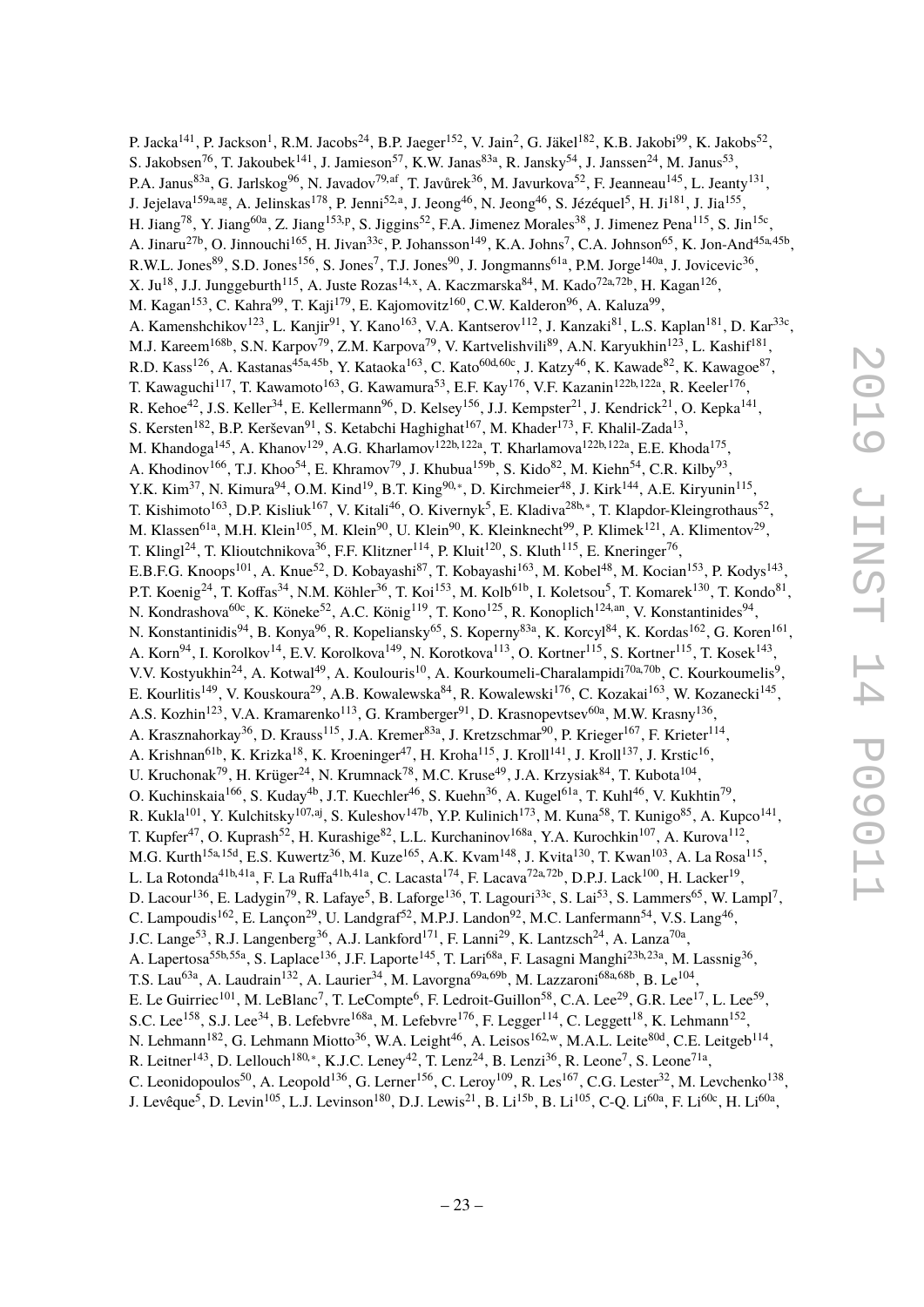$\rm H.~Li^{60b}, J.~Li^{60c}, K.~Li^{153}, L.~Li^{60c}, M.~Li^{15a}, Q.~Li^{15a,15d}, Q.Y.~Li^{60a}, S.~Li^{60d,60c}, X.~Li^{46}, Y.~Li^{46}, Z.~Li^{60b},$ Z. Liang<sup>15a</sup>, B. Liberti<sup>73a</sup>, A. Liblong<sup>167</sup>, K. Lie<sup>63c</sup>, S. Liem<sup>120</sup>, C.Y. Lin<sup>32</sup>, K. Lin<sup>106</sup>, T.H. Lin<sup>99</sup>, R.A. Linck<sup>65</sup>, J.H. Lindon<sup>21</sup>, A.L. Lionti<sup>54</sup>, E. Lipeles<sup>137</sup>, A. Lipniacka<sup>17</sup>, M. Lisovyi<sup>61b</sup>, T.M. Liss<sup>173,au</sup>, A. Lister $^{175}$ , A.M. Litke $^{146}$ , J.D. Little $^8$ , B. Liu<sup>78,ac</sup>, B.L Liu<sup>6</sup>, H.B. Liu<sup>29</sup>, H. Liu<sup>105</sup>, J.B. Liu<sup>60a</sup>, J.K.K. Liu<sup>135</sup>, K. Liu<sup>136</sup>, M. Liu<sup>60a</sup>, P. Liu<sup>18</sup>, Y. Liu<sup>15a,15d</sup>, Y.L. Liu<sup>105</sup>, Y.W. Liu<sup>60a</sup>, M. Livan<sup>70a,70b</sup>, A. Lleres<sup>58</sup>, J. Llorente Merino<sup>15a</sup>, S.L. Lloyd<sup>92</sup>, C.Y. Lo<sup>63b</sup>, F. Lo Sterzo<sup>42</sup>, E.M. Lobodzinska<sup>46</sup>, P. Loch<sup>7</sup>, S. Loffredo<sup>73a,73b</sup>, T. Lohse<sup>19</sup>, K. Lohwasser<sup>149</sup>, M. Lokajicek<sup>141</sup>, J.D. Long<sup>173</sup>, R.E. Long<sup>89</sup>, L. Longo<sup>36</sup>, K.A. Looper<sup>126</sup>, J.A. Lopez<sup>147b</sup>, I. Lopez Paz<sup>100</sup>, A. Lopez Solis<sup>149</sup>, J. Lorenz<sup>114</sup>, N. Lorenzo Martinez<sup>5</sup>, M. Losada $^{22}$ , P.J. Lösel $^{114}$ , A. Lösle $^{52}$ , X. Lou $^{46}$ , X. Lou $^{15a}$ , A. Lounis $^{132}$ , J. Love $^6$ , P.A. Love $^{89}$ , J.J. Lozano Bahilo $^{174}$ , M. Lu $^{60a}$ , Y.J. Lu $^{64}$ , H.J. Lubatti $^{148}$ , C. Luci $^{72a,72b}$ , A. Lucotte $^{58}$ , C. Luedtke $^{52}$ , F. Luehring<sup>65</sup>, I. Luise<sup>136</sup>, L. Luminari<sup>72a</sup>, B. Lund-Jensen<sup>154</sup>, M.S. Lutz<sup>102</sup>, D. Lynn<sup>29</sup>, R. Lysak<sup>141</sup>, E. Lytken $^{96}$ , F. Lyu<sup>15a</sup>, V. Lyubushkin $^{79}$ , T. Lyubushkina $^{79}$ , H. Ma $^{29}$ , L.L. Ma $^{60b}$ , Y. Ma $^{60b}$ , G. Maccarrone<sup>51</sup>, A. Macchiolo<sup>115</sup>, C.M. Macdonald<sup>149</sup>, J. Machado Miguens<sup>137</sup>, D. Madaffari<sup>174</sup>, R. Madar $^{38}$ , W.F. Mader $^{48}$ , N. Madysa $^{48}$ , J. Maeda $^{82}$ , K. Maekawa $^{163}$ , S. Maeland $^{17}$ , T. Maeno $^{29}$ , M. Maerker $^{48}$ , A.S. Maevskiy $^{113}$ , V. Magerl $^{52}$ , N. Magini $^{78}$ , D.J. Mahon $^{39}$ , C. Maidantchik $^{80\mathrm{b}}$ , T. Maier $^{114}$ , A. Maio<sup>140a,140b,140d</sup>, O. Majersky<sup>28a</sup>, S. Majewski<sup>131</sup>, Y. Makida<sup>81</sup>, N. Makovec<sup>132</sup>, B. Malaescu<sup>136</sup>, Pa. Malecki $^{84}$ , V.P. Maleev $^{138}$ , F. Malek $^{58}$ , U. Mallik $^{77}$ , D. Malon $^6$ , C. Malone $^{32}$ , S. Maltezos $^{10},$ S. Malyukov<sup>36</sup>, J. Mamuzic<sup>174</sup>, G. Mancini<sup>51</sup>, I. Mandić<sup>91</sup>, L. Manhaes de Andrade Filho<sup>80a</sup>, I.M. Maniatis $^{162}$ , J. Manjarres Ramos $^{48}$ , K.H. Mankinen $^{96}$ , A. Mann $^{114}$ , A. Manousos $^{76}$ , B. Mansoulie $^{145}$ , I. Manthos<sup>162</sup>, S. Manzoni<sup>120</sup>, A. Marantis<sup>162</sup>, G. Marceca<sup>30</sup>, L. Marchese<sup>135</sup>, G. Marchiori<sup>136</sup>, M. Marcisovsky<sup>141</sup>, C. Marcon<sup>96</sup>, C.A. Marin Tobon<sup>36</sup>, M. Marjanovic<sup>38</sup>, Z. Marshall<sup>18</sup>, M.U.F Martensson $^{172}$ , S. Marti-Garcia $^{174}$ , C.B. Martin $^{126}$ , T.A. Martin $^{178}$ , V.J. Martin $^{50}$ , B. Martin dit Latour $^{17}$ , L. Martinelli $^{74a,74b}$ , M. Martinez $^{14,x}$ , V.I. Martinez Outschoorn $^{102}$ , S. Martin-Haugh<sup>144</sup>, V.S. Martoiu<sup>27b</sup>, A.C. Martyniuk<sup>94</sup>, A. Marzin<sup>36</sup>, S.R. Maschek<sup>115</sup>, L. Masetti<sup>99</sup>, T. Mashimo $^{163}$ , R. Mashinistov $^{110}$ , J. Masik $^{100}$ , A.L. Maslennikov $^{122b,122a}$ , L.H. Mason $^{104}$ , L. Massa $^{73a,73b}$ , P. Massarotti<sup>69a,69b</sup>, P. Mastrandrea<sup>71a,71b</sup>, A. Mastroberardino<sup>41b,41a</sup>, T. Masubuchi<sup>163</sup>, D. Matakias<sup>10</sup>, A. Matic<sup>114</sup>, P. Mättig<sup>24</sup>, J. Maurer<sup>27b</sup>, B. Maček<sup>91</sup>, D.A. Maximov<sup>122b,122a</sup>, R. Mazini<sup>158</sup>, I. Maznas<sup>162</sup>, S.M. Mazza<sup>146</sup>, S.P. Mc Kee<sup>105</sup>, T.G. McCarthy<sup>115</sup>, L.I. McClymont<sup>94</sup>, W.P. McCormack<sup>18</sup>, E.F. McDonald<sup>104</sup>, J.A. Mcfayden<sup>36</sup>, M.A. McKay<sup>42</sup>, K.D. McLean<sup>176</sup>, S.J. McMahon<sup>144</sup>, P.C. McNamara<sup>104</sup>, C.J. McNicol<sup>178</sup>, R.A. McPherson<sup>176,ad</sup>, J.E. Mdhluli<sup>33c</sup>, Z.A. Meadows<sup>102</sup>, S. Meehan<sup>148</sup>, T. Megy<sup>52</sup>, S. Mehlhase<sup>114</sup>, A. Mehta<sup>90</sup>, T. Meideck<sup>58</sup>, B. Meirose<sup>43</sup>, D. Melini<sup>174</sup>, B.R. Mellado Garcia $^{33c}$ , J.D. Mellenthin $^{53}$ , M. Melo $^{28a}$ , F. Meloni $^{46}$ , A. Melzer $^{24}$ , S.B. Menary $^{100}$ , E.D. Mendes Gouveia<sup>140a,140e</sup>, L. Meng<sup>36</sup>, X.T. Meng<sup>105</sup>, S. Menke<sup>115</sup>, E. Meoni<sup>41b,41a</sup>, S. Mergelmeyer<sup>19</sup>, S.A.M. Merkt $^{139}$ , C. Merlassino $^{20}$ , P. Mermod $^{54}$ , L. Merola $^{69a,69b}$ , C. Meroni $^{68a}$ , O. Meshkov $^{113,110}$ , J.K.R. Meshreki $^{151}$ , A. Messina $^{72a,72b}$ , J. Metcalfe $^6$ , A.S. Mete $^{171}$ , C. Meyer $^{65}$ , J. Meyer $^{160}$ , J-P. Meyer $^{145}$ , H. Meyer Zu Theenhausen<sup>61a</sup>, F. Miano<sup>156</sup>, M. Michetti<sup>19</sup>, R.P. Middleton<sup>144</sup>, L. Mijović<sup>50</sup>, G. Mikenberg<sup>180</sup>, M. Mikestikova<sup>141</sup>, M. Mikuž<sup>91</sup>, H. Mildner<sup>149</sup>, M. Milesi<sup>104</sup>, A. Milic<sup>167</sup>, D.A. Millar<sup>92</sup>, D.W. Miller<sup>37</sup>, A. Milov<sup>180</sup>, D.A. Milstead<sup>45a,45b</sup>, R.A. Mina<sup>153,p</sup>, A.A. Minaenko<sup>123</sup>, M. Miñano Moya<sup>174</sup>, I.A. Minashvili<sup>159b</sup>, A.I. Mincer<sup>124</sup>, B. Mindur<sup>83a</sup>, M. Mineev<sup>79</sup>, Y. Minegishi<sup>163</sup>, Y. Ming<sup>181</sup>, L.M. Mir<sup>14</sup>, A. Mirto<sup>67a,67b</sup>, K.P. Mistry<sup>137</sup>, T. Mitani<sup>179</sup>, J. Mitrevski<sup>114</sup>, V.A. Mitsou<sup>174</sup>, M. Mittal<sup>60c</sup>, A. Miucci<sup>20</sup>, P.S. Miyagawa<sup>149</sup>, A. Mizukami<sup>81</sup>, J.U. Mjörnmark<sup>96</sup>, T. Mkrtchyan<sup>184</sup>, M. Mlynarikova<sup>143</sup>, T. Moa<sup>45a,45b</sup>, K. Mochizuki $^{109}$ , P. Mogg<sup>52</sup>, S. Mohapatra $^{39}$ , R. Moles-Valls<sup>24</sup>, M.C. Mondragon $^{106}$ , K. Mönig $^{46}$ , J. Monk<sup>40</sup>, E. Monnier<sup>101</sup>, A. Montalbano<sup>152</sup>, J. Montejo Berlingen<sup>36</sup>, M. Montella<sup>94</sup>, F. Monticelli<sup>88</sup>, S. Monzani<sup>68a</sup>, N. Morange<sup>132</sup>, D. Moreno<sup>22</sup>, M. Moreno Llácer<sup>36</sup>, C. Moreno Martinez<sup>14</sup>, P. Morettini<sup>55b</sup>, M. Morgenstern<sup>120</sup>, S. Morgenstern<sup>48</sup>, D. Mori<sup>152</sup>, M. Morii<sup>59</sup>, M. Morinaga<sup>179</sup>, V. Morisbak<sup>134</sup>, A.K. Morley<sup>36</sup>, G. Mornacchi<sup>36</sup>, A.P. Morris<sup>94</sup>, L. Morvaj<sup>155</sup>, P. Moschovakos<sup>36</sup>, B. Moser<sup>120</sup>, M. Mosidze $^{159b}$ , T. Moskalets $^{145}$ , H.J. Moss $^{149}$ , J. Moss $^{31,m}$ , K. Motohashi $^{165}$ , E. Mountricha $^{36}$ ,

E.J.W. Moyse<sup>102</sup>, S. Muanza<sup>101</sup>, J. Mueller<sup>139</sup>, R.S.P. Mueller<sup>114</sup>, D. Muenstermann<sup>89</sup>, G.A. Mullier<sup>96</sup>,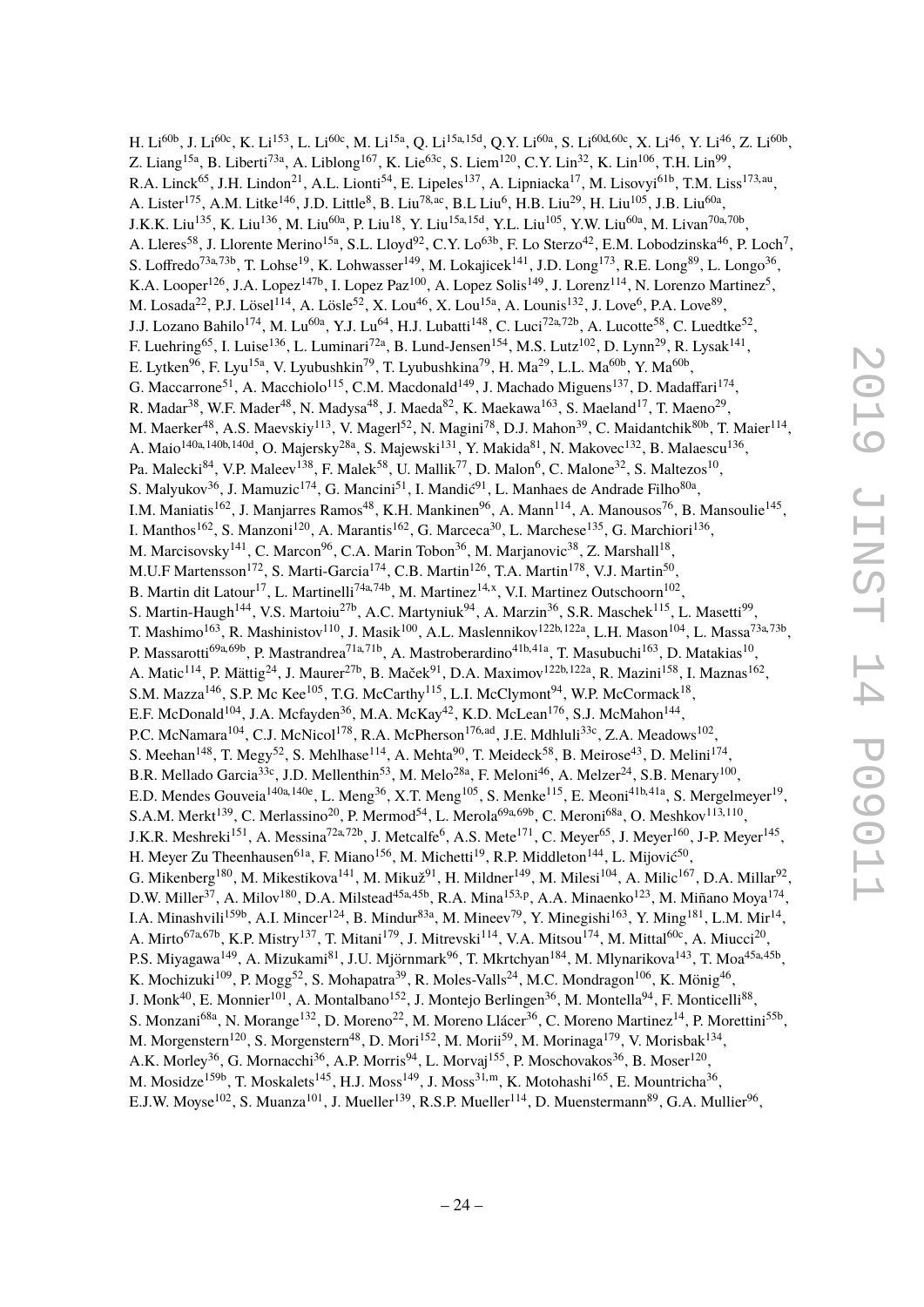J.L. Munoz Martinez<sup>14</sup>, F.J. Munoz Sanchez<sup>100</sup>, P. Murin<sup>28b</sup>, W.J. Murray<sup>178,144</sup>, A. Murrone<sup>68a,68b</sup>, M. Muškinja $^{18}$ , C. Mwewa $^{33a}$ , A.G. Myagkov $^{123,ao}$ , J. Myers $^{131}$ , M. Myska $^{142}$ , B.P. Nachman $^{18}$ , O. Nackenhorst<sup>47</sup>, A.Nag Nag<sup>48</sup>, K. Nagai<sup>135</sup>, K. Nagano<sup>81</sup>, Y. Nagasaka<sup>62</sup>, M. Nagel<sup>52</sup>, E. Nagy<sup>101</sup>, A.M. Nairz<sup>36</sup>, Y. Nakahama<sup>117</sup>, K. Nakamura<sup>81</sup>, T. Nakamura<sup>163</sup>, I. Nakano<sup>127</sup>, H. Nanjo<sup>133</sup>, F. Napolitano<sup>61a</sup>, R.F. Naranjo Garcia<sup>46</sup>, R. Narayan<sup>42</sup>, I. Naryshkin<sup>138</sup>, T. Naumann<sup>46</sup>, G. Navarro<sup>22</sup>, H.A. Neal<sup>105,∗</sup>, P.Y. Nechaeva<sup>110</sup>, F. Nechansky<sup>46</sup>, T.J. Neep<sup>21</sup>, A. Negri<sup>70a,70b</sup>, M. Negrini<sup>23b</sup>, C. Nellist<sup>53</sup>, M.E. Nelson<sup>135</sup>, S. Nemecek<sup>141</sup>, P. Nemethy<sup>124</sup>, M. Nessi<sup>36,c</sup>, M.S. Neubauer<sup>173</sup>, M. Neumann<sup>182</sup>, P.R. Newman<sup>21</sup>, Y.S. Ng<sup>19</sup>, Y.W.Y. Ng<sup>171</sup>, H.D.N. Nguyen<sup>101</sup>, T. Nguyen Manh<sup>109</sup>, E. Nibigira<sup>38</sup>, R.B. Nickerson $^{135}$ , R. Nicolaidou $^{145}$ , D.S. Nielsen $^{40}$ , J. Nielsen $^{146}$ , N. Nikiforou $^{11}$ , V. Nikolaenko $^{123, ao}$ , I. Nikolic-Audit<sup>136</sup>, K. Nikolopoulos<sup>21</sup>, P. Nilsson<sup>29</sup>, H.R. Nindhito<sup>54</sup>, Y. Ninomiya<sup>81</sup>, A. Nisati<sup>72a</sup>, N. Nishu $^{60c}$ , R. Nisius $^{115}$ , I. Nitsche $^{47}$ , T. Nitta $^{179}$ , T. Nobe $^{163}$ , Y. Noguchi $^{85}$ , I. Nomidis $^{136}$ , M.A. Nomura<sup>29</sup>, M. Nordberg<sup>36</sup>, N. Norjoharuddeen<sup>135</sup>, T. Novak<sup>91</sup>, O. Novgorodova<sup>48</sup>, R. Novotny<sup>142</sup>, L. Nozka $^{130}$ , K. Ntekas $^{171}$ , E. Nurse $^{94}$ , F.G. Oakham $^{34,ax}$ , H. Oberlack $^{115}$ , J. Ocariz $^{136}$ , A. Ochi $^{82}$ , I. Ochoa<sup>39</sup>, J.P. Ochoa-Ricoux<sup>147a</sup>, K. O'Connor<sup>26</sup>, S. Oda<sup>87</sup>, S. Odaka<sup>81</sup>, S. Oerdek<sup>53</sup>, A. Ogrodnik<sup>83a</sup>, A. Oh<sup>100</sup>, S.H. Oh<sup>49</sup>, C.C. Ohm<sup>154</sup>, H. Oide<sup>55b,55a</sup>, M.L. Ojeda<sup>167</sup>, H. Okawa<sup>169</sup>, Y. Okazaki<sup>85</sup>, Y. Okumura<sup>163</sup>, T. Okuyama<sup>81</sup>, A. Olariu<sup>27b</sup>, L.F. Oleiro Seabra<sup>140a</sup>, S.A. Olivares Pino<sup>147a</sup>, D. Oliveira Damazio<sup>29</sup>, J.L. Oliver<sup>1</sup>, M.J.R. Olsson<sup>171</sup>, A. Olszewski<sup>84</sup>, J. Olszowska<sup>84</sup>, D.C. O'Neil<sup>152</sup>, A. Onofre<sup>140a,140e</sup>, K. Onogi<sup>117</sup>, P.U.E. Onyisi<sup>11</sup>, H. Oppen<sup>134</sup>, M.J. Oreglia<sup>37</sup>, G.E. Orellana<sup>88</sup>, D. Orestano<sup>74a,74b</sup>, N. Orlando<sup>14</sup>, R.S. Orr<sup>167</sup>, V. O'Shea<sup>57</sup>, R. Ospanov<sup>60a</sup>, G. Otero y Garzon<sup>30</sup>, H. Otono $^{87}$ , P.S. Ott $^{61a}$ , M. Ouchrif $^{35d}$ , J. Ouellette $^{29}$ , F. Ould-Saada $^{134}$ , A. Ouraou $^{145}$ , Q. Ouyang $^{15a}$ , M. Owen<sup>57</sup>, R.E. Owen<sup>21</sup>, V.E. Ozcan<sup>12c</sup>, N. Ozturk<sup>8</sup>, J. Pacalt<sup>130</sup>, H.A. Pacey<sup>32</sup>, K. Pachal<sup>49</sup>, A. Pacheco Pages<sup>14</sup>, C. Padilla Aranda<sup>14</sup>, S. Pagan Griso<sup>18</sup>, M. Paganini<sup>183</sup>, G. Palacino<sup>65</sup>, S. Palazzo<sup>50</sup>, S. Palestini<sup>36</sup>, M. Palka<sup>83b</sup>, D. Pallin<sup>38</sup>, I. Panagoulias<sup>10</sup>, C.E. Pandini<sup>36</sup>, J.G. Panduro Vazquez<sup>93</sup>, P. Pani<sup>46</sup>, G. Panizzo $^{66a,66c},$  L. Paolozzi $^{54}$ , C. Papadatos $^{109}$ , K. Papageorgiou $^{9,g},$  A. Paramonov $^6,$ D. Paredes Hernandez $^{63b}$ , S.R. Paredes Saenz $^{135}$ , B. Parida $^{166}$ , T.H. Park $^{167}$ , A.J. Parker $^{89}$ , M.A. Parker $^{32}$ , F. Parodi $^{55b,55a}$ , E.W.P. Parrish $^{121}$ , J.A. Parsons $^{39}$ , U. Parzefall $^{52}$ , L. Pascual Dominguez $^{136}$ , V.R. Pascuzzi<sup>167</sup>, J.M.P. Pasner<sup>146</sup>, E. Pasqualucci<sup>72a</sup>, S. Passaggio<sup>55b</sup>, F. Pastore<sup>93</sup>, P. Pasuwan<sup>45a,45b</sup>, S. Pataraia<sup>99</sup>, J.R. Pater<sup>100</sup>, A. Pathak<sup>181</sup>, T. Pauly<sup>36</sup>, B. Pearson<sup>115</sup>, M. Pedersen<sup>134</sup>, L. Pedraza Diaz<sup>119</sup>, R. Pedro $^{140a}$ , T. Peiffer<sup>53</sup>, S.V. Peleganchuk<sup>122b,122a</sup>, O. Penc<sup>141</sup>, H. Peng<sup>60a</sup>, B.S. Peralva<sup>80a</sup>, M.M. Perego<sup>132</sup>, A.P. Pereira Peixoto<sup>140a</sup>, D.V. Perepelitsa<sup>29</sup>, F. Peri<sup>19</sup>, L. Perini<sup>68a,68b</sup>, H. Pernegger<sup>36</sup>, S. Perrella<sup>69a,69b</sup>, K. Peters<sup>46</sup>, R.F.Y. Peters<sup>100</sup>, B.A. Petersen<sup>36</sup>, T.C. Petersen<sup>40</sup>, E. Petit<sup>101</sup>, A. Petridis<sup>1</sup>, C. Petridou<sup>162</sup>, P. Petroff<sup>132</sup>, M. Petrov<sup>135</sup>, F. Petrucci<sup>74a,74b</sup>, M. Pettee<sup>183</sup>, N.E. Pettersson<sup>102</sup>, K. Petukhova<sup>143</sup>, A. Peyaud<sup>145</sup>, R. Pezoa<sup>147b</sup>, L. Pezzotti<sup>70a,70b</sup>, T. Pham<sup>104</sup>, F.H. Phillips<sup>106</sup>, P.W. Phillips<sup>144</sup>, M.W. Phipps<sup>173</sup>, G. Piacquadio<sup>155</sup>, E. Pianori<sup>18</sup>, A. Picazio<sup>102</sup>, R.H. Pickles<sup>100</sup>, R. Piegaia $^{30}$ , D. Pietreanu<sup>27b</sup>, J.E. Pilcher $^{37}$ , A.D. Pilkington<sup>100</sup>, M. Pinamonti<sup>73a,73b</sup>, J.L. Pinfold<sup>3</sup>, M. Pitt $^{180}$ , L. Pizzimento<sup>73a,73b</sup>, M.-A. Pleier<sup>29</sup>, V. Pleskot $^{143}$ , E. Plotnikova<sup>79</sup>, P. Podberezko $^{122b,122a}$ , R. Poettgen<sup>96</sup>, R. Poggi<sup>54</sup>, L. Poggioli<sup>132</sup>, I. Pogrebnyak<sup>106</sup>, D. Pohl<sup>24</sup>, I. Pokharel<sup>53</sup>, G. Polesello<sup>70a</sup>, A. Poley<sup>18</sup>, A. Policicchio<sup>72a,72b</sup>, R. Polifka<sup>143</sup>, A. Polini<sup>23b</sup>, C.S. Pollard<sup>46</sup>, V. Polychronakos<sup>29</sup>, D. Ponomarenko<sup>112</sup>, L. Pontecorvo<sup>36</sup>, S. Popa<sup>27a</sup>, G.A. Popeneciu<sup>27d</sup>, D.M. Portillo Quintero<sup>58</sup>, S. Pospisil<sup>142</sup>, K. Potamianos<sup>46</sup>, I.N. Potrap<sup>79</sup>, C.J. Potter<sup>32</sup>, H. Potti<sup>11</sup>, T. Poulsen<sup>96</sup>, J. Poveda<sup>36</sup>, T.D. Powell<sup>149</sup>, G. Pownall<sup>46</sup>, M.E. Pozo Astigarraga<sup>36</sup>, P. Pralavorio<sup>101</sup>, S. Prell<sup>78</sup>, D. Price<sup>100</sup>, M. Primavera $^{67a}$ , S. Prince $^{103}$ , M.L. Proffitt $^{148}$ , N. Proklova $^{112}$ , K. Prokofiev $^{63c}$ , F. Prokoshin $^{79}$ , S. Protopopescu<sup>29</sup>, J. Proudfoot<sup>6</sup>, M. Przybycien<sup>83a</sup>, D. Pudzha<sup>138</sup>, A. Puri<sup>173</sup>, P. Puzo<sup>132</sup>, J. Qian<sup>105</sup>, Y. Qin<sup>100</sup>, A. Quadt<sup>53</sup>, M. Queitsch-Maitland<sup>46</sup>, A. Qureshi<sup>1</sup>, P. Rados<sup>104</sup>, F. Ragusa<sup>68a,68b</sup>, G. Rahal<sup>97</sup>, J.A. Raine<sup>54</sup>, S. Rajagopalan<sup>29</sup>, A. Ramirez Morales<sup>92</sup>, K. Ran<sup>15a,15d</sup>, T. Rashid<sup>132</sup>, S. Raspopov<sup>5</sup>, D.M. Rauch<sup>46</sup>, F. Rauscher<sup>114</sup>, S. Rave<sup>99</sup>, B. Ravina<sup>149</sup>, I. Ravinovich<sup>180</sup>, J.H. Rawling<sup>100</sup>, M. Raymond<sup>36</sup>, A.L. Read<sup>134</sup>, N.P. Readioff<sup>58</sup>, M. Reale<sup>67a,67b</sup>, D.M. Rebuzzi<sup>70a,70b</sup>, A. Redelbach<sup>177</sup>, G. Redlinger<sup>29</sup>,

K. Reeves<sup>43</sup>, L. Rehnisch<sup>19</sup>, J. Reichert<sup>137</sup>, D. Reikher<sup>161</sup>, A. Reiss<sup>99</sup>, A. Rej<sup>151</sup>, C. Rembser<sup>36</sup>,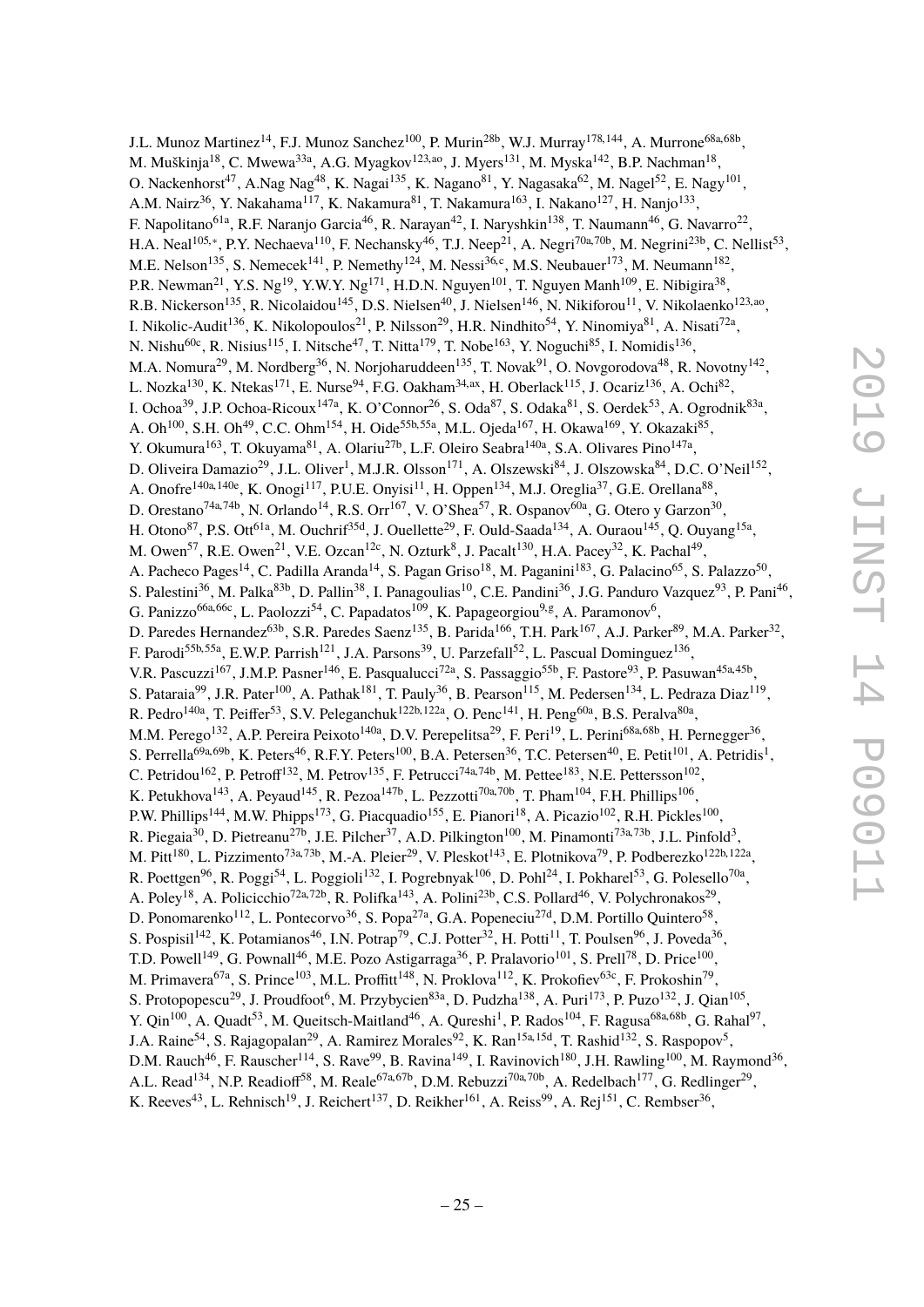M. Renda<sup>27b</sup>, M. Rescigno<sup>72a</sup>, S. Resconi<sup>68a</sup>, E.D. Resseguie<sup>137</sup>, S. Rettie<sup>175</sup>, E. Reynolds<sup>21</sup>, O.L. Rezanova<sup>122b,122a</sup>, P. Reznicek<sup>143</sup>, E. Ricci<sup>75a,75b</sup>, R. Richter<sup>115</sup>, S. Richter<sup>46</sup>, E. Richter-Was<sup>83b</sup>, O. Ricken $^{24}$ , M. Ridel $^{136}$ , P. Rieck $^{115}$ , C.J. Riegel $^{182}$ , O. Rifki $^{46}$ , M. Rijssenbeek $^{155}$ , A. Rimoldi $^{70a,70b}$ , M. Rimoldi<sup>46</sup>, L. Rinaldi<sup>23b</sup>, G. Ripellino<sup>154</sup>, B. Ristić<sup>89</sup>, I. Riu<sup>14</sup>, J.C. Rivera Vergara<sup>176</sup>, F. Rizatdinova<sup>129</sup>, E. Rizvi<sup>92</sup>, C. Rizzi<sup>36</sup>, R.T. Roberts<sup>100</sup>, S.H. Robertson<sup>103,ad</sup>, M. Robin<sup>46</sup>, D. Robinson<sup>32</sup>, J.E.M. Robinson<sup>46</sup>, C.M. Robles Gajardo<sup>147b</sup>, A. Robson<sup>57</sup>, E. Rocco<sup>99</sup>, C. Roda<sup>71a,71b</sup>, S. Rodriguez Bosca $^{174}$ , A. Rodriguez Perez $^{14}$ , D. Rodriguez Rodriguez $^{174}$ , A.M. Rodríguez Vera $^{168b}$ , S. Roe<sup>36</sup>, O. Røhne<sup>134</sup>, R. Röhrig<sup>115</sup>, C.P.A. Roland<sup>65</sup>, J. Roloff<sup>59</sup>, A. Romaniouk<sup>112</sup>, M. Romano<sup>23b,23a</sup>, N. Rompotis<sup>90</sup>, M. Ronzani<sup>124</sup>, L. Roos<sup>136</sup>, S. Rosati<sup>72a</sup>, K. Rosbach<sup>52</sup>, G. Rosin<sup>102</sup>, B.J. Rosser<sup>137</sup>, E. Rossi<sup>46</sup>, E. Rossi<sup>74a,74b</sup>, E. Rossi<sup>69a,69b</sup>, L.P. Rossi<sup>55b</sup>, L. Rossini<sup>68a,68b</sup>, R. Rosten<sup>14</sup>, M. Rotaru<sup>27b</sup>, J. Rothberg<sup>148</sup>, D. Rousseau<sup>132</sup>, G. Rovelli<sup>70a,70b</sup>, A. Roy<sup>11</sup>, D. Roy<sup>33c</sup>, A. Rozanov<sup>101</sup>, Y. Rozen<sup>160</sup>, X. Ruan<sup>33c</sup>, F. Rubbo<sup>153</sup>, F. Rühr<sup>52</sup>, A. Ruiz-Martinez<sup>174</sup>, A. Rummler<sup>36</sup>, Z. Rurikova<sup>52</sup>, N.A. Rusakovich<sup>79</sup>, H.L. Russell<sup>103</sup>, L. Rustige<sup>38,47</sup>, J.P. Rutherfoord<sup>7</sup>, E.M. Rüttinger<sup>46,j</sup>, Y.F. Ryabov<sup>138</sup>, M. Rybar<sup>39</sup>, G. Rybkin<sup>132</sup>, E.B. Rye<sup>134</sup>, A. Ryzhov<sup>123</sup>, G.F. Rzehorz<sup>53</sup>, P. Sabatini<sup>53</sup>, G. Sabato<sup>120</sup>, S. Sacerdoti<sup>132</sup>, H.F-W. Sadrozinski<sup>146</sup>, R. Sadykov<sup>79</sup>, F. Safai Tehrani<sup>72a</sup>, B. Safarzadeh Samani<sup>156</sup>, P. Saha<sup>121</sup>, S. Saha<sup>103</sup>, M. Sahinsoy<sup>61a</sup>, A. Sahu<sup>182</sup>, M. Saimpert<sup>46</sup>, M. Saito<sup>163</sup>, T. Saito<sup>163</sup>, H. Sakamoto<sup>163</sup>, A. Sakharov<sup>124,an</sup>, D. Salamani<sup>54</sup>, G. Salamanna<sup>74a,74b</sup>, J.E. Salazar Loyola<sup>147b</sup>, P.H. Sales De Bruin<sup>172</sup>, A. Salnikov<sup>153</sup>, J. Salt<sup>174</sup>, D. Salvatore<sup>41b,41a</sup>, F. Salvatore<sup>156</sup>, A. Salvucci<sup>63a,63b,63c</sup>, A. Salzburger<sup>36</sup>, J. Samarati<sup>36</sup>, D. Sammel<sup>52</sup>, D. Sampsonidis<sup>162</sup>, D. Sampsonidou<sup>162</sup>, J. Sánchez<sup>174</sup>, A. Sanchez Pineda<sup>66a,66c</sup>, H. Sandaker<sup>134</sup>, C.O. Sander<sup>46</sup>, I.G. Sanderswood<sup>89</sup>, M. Sandhoff<sup>182</sup>, C. Sandoval<sup>22</sup>, D.P.C. Sankey<sup>144</sup>, M. Sannino<sup>55b,55a</sup>, Y. Sano<sup>117</sup>, A. Sansoni<sup>51</sup>, C. Santoni<sup>38</sup>, H. Santos<sup>140a,140b</sup>, S.N. Santpur<sup>18</sup>, A. Santra<sup>174</sup>, A. Sapronov<sup>79</sup>, J.G. Saraiva<sup>140a, 140d</sup>, O. Sasaki<sup>81</sup>, K. Sato<sup>169</sup>, E. Sauvan<sup>5</sup>, P. Savard<sup>167,ax</sup>, N. Savic<sup>115</sup>, R. Sawada $^{163}$ , C. Sawyer $^{144}$ , L. Sawyer $^{95,al}$ , C. Sbarra $^{23b}$ , A. Sbrizzi $^{23a}$ , T. Scanlon $^{94}$ , J. Schaarschmidt $^{148}$ , P. Schacht<sup>115</sup>, B.M. Schachtner<sup>114</sup>, D. Schaefer<sup>37</sup>, L. Schaefer<sup>137</sup>, J. Schaeffer<sup>99</sup>, S. Schaepe<sup>36</sup>, U. Schäfer<sup>99</sup>, A.C. Schaffer<sup>132</sup>, D. Schaile<sup>114</sup>, R.D. Schamberger<sup>155</sup>, N. Scharmberg<sup>100</sup>, V.A. Schegelsky<sup>138</sup>, D. Scheirich<sup>143</sup>, F. Schenck<sup>19</sup>, M. Schernau<sup>171</sup>, C. Schiavi<sup>55b,55a</sup>, S. Schier<sup>146</sup>, L.K. Schildgen<sup>24</sup>, Z.M. Schillaci $^{26}$ , E.J. Schioppa $^{36}$ , M. Schioppa $^{41b,41a}$ , K.E. Schleicher $^{52}$ , S. Schlenker $^{36}$ , K.R. Schmidt-Sommerfeld<sup>115</sup>, K. Schmieden<sup>36</sup>, C. Schmitt<sup>99</sup>, S. Schmitt<sup>46</sup>, S. Schmitz<sup>99</sup>, J.C. Schmoeckel<sup>46</sup>, U. Schnoor<sup>52</sup>, L. Schoeffel<sup>145</sup>, A. Schoening<sup>61b</sup>, P.G. Scholer<sup>52</sup>, E. Schopf<sup>135</sup>, M. Schott<sup>99</sup>, J.F.P. Schouwenberg<sup>119</sup>, J. Schovancova<sup>36</sup>, S. Schramm<sup>54</sup>, F. Schroeder<sup>182</sup>, A. Schulte<sup>99</sup>, H-C. Schultz-Coulon<sup>61a</sup>, M. Schumacher<sup>52</sup>, B.A. Schumm<sup>146</sup>, Ph. Schune<sup>145</sup>, A. Schwartzman<sup>153</sup>, T.A. Schwarz<sup>105</sup>, Ph. Schwemling<sup>145</sup>, R. Schwienhorst<sup>106</sup>, A. Sciandra<sup>146</sup>, G. Sciolla<sup>26</sup>, M. Scodeggio<sup>46</sup>, M. Scornajenghi<sup>41b,41a</sup>, F. Scuri<sup>71a</sup>, F. Scutti<sup>104</sup>, L.M. Scyboz<sup>115</sup>, C.D. Sebastiani<sup>72a,72b</sup>, P. Seema<sup>19</sup>, S.C. Seidel<sup>118</sup>, A. Seiden<sup>146</sup>, T. Seiss<sup>37</sup>, J.M. Seixas<sup>80b</sup>, G. Sekhniaidze<sup>69a</sup>, K. Sekhon<sup>105</sup>, S.J. Sekula<sup>42</sup>, N. Semprini-Cesari<sup>23b,23a</sup>, S. Sen<sup>49</sup>, S. Senkin<sup>38</sup>, C. Serfon<sup>76</sup>, L. Serin<sup>132</sup>, L. Serkin<sup>66a,66b</sup>, M. Sessa<sup>60a</sup>, H. Severini<sup>128</sup>, F. Sforza<sup>170</sup>, A. Sfyrla<sup>54</sup>, E. Shabalina<sup>53</sup>, J.D. Shahinian<sup>146</sup>, N.W. Shaikh<sup>45a,45b</sup>, D. Shaked Renous<sup>180</sup>, L.Y. Shan<sup>15a</sup>, R. Shang<sup>173</sup>, J.T. Shank<sup>25</sup>, M. Shapiro<sup>18</sup>, A. Sharma<sup>135</sup>, A.S. Sharma<sup>1</sup>, P.B. Shatalov<sup>111</sup>, K. Shaw<sup>156</sup>, S.M. Shaw<sup>100</sup>, A. Shcherbakova<sup>138</sup>, Y. Shen<sup>128</sup>, N. Sherafati<sup>34</sup>, A.D. Sherman<sup>25</sup>, P. Sherwood<sup>94</sup>, L. Shi<sup>158,at</sup>, S. Shimizu<sup>81</sup>, C.O. Shimmin<sup>183</sup>, Y. Shimogama<sup>179</sup>, M. Shimojima $^{116}$ , I.P.J. Shipsey $^{135}$ , S. Shirabe $^{87}$ , M. Shiyakova $^{79,aa}$ , J. Shlomi $^{180}$ , A. Shmeleva $^{110}$ , M.J. Shochet<sup>37</sup>, J. Shojaii<sup>104</sup>, D.R. Shope<sup>128</sup>, S. Shrestha<sup>126</sup>, E.M. Shrif<sup>33c</sup>, E. Shulga<sup>180</sup>, P. Sicho<sup>141</sup>, A.M. Sickles<sup>173</sup>, P.E. Sidebo<sup>154</sup>, E. Sideras Haddad<sup>33c</sup>, O. Sidiropoulou<sup>36</sup>, A. Sidoti<sup>23b,23a</sup>, F. Siegert<sup>48</sup>, Dj. Sijacki<sup>16</sup>, M. Silva Jr.<sup>181</sup>, M.V. Silva Oliveira<sup>80a</sup>, S.B. Silverstein<sup>45a</sup>, S. Simion<sup>132</sup>, E. Simioni<sup>99</sup>, R. Simoniello<sup>99</sup>, S. Simsek<sup>12b</sup>, P. Sinervo<sup>167</sup>, V. Sinetckii<sup>113,110</sup>, N.B. Sinev<sup>131</sup>, M. Sioli<sup>23b,23a</sup>, I. Siral<sup>105</sup>, S.Yu. Sivoklokov $^{113}$ , J. Sjölin $^{45$ a, $^{45}$ b, E. Skorda $^{96}$ , P. Skubic $^{128}$ , M. Slawinska $^{84}$ , K. Sliwa $^{170}$ , R. Slovak $^{143}$ , V. Smakhtin<sup>180</sup>, B.H. Smart<sup>144</sup>, J. Smiesko<sup>28a</sup>, N. Smirnov<sup>112</sup>, S.Yu. Smirnov<sup>112</sup>, Y. Smirnov<sup>112</sup>, L.N. Smirnova $^{113,t}$ , O. Smirnova $^{96}$ , J.W. Smith $^{53}$ , M. Smizanska $^{89}$ , K. Smolek $^{142}$ , A. Smykiewicz $^{84}$ ,

A.A. Snesarev<sup>110</sup>, H.L. Snoek<sup>120</sup>, I.M. Snyder<sup>131</sup>, S. Snyder<sup>29</sup>, R. Sobie<sup>176,ad</sup>, A.M. Soffa<sup>171</sup>, A. Soffer<sup>161</sup>,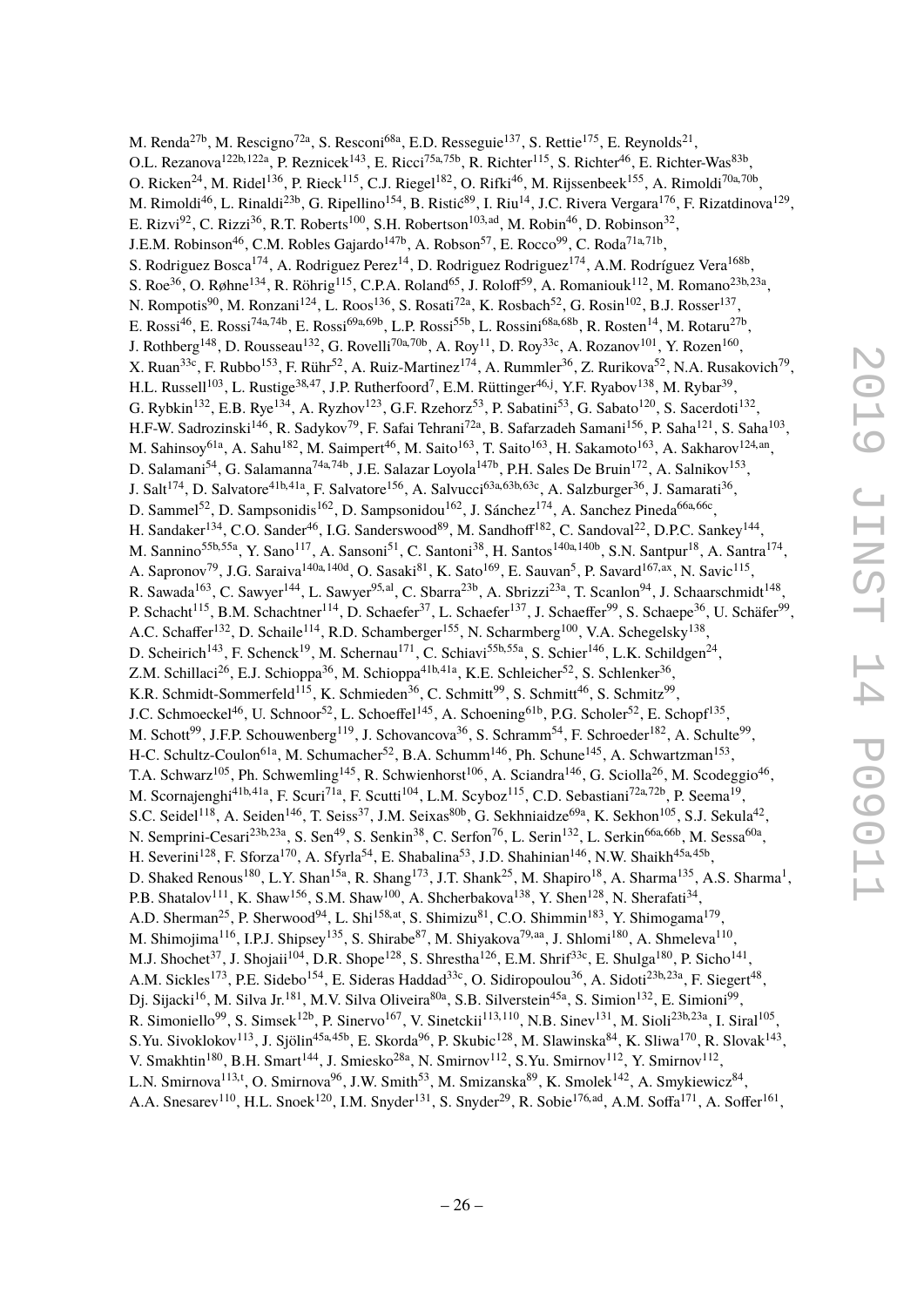A. Søgaard<sup>50</sup>, F. Sohns<sup>53</sup>, C.A. Solans Sanchez<sup>36</sup>, E.Yu. Soldatov<sup>112</sup>, U. Soldevila<sup>174</sup>, A.A. Solodkov<sup>123</sup>, A. Soloshenko<sup>79</sup>, O.V. Solovyanov<sup>123</sup>, V. Solovyev<sup>138</sup>, P. Sommer<sup>149</sup>, H. Son<sup>170</sup>, W. Song<sup>144</sup>, W.Y. Song<sup>168b</sup>, A. Sopczak<sup>142</sup>, F. Sopkova<sup>28b</sup>, C.L. Sotiropoulou<sup>71a,71b</sup>, S. Sottocornola<sup>70a,70b</sup>, R. Soualah $^{66a,66c,f}$ , A.M. Soukharev $^{122b,122a}$ , D. South $^{46}$ , S. Spagnolo $^{67a,67b}$ , M. Spalla $^{115}$ , M. Spangenberg<sup>178</sup>, F. Spanò<sup>93</sup>, D. Sperlich<sup>52</sup>, T.M. Spieker<sup>61a</sup>, R. Spighi<sup>23b</sup>, G. Spigo<sup>36</sup>, M. Spina<sup>156</sup>, D.P. Spiteri<sup>57</sup>, M. Spousta<sup>143</sup>, A. Stabile<sup>68a,68b</sup>, B.L. Stamas<sup>121</sup>, R. Stamen<sup>61a</sup>, M. Stamenkovic<sup>120</sup>, E. Stanecka $^{84}$ , R.W. Stanek $^6$ , B. Stanislaus $^{135}$ , M.M. Stanitzki $^{46}$ , M. Stankaityte $^{135}$ , B. Stapf $^{120}$ , E.A. Starchenko<sup>123</sup>, G.H. Stark<sup>146</sup>, J. Stark<sup>58</sup>, S.H Stark<sup>40</sup>, P. Staroba<sup>141</sup>, P. Starovoitov<sup>61a</sup>, S. Stärz<sup>103</sup>, R. Staszewski<sup>84</sup>, G. Stavropoulos<sup>44</sup>, M. Stegler<sup>46</sup>, P. Steinberg<sup>29</sup>, A.L. Steinhebel<sup>131</sup>, B. Stelzer<sup>152</sup>, H.J. Stelzer<sup>139</sup>, O. Stelzer-Chilton<sup>168a</sup>, H. Stenzel<sup>56</sup>, T.J. Stevenson<sup>156</sup>, G.A. Stewart<sup>36</sup>, M.C. Stockton<sup>36</sup>, G. Stoicea<sup>27b</sup>, M. Stolarski<sup>140a</sup>, P. Stolte<sup>53</sup>, S. Stonjek<sup>115</sup>, A. Straessner<sup>48</sup>, J. Strandberg<sup>154</sup>, S. Strandberg<sup>45a,45b</sup>, M. Strauss<sup>128</sup>, P. Strizenec<sup>28b</sup>, R. Ströhmer<sup>177</sup>, D.M. Strom<sup>131</sup>, R. Stroynowski<sup>42</sup>, A. Strubig<sup>50</sup>, S.A. Stucci<sup>29</sup>, B. Stugu<sup>17</sup>, J. Stupak<sup>128</sup>, N.A. Styles<sup>46</sup>, D. Su<sup>153</sup>, S. Suchek<sup>61a</sup>, V.V. Sulin<sup>110</sup>, M.J. Sullivan<sup>90</sup>, D.M.S. Sultan<sup>54</sup>, S. Sultansoy<sup>4c</sup>, T. Sumida<sup>85</sup>, S. Sun<sup>105</sup>, X. Sun<sup>3</sup>, K. Suruliz<sup>156</sup>, C.J.E. Suster<sup>157</sup>, M.R. Sutton<sup>156</sup>, S. Suzuki<sup>81</sup>, M. Svatos<sup>141</sup>, M. Swiatlowski<sup>37</sup>, S.P. Swift<sup>2</sup>, T. Swirski<sup>177</sup>, A. Sydorenko<sup>99</sup>, I. Sykora<sup>28a</sup>, M. Sykora<sup>143</sup>, T. Sykora<sup>143</sup>, D. Ta<sup>99</sup>, K. Tackmann<sup>46,y</sup>, J. Taenzer<sup>161</sup>, A. Taffard<sup>171</sup>, R. Tafirout<sup>168a</sup>, H. Takai<sup>29</sup>, R. Takashima<sup>86</sup>, K. Takeda<sup>82</sup>, T. Takeshita<sup>150</sup>, E.P. Takeva<sup>50</sup>, Y. Takubo<sup>81</sup>, M. Talby<sup>101</sup>, A.A. Talyshev<sup>122b,122a</sup>, N.M. Tamir<sup>161</sup>, J. Tanaka<sup>163</sup>, M. Tanaka<sup>165</sup>, R. Tanaka<sup>132</sup>, S. Tapia Araya<sup>173</sup>, S. Tapprogge<sup>99</sup>, A. Tarek Abouelfadl Mohamed<sup>136</sup>, S. Tarem<sup>160</sup>, G. Tarna<sup>27b,b</sup>, G.F. Tartarelli<sup>68a</sup>, P. Tas<sup>143</sup>, M. Tasevsky<sup>141</sup>, T. Tashiro<sup>85</sup>, E. Tassi<sup>41b,41a</sup>, A. Tavares Delgado<sup>140a,140b</sup>, Y. Tayalati<sup>35e</sup>, A.J. Taylor<sup>50</sup>, G.N. Taylor<sup>104</sup>, W. Taylor<sup>168b</sup>, A.S. Tee<sup>89</sup>, R. Teixeira De Lima<sup>153</sup>, P. Teixeira-Dias $^{93}$ , H. Ten Kate $^{36}$ , J.J. Teoh $^{120}$ , S. Terada $^{81}$ , K. Terashi $^{163}$ , J. Terron $^{98}$ , S. Terzo $^{14}$ , M. Testa<sup>51</sup>, R.J. Teuscher<sup>167,ad</sup>, S.J. Thais<sup>183</sup>, T. Theveneaux-Pelzer<sup>46</sup>, F. Thiele<sup>40</sup>, D.W. Thomas<sup>93</sup>, J.O. Thomas<sup>42</sup>, J.P. Thomas<sup>21</sup>, A.S. Thompson<sup>57</sup>, P.D. Thompson<sup>21</sup>, L.A. Thomsen<sup>183</sup>, E. Thomson<sup>137</sup>, E.J. Thorpe<sup>92</sup>, Y. Tian<sup>39</sup>, R.E. Ticse Torres<sup>53</sup>, V.O. Tikhomirov<sup>110,ap</sup>, Yu.A. Tikhonov<sup>122b,122a</sup>, S. Timoshenko<sup>112</sup>, P. Tipton<sup>183</sup>, S. Tisserant<sup>101</sup>, K. Todome<sup>23b,23a</sup>, S. Todorova-Nova<sup>5</sup>, S. Todt<sup>48</sup>, J. Tojo<sup>87</sup>, S. Tokár $^{28a}$ , K. Tokushuku $^{81}$ , E. Tolley $^{126}$ , K.G. Tomiwa $^{33c}$ , M. Tomoto $^{117}$ , L. Tompkins $^{153,p}$ , K. Toms $^{118}$ , B. Tong<sup>59</sup>, P. Tornambe<sup>102</sup>, E. Torrence<sup>131</sup>, H. Torres<sup>48</sup>, E. Torró Pastor<sup>148</sup>, C. Tosciri<sup>135</sup>, J. Toth<sup>101,ab</sup>, D.R. Tovey<sup>149</sup>, A. Traeet<sup>17</sup>, C.J. Treado<sup>124</sup>, T. Trefzger<sup>177</sup>, F. Tresoldi<sup>156</sup>, A. Tricoli<sup>29</sup>, I.M. Trigger<sup>168a</sup>, S. Trincaz-Duvoid<sup>136</sup>, W. Trischuk<sup>167</sup>, B. Trocmé<sup>58</sup>, A. Trofymov<sup>132</sup>, C. Troncon<sup>68a</sup>, M. Trovatelli<sup>176</sup>, F. Trovato<sup>156</sup>, L. Truong<sup>33b</sup>, M. Trzebinski<sup>84</sup>, A. Trzupek<sup>84</sup>, F. Tsai<sup>46</sup>, J.C-L. Tseng<sup>135</sup>, P.V. Tsiareshka<sup>107,aj</sup>, A. Tsirigotis<sup>162</sup>, N. Tsirintanis<sup>9</sup>, V. Tsiskaridze<sup>155</sup>, E.G. Tskhadadze<sup>159a</sup>, M. Tsopoulou<sup>162</sup>, I.I. Tsukerman<sup>111</sup>, V. Tsulaia<sup>18</sup>, S. Tsuno<sup>81</sup>, D. Tsybychev<sup>155</sup>, Y. Tu<sup>63b</sup>, A. Tudorache<sup>27b</sup>, V. Tudorache<sup>27b</sup>, T.T. Tulbure<sup>27a</sup>, A.N. Tuna<sup>59</sup>, S. Turchikhin<sup>79</sup>, D. Turgeman<sup>180</sup>, I. Turk Cakir<sup>4b,u</sup>, R.J. Turner<sup>21</sup>, R.T. Turra<sup>68a</sup>, P.M. Tuts<sup>39</sup>, S Tzamarias<sup>162</sup>, E. Tzovara<sup>99</sup>, G. Ucchielli<sup>47</sup>, K. Uchida<sup>163</sup>, I. Ueda<sup>81</sup>, M. Ughetto<sup>45a,45b</sup>, F. Ukegawa<sup>169</sup>, G. Unal<sup>36</sup>, A. Undrus<sup>29</sup>, G. Unel<sup>171</sup>, F.C. Ungaro<sup>104</sup>, Y. Unno<sup>81</sup>, K. Uno<sup>163</sup>, J. Urban<sup>28b</sup>, P. Urquijo<sup>104</sup>, G. Usai<sup>8</sup>, J. Usui<sup>81</sup>, Z. Uysal<sup>12d</sup>, L. Vacavant<sup>101</sup>, V. Vacek<sup>142</sup>, B. Vachon<sup>103</sup>, K.O.H. Vadla<sup>134</sup>, A. Vaidya<sup>94</sup>, C. Valderanis<sup>114</sup>, E. Valdes Santurio<sup>45a,45b</sup>, M. Valente<sup>54</sup>, S. Valentinetti<sup>23b,23a</sup>, A. Valero<sup>174</sup>, L. Valéry<sup>46</sup>, R.A. Vallance<sup>21</sup>, A. Vallier<sup>36</sup>, J.A. Valls Ferrer<sup>174</sup>, T.R. Van Daalen $^{14}$ , P. Van Gemmeren $^6$ , I. Van Vulpen $^{120}$ , M. Vanadia $^{73$ a, $^{73b}}$ , W. Vandelli $^{36}$ , A. Vaniachine<sup>166</sup>, D. Vannicola<sup>72a,72b</sup>, R. Vari<sup>72a</sup>, E.W. Varnes<sup>7</sup>, C. Varni<sup>55b,55a</sup>, T. Varol<sup>42</sup>, D. Varouchas<sup>132</sup>, K.E. Varvell<sup>157</sup>, M.E. Vasile<sup>27b</sup>, G.A. Vasquez<sup>176</sup>, J.G. Vasquez<sup>183</sup>, F. Vazeille<sup>38</sup>, D. Vazquez Furelos<sup>14</sup>, T. Vazquez Schroeder<sup>36</sup>, J. Veatch<sup>53</sup>, V. Vecchio<sup>74a,74b</sup>, M.J. Veen<sup>120</sup>, L.M. Veloce<sup>167</sup>, F. Veloso<sup>140a,140c</sup>, S. Veneziano<sup>72a</sup>, A. Ventura<sup>67a,67b</sup>, N. Venturi<sup>36</sup>, A. Verbytskyi<sup>115</sup>, V. Vercesi<sup>70a</sup>, M. Verducci<sup>71a,71b</sup>, C.M. Vergel Infante<sup>78</sup>, C. Vergis<sup>24</sup>, W. Verkerke<sup>120</sup>, A.T. Vermeulen<sup>120</sup>, J.C. Vermeulen<sup>120</sup>, M.C. Vetterli<sup>152,ax</sup>, N. Viaux Maira<sup>147b</sup>, M. Vicente Barreto Pinto<sup>54</sup>, T. Vickey<sup>149</sup>, O.E. Vickey Boeriu<sup>149</sup>, G.H.A. Viehhauser<sup>135</sup>, L. Vigani<sup>61b</sup>, M. Villa<sup>23b,23a</sup>, M. Villaplana Perez<sup>68a,68b</sup>,

E. Vilucchi<sup>51</sup>, M.G. Vincter<sup>34</sup>, V.B. Vinogradov<sup>79</sup>, A. Vishwakarma<sup>46</sup>, C. Vittori<sup>23b,23a</sup>, I. Vivarelli<sup>156</sup>,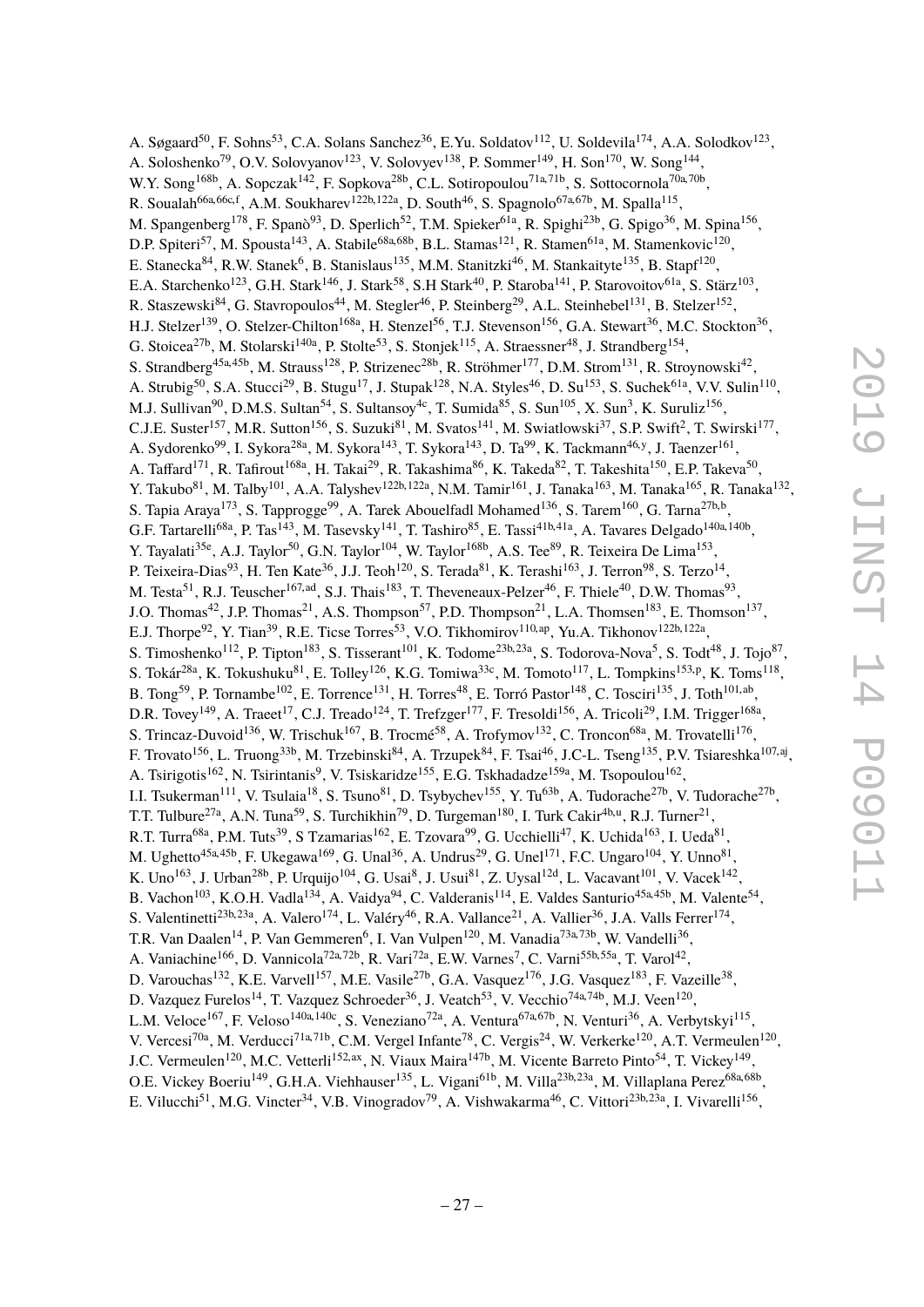M. Vogel<sup>182</sup>, P. Vokac<sup>142</sup>, S.E. von Buddenbrock<sup>33c</sup>, E. Von Toerne<sup>24</sup>, V. Vorobel<sup>143</sup>, K. Vorobev<sup>112</sup>, M. Vos<sup>174</sup>, J.H. Vossebeld<sup>90</sup>, M. Vozak<sup>100</sup>, N. Vranjes<sup>16</sup>, M. Vranjes Milosavljevic<sup>16</sup>, V. Vrba<sup>142</sup>, M. Vreeswijk<sup>120</sup>, T. Šfiligoj<sup>91</sup>, R. Vuillermet<sup>36</sup>, I. Vukotic<sup>37</sup>, T. Ženiš<sup>28a</sup>, L. Živković<sup>16</sup>, P. Wagner<sup>24</sup>, W. Wagner<sup>182</sup>, J. Wagner-Kuhr<sup>114</sup>, S. Wahdan<sup>182</sup>, H. Wahlberg<sup>88</sup>, K. Wakamiya<sup>82</sup>, V.M. Walbrecht<sup>115</sup>, J. Walder $^{89}$ , R. Walker $^{114}$ , S.D. Walker $^{93}$ , W. Walkowiak $^{151}$ , V. Wallangen $^{45$ a, $^{45}$ b, A.M. Wang $^{59}$ , C. Wang<sup>60c</sup>, C. Wang<sup>60b</sup>, F. Wang<sup>181</sup>, H. Wang<sup>18</sup>, H. Wang<sup>3</sup>, J. Wang<sup>157</sup>, J. Wang<sup>61b</sup>, P. Wang<sup>42</sup>, Q. Wang<sup>128</sup>, R.-J. Wang<sup>99</sup>, R. Wang<sup>60a</sup>, R. Wang<sup>6</sup>, S.M. Wang<sup>158</sup>, W.T. Wang<sup>60a</sup>, W. Wang<sup>15c,ae</sup>, W.X. Wang<sup>60a,ae</sup>, Y. Wang<sup>60a,am</sup>, Z. Wang<sup>60c</sup>, C. Wanotayaroj<sup>46</sup>, A. Warburton<sup>103</sup>, C.P. Ward<sup>32</sup>, D.R. Wardrope<sup>94</sup>, N. Warrack<sup>57</sup>, A. Washbrook<sup>50</sup>, A.T. Watson<sup>21</sup>, M.F. Watson<sup>21</sup>, G. Watts<sup>148</sup>, B.M. Waugh<sup>94</sup>, A.F. Webb<sup>11</sup>, S. Webb<sup>99</sup>, C. Weber<sup>183</sup>, M.S. Weber<sup>20</sup>, S.A. Weber<sup>34</sup>, S.M. Weber<sup>61a</sup>, A.R. Weidberg<sup>135</sup>, J. Weingarten<sup>47</sup>, M. Weirich<sup>99</sup>, C. Weiser<sup>52</sup>, P.S. Wells<sup>36</sup>, T. Wenaus<sup>29</sup>, T. Wengler<sup>36</sup>, S. Wenig<sup>36</sup>, N. Wermes<sup>24</sup>, M.D. Werner<sup>78</sup>, M. Wessels<sup>61a</sup>, T.D. Weston<sup>20</sup>, K. Whalen<sup>131</sup>, N.L. Whallon<sup>148</sup>, A.M. Wharton<sup>89</sup>, A.S. White<sup>105</sup>, A. White<sup>8</sup>, M.J. White<sup>1</sup>, D. Whiteson<sup>171</sup>, B.W. Whitmore<sup>89</sup>, W. Wiedenmann<sup>181</sup>, M. Wielers<sup>144</sup>, N. Wieseotte<sup>99</sup>, C. Wiglesworth<sup>40</sup>, L.A.M. Wiik-Fuchs<sup>52</sup>, F. Wilk<sup>100</sup>, H.G. Wilkens<sup>36</sup>, L.J. Wilkins<sup>93</sup>, H.H. Williams<sup>137</sup>, S. Williams<sup>32</sup>, C. Willis<sup>106</sup>, S. Willocq<sup>102</sup>, J.A. Wilson<sup>21</sup>, I. Wingerter-Seez<sup>5</sup>, E. Winkels<sup>156</sup>, F. Winklmeier<sup>131</sup>, O.J. Winston<sup>156</sup>, B.T. Winter<sup>52</sup>, M. Wittgen<sup>153</sup>, M. Wobisch<sup>95</sup>, A. Wolf<sup>99</sup>, T.M.H. Wolf<sup>120</sup>, R. Wolff<sup>101</sup>, R.W. Wölker<sup>135</sup>, J. Wollrath<sup>52</sup>, M.W. Wolter $^{84}$ , H. Wolters $^{140a,140c}$ , V.W.S. Wong $^{175}$ , N.L. Woods $^{146}$ , S.D. Worm $^{21}$ , B.K. Wosiek $^{84}$ , K.W. Woźniak $^{84}$ , K. Wraight $^{57}$ , S.L. Wu $^{181}$ , X. Wu $^{54}$ , Y. Wu $^{60a}$ , T.R. Wyatt $^{100}$ , B.M. Wynne $^{50}$ , S. Xella $^{40}$ ,  $Z. Xi^{105}$ , L. Xia<sup>178</sup>, D. Xu<sup>15a</sup>, H. Xu<sup>60a,b</sup>, L. Xu<sup>29</sup>, T. Xu<sup>145</sup>, W. Xu<sup>105</sup>, Z. Xu<sup>60b</sup>, Z. Xu<sup>153</sup>, B. Yabsley<sup>157</sup>, S. Yacoob<sup>33a</sup>, K. Yajima<sup>133</sup>, D.P. Yallup<sup>94</sup>, D. Yamaguchi<sup>165</sup>, Y. Yamaguchi<sup>165</sup>, A. Yamamoto<sup>81</sup>, F. Yamane $^{82}$ , M. Yamatani $^{163}$ , T. Yamazaki $^{163}$ , Y. Yamazaki $^{82}$ , Z. Yan<sup>25</sup>, H.J. Yang $^{60c,60d}$ , H.T. Yang $^{18}$ , S. Yang<sup>77</sup>, X. Yang<sup>60b,58</sup>, Y. Yang<sup>163</sup>, W-M. Yao<sup>18</sup>, Y.C. Yap<sup>46</sup>, Y. Yasu<sup>81</sup>, E. Yatsenko<sup>60c,60d</sup>, J. Ye<sup>42</sup>, S. Ye<sup>29</sup>, I. Yeletskikh<sup>79</sup>, M.R. Yexley<sup>89</sup>, E. Yigitbasi<sup>25</sup>, K. Yorita<sup>179</sup>, K. Yoshihara<sup>137</sup>, C.J.S. Young<sup>36</sup>, C. Young<sup>153</sup>, J. Yu<sup>78</sup>, R. Yuan<sup>60b,h</sup>, X. Yue<sup>61a</sup>, S.P.Y. Yuen<sup>24</sup>, B. Zabinski<sup>84</sup>, G. Zacharis<sup>10</sup>, E. Zaffaroni<sup>54</sup>, J. Zahreddine $^{136}$ , A.M. Zaitsev $^{123, ao}$ , T. Zakareishvili $^{159b}$ , N. Zakharchuk $^{34}$ , S. Zambito $^{59}$ , D. Zanzi $^{36}$ , D.R. Zaripovas<sup>57</sup>, S.V. Zeißner<sup>47</sup>, C. Zeitnitz<sup>182</sup>, G. Zemaityte<sup>135</sup>, J.C. Zeng<sup>173</sup>, O. Zenin<sup>123</sup>, D. Zerwas<sup>132</sup>, M. Zgubič<sup>135</sup>, D.F. Zhang<sup>15b</sup>, F. Zhang<sup>181</sup>, G. Zhang<sup>15b</sup>, H. Zhang<sup>15c</sup>, J. Zhang<sup>6</sup>, L. Zhang<sup>15c</sup>, L. Zhang<sup>60a</sup>, M. Zhang $^{173}$ , R. Zhang $^{24}$ , X. Zhang $^{60b}$ , Y. Zhang $^{15a,15d}$ , Z. Zhang $^{63a}$ , Z. Zhang $^{132}$ , P. Zhao $^{49}$ , Y. Zhao $^{60b}$ , Z. Zhao $^{60a}$ , A. Zhemchugov<sup>79</sup>, Z. Zheng<sup>105</sup>, D. Zhong<sup>173</sup>, B. Zhou<sup>105</sup>, C. Zhou<sup>181</sup>, M.S. Zhou<sup>15a,15d</sup>, M. Zhou<sup>155</sup>, N. Zhou<sup>60c</sup>, Y. Zhou<sup>7</sup>, C.G. Zhu<sup>60b</sup>, H.L. Zhu<sup>60a</sup>, H. Zhu<sup>15a</sup>, J. Zhu<sup>105</sup>, Y. Zhu<sup>60a</sup>, X. Zhuang<sup>15a</sup>, K. Zhukov<sup>110</sup>, V. Zhulanov<sup>122b,122a</sup>, D. Zieminska<sup>65</sup>, N.I. Zimine<sup>79</sup>, S. Zimmermann<sup>52</sup>, Z. Zinonos<sup>115</sup>, M. Ziolkowski<sup>151</sup>, G. Zobernig<sup>181</sup>, A. Zoccoli<sup>23b,23a</sup>, K. Zoch<sup>53</sup>, T.G. Zorbas<sup>149</sup>, R. Zou<sup>37</sup> and L. Zwalinski $36$ 

- <sup>1</sup> *Department of Physics, University of Adelaide, Adelaide; Australia*
- <sup>2</sup> *Physics Department, SUNY Albany, Albany NY; United States of America*
- <sup>3</sup> *Department of Physics, University of Alberta, Edmonton AB; Canada*
- <sup>4</sup> (a)Department of Physics, Ankara University, Ankara;<sup>(b)</sup>Istanbul Aydin University, Istanbul;<sup>(c)</sup>Division of *Physics, TOBB University of Economics and Technology, Ankara; Turkey*
- <sup>5</sup> *LAPP, Université Grenoble Alpes, Université Savoie Mont Blanc, CNRS/IN2P3, Annecy; France*
- <sup>6</sup> *High Energy Physics Division, Argonne National Laboratory, Argonne IL; United States of America*
- <sup>7</sup> *Department of Physics, University of Arizona, Tucson AZ; United States of America*
- <sup>8</sup> *Department of Physics, University of Texas at Arlington, Arlington TX; United States of America*
- <sup>9</sup> *Physics Department, National and Kapodistrian University of Athens, Athens; Greece*
- <sup>10</sup> *Physics Department, National Technical University of Athens, Zografou; Greece*
- <sup>11</sup> *Department of Physics, University of Texas at Austin, Austin TX; United States of America*
- <sup>12</sup> (a)*Bahcesehir University, Faculty of Engineering and Natural Sciences, Istanbul;*(b) *Istanbul Bilgi University, Faculty of Engineering and Natural Sciences, Istanbul;*(c)*Department of Physics, Bogazici University, Istanbul;*(d)*Department of Physics Engineering, Gaziantep University, Gaziantep; Turkey*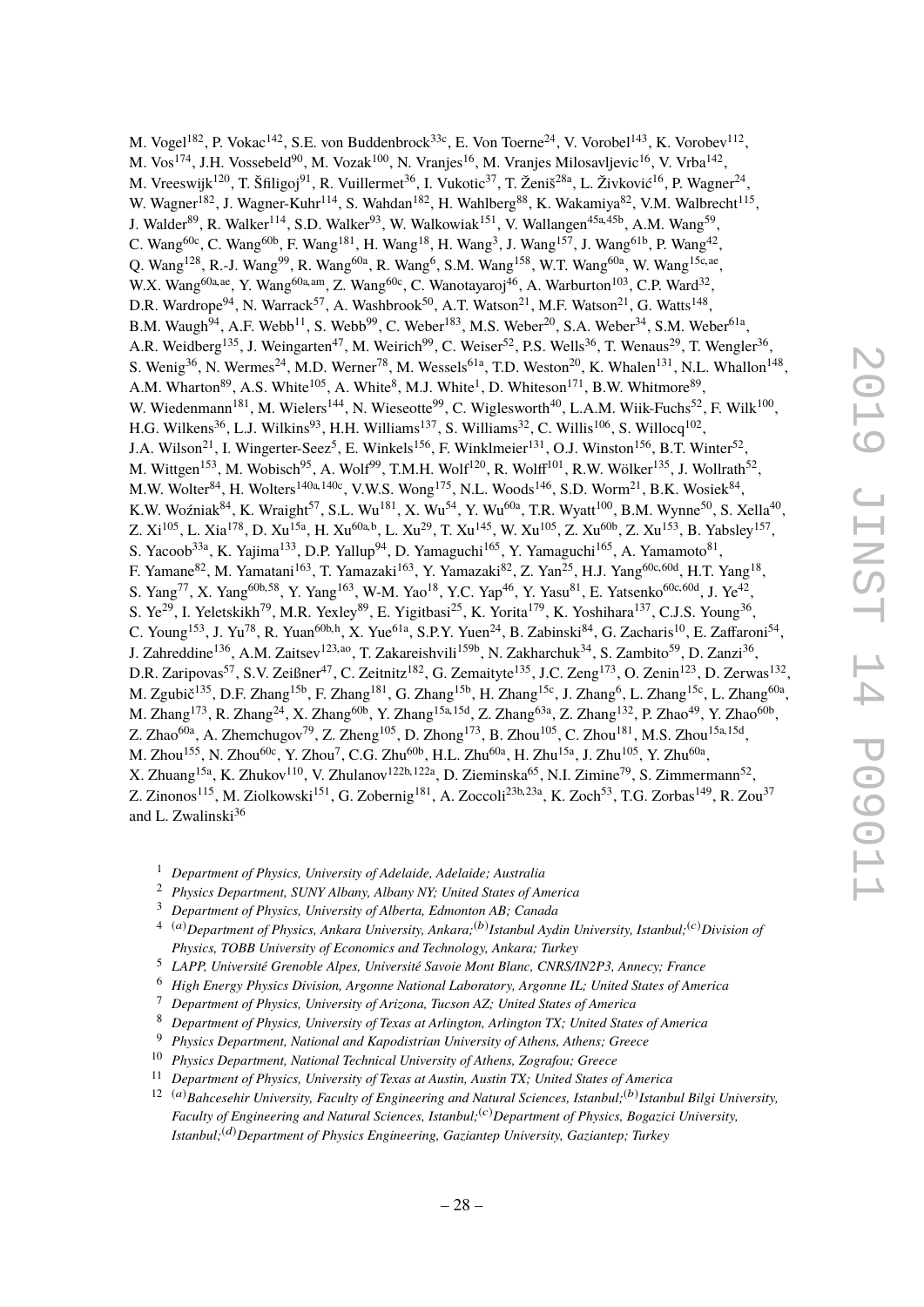- *Institute of Physics, Azerbaijan Academy of Sciences, Baku; Azerbaijan*
- *Institut de Física d'Altes Energies (IFAE), Barcelona Institute of Science and Technology, Barcelona; Spain*
- (a) *Institute of High Energy Physics, Chinese Academy of Sciences, Beijing;*(b)*Physics Department, Tsinghua University, Beijing;*(c)*Department of Physics, Nanjing University, Nanjing;*(d)*University of Chinese Academy of Science (UCAS), Beijing; China*
- *Institute of Physics, University of Belgrade, Belgrade; Serbia*
- *Department for Physics and Technology, University of Bergen, Bergen; Norway*
- *Physics Division, Lawrence Berkeley National Laboratory and University of California, Berkeley CA; United States of America*
- *Institut für Physik, Humboldt Universität zu Berlin, Berlin; Germany*
- *Albert Einstein Center for Fundamental Physics and Laboratory for High Energy Physics, University of Bern, Bern; Switzerland*
- *School of Physics and Astronomy, University of Birmingham, Birmingham; United Kingdom*
- *Facultad de Ciencias y Centro de Investigaciónes, Universidad Antonio Nariño, Bogota; Colombia*
- (a) *INFN Bologna and Universita' di Bologna, Dipartimento di Fisica;*(b) *INFN Sezione di Bologna; Italy*
- *Physikalisches Institut, Universität Bonn, Bonn; Germany*
- *Department of Physics, Boston University, Boston MA; United States of America*
- *Department of Physics, Brandeis University, Waltham MA; United States of America*
- (a)*Transilvania University of Brasov, Brasov;*(b)*Horia Hulubei National Institute of Physics and Nuclear Engineering, Bucharest;*(c)*Department of Physics, Alexandru Ioan Cuza University of Iasi, Iasi;*(d)*National Institute for Research and Development of Isotopic and Molecular Technologies, Physics Department, Cluj-Napoca;*(e)*University Politehnica Bucharest, Bucharest;*(<sup>f</sup> )*West University in Timisoara, Timisoara; Romania*
- (a)*Faculty of Mathematics, Physics and Informatics, Comenius University, Bratislava;*(b)*Department of Subnuclear Physics, Institute of Experimental Physics of the Slovak Academy of Sciences, Kosice; Slovak Republic*
- *Physics Department, Brookhaven National Laboratory, Upton NY; United States of America*
- *Departamento de Física, Universidad de Buenos Aires, Buenos Aires; Argentina*
- *California State University, CA; United States of America*
- *Cavendish Laboratory, University of Cambridge, Cambridge; United Kingdom*
- (a)*Department of Physics, University of Cape Town, Cape Town;*(b)*Department of Mechanical Engineering Science, University of Johannesburg, Johannesburg;*(c)*School of Physics, University of the Witwatersrand, Johannesburg; South Africa*
- *Department of Physics, Carleton University, Ottawa ON; Canada*
- (a)*Faculté des Sciences Ain Chock, Réseau Universitaire de Physique des Hautes Energies Université Hassan II, Casablanca;*(b)*Faculté des Sciences, Université Ibn-Tofail, Kénitra;*(c)*Faculté des Sciences Semlalia, Université Cadi Ayyad, LPHEA-Marrakech;*(d)*Faculté des Sciences, Université Mohamed Premier and LPTPM, Oujda;*(e)*Faculté des sciences, Université Mohammed V, Rabat; Morocco*
- *CERN, Geneva; Switzerland*
- *Enrico Fermi Institute, University of Chicago, Chicago IL; United States of America*
- *LPC, Université Clermont Auvergne, CNRS/IN2P3, Clermont-Ferrand; France*
- *Nevis Laboratory, Columbia University, Irvington NY; United States of America*
- *Niels Bohr Institute, University of Copenhagen, Copenhagen; Denmark*
- (a)*Dipartimento di Fisica, Università della Calabria, Rende;*(b) *INFN Gruppo Collegato di Cosenza, Laboratori Nazionali di Frascati; Italy*
- *Physics Department, Southern Methodist University, Dallas TX; United States of America*
- *Physics Department, University of Texas at Dallas, Richardson TX; United States of America*
- *National Centre for Scientific Research "Demokritos", Agia Paraskevi; Greece*
- (a)*Department of Physics, Stockholm University;*(b)*Oskar Klein Centre, Stockholm; Sweden*
- *Deutsches Elektronen-Synchrotron DESY, Hamburg and Zeuthen; Germany*
- *Lehrstuhl für Experimentelle Physik IV, Technische Universität Dortmund, Dortmund; Germany*
- *Institut für Kern- und Teilchenphysik, Technische Universität Dresden, Dresden; Germany*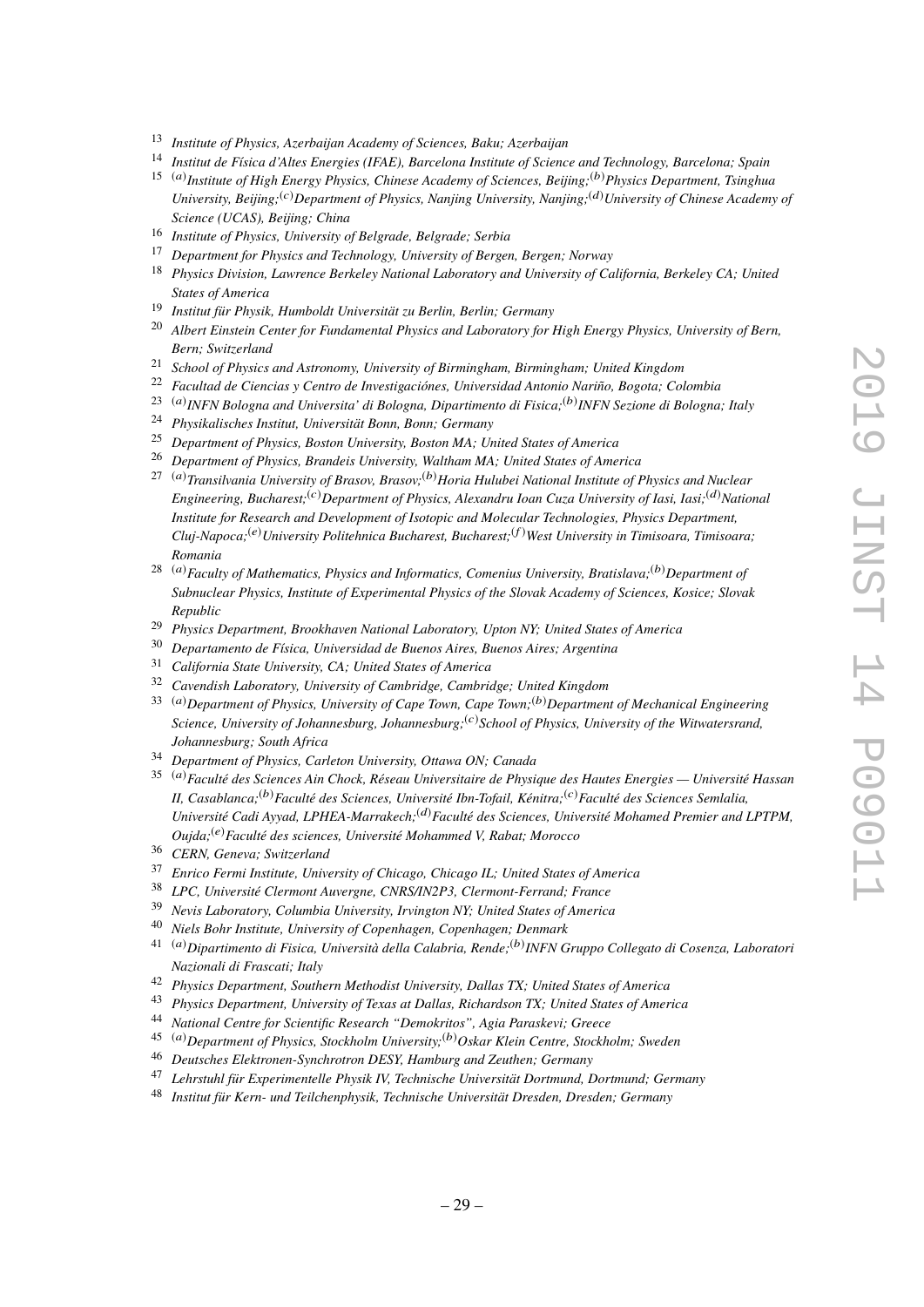- *Department of Physics, Duke University, Durham NC; United States of America*
- *SUPA School of Physics and Astronomy, University of Edinburgh, Edinburgh; United Kingdom*
- *INFN e Laboratori Nazionali di Frascati, Frascati; Italy*
- *Physikalisches Institut, Albert-Ludwigs-Universität Freiburg, Freiburg; Germany*
- *II. Physikalisches Institut, Georg-August-Universität Göttingen, Göttingen; Germany*
- *Département de Physique Nucléaire et Corpusculaire, Université de Genève, Genève; Switzerland*
- (a)*Dipartimento di Fisica, Università di Genova, Genova;*(b) *INFN Sezione di Genova; Italy*
- *II. Physikalisches Institut, Justus-Liebig-Universität Giessen, Giessen; Germany*
- *SUPA School of Physics and Astronomy, University of Glasgow, Glasgow; United Kingdom*
- *LPSC, Université Grenoble Alpes, CNRS/IN2P3, Grenoble INP, Grenoble; France*
- *Laboratory for Particle Physics and Cosmology, Harvard University, Cambridge MA; United States of America*
- (a)*Department of Modern Physics and State Key Laboratory of Particle Detection and Electronics, University of* Science and Technology of China, Hefei;<sup>(b)</sup>Institute of Frontier and Interdisciplinary Science and Key *Laboratory of Particle Physics and Particle Irradiation (MOE), Shandong University, Qingdao;*(c)*School of Physics and Astronomy, Shanghai Jiao Tong University, KLPPAC-MoE, SKLPPC, Shanghai;*(d)*Tsung-Dao Lee Institute, Shanghai; China*
- (a)*Kirchhoff-Institut für Physik, Ruprecht-Karls-Universität Heidelberg, Heidelberg;*(b)*Physikalisches Institut, Ruprecht-Karls-Universität Heidelberg, Heidelberg; Germany*
- *Faculty of Applied Information Science, Hiroshima Institute of Technology, Hiroshima; Japan*
- (a)*Department of Physics, Chinese University of Hong Kong, Shatin, N.T., Hong Kong;*(b)*Department of Physics, University of Hong Kong, Hong Kong;*(c)*Department of Physics and Institute for Advanced Study, Hong Kong University of Science and Technology, Clear Water Bay, Kowloon, Hong Kong; China*
- *Department of Physics, National Tsing Hua University, Hsinchu; Taiwan*
- *Department of Physics, Indiana University, Bloomington IN; United States of America*
- (a) *INFN Gruppo Collegato di Udine, Sezione di Trieste, Udine;*(b) *ICTP, Trieste;*(c)*Dipartimento Politecnico di Ingegneria e Architettura, Università di Udine, Udine; Italy*
- (a) *INFN Sezione di Lecce;*(b)*Dipartimento di Matematica e Fisica, Università del Salento, Lecce; Italy*
- (a) *INFN Sezione di Milano;*(b)*Dipartimento di Fisica, Università di Milano, Milano; Italy*
- (a) *INFN Sezione di Napoli;*(b)*Dipartimento di Fisica, Università di Napoli, Napoli; Italy*
- (a) *INFN Sezione di Pavia;*(b)*Dipartimento di Fisica, Università di Pavia, Pavia; Italy*
- (a) *INFN Sezione di Pisa;*(b)*Dipartimento di Fisica E. Fermi, Università di Pisa, Pisa; Italy*
- (a) *INFN Sezione di Roma;*(b)*Dipartimento di Fisica, Sapienza Università di Roma, Roma; Italy*
- (a) *INFN Sezione di Roma Tor Vergata;*(b)*Dipartimento di Fisica, Università di Roma Tor Vergata, Roma; Italy*
- (a) *INFN Sezione di Roma Tre;*(b)*Dipartimento di Matematica e Fisica, Università Roma Tre, Roma; Italy*
- (a) *INFN-TIFPA;*(b)*Università degli Studi di Trento, Trento; Italy*
- *Institut für Astro- und Teilchenphysik, Leopold-Franzens-Universität, Innsbruck; Austria*
- *University of Iowa, Iowa City IA; United States of America*
- *Department of Physics and Astronomy, Iowa State University, Ames IA; United States of America*
- *Joint Institute for Nuclear Research, Dubna; Russia*
- (a)*Departamento de Engenharia Elétrica, Universidade Federal de Juiz de Fora (UFJF), Juiz de Fora;*(b)*Universidade Federal do Rio De Janeiro COPPE/EE/IF, Rio de Janeiro;*(c)*Universidade Federal de São João del Rei (UFSJ), São João del Rei;*(d) *Instituto de Física, Universidade de São Paulo, São Paulo; Brazil*
- *KEK, High Energy Accelerator Research Organization, Tsukuba; Japan*
- *Graduate School of Science, Kobe University, Kobe; Japan*
- (a)*AGH University of Science and Technology, Faculty of Physics and Applied Computer Science, Krakow;*(b)*Marian Smoluchowski Institute of Physics, Jagiellonian University, Krakow; Poland*
- *Institute of Nuclear Physics Polish Academy of Sciences, Krakow; Poland*
- *Faculty of Science, Kyoto University, Kyoto; Japan*
- *Kyoto University of Education, Kyoto; Japan*
- *Research Center for Advanced Particle Physics and Department of Physics, Kyushu University, Fukuoka; Japan*
- *Instituto de Física La Plata, Universidad Nacional de La Plata and CONICET, La Plata; Argentina*
- *Physics Department, Lancaster University, Lancaster; United Kingdom*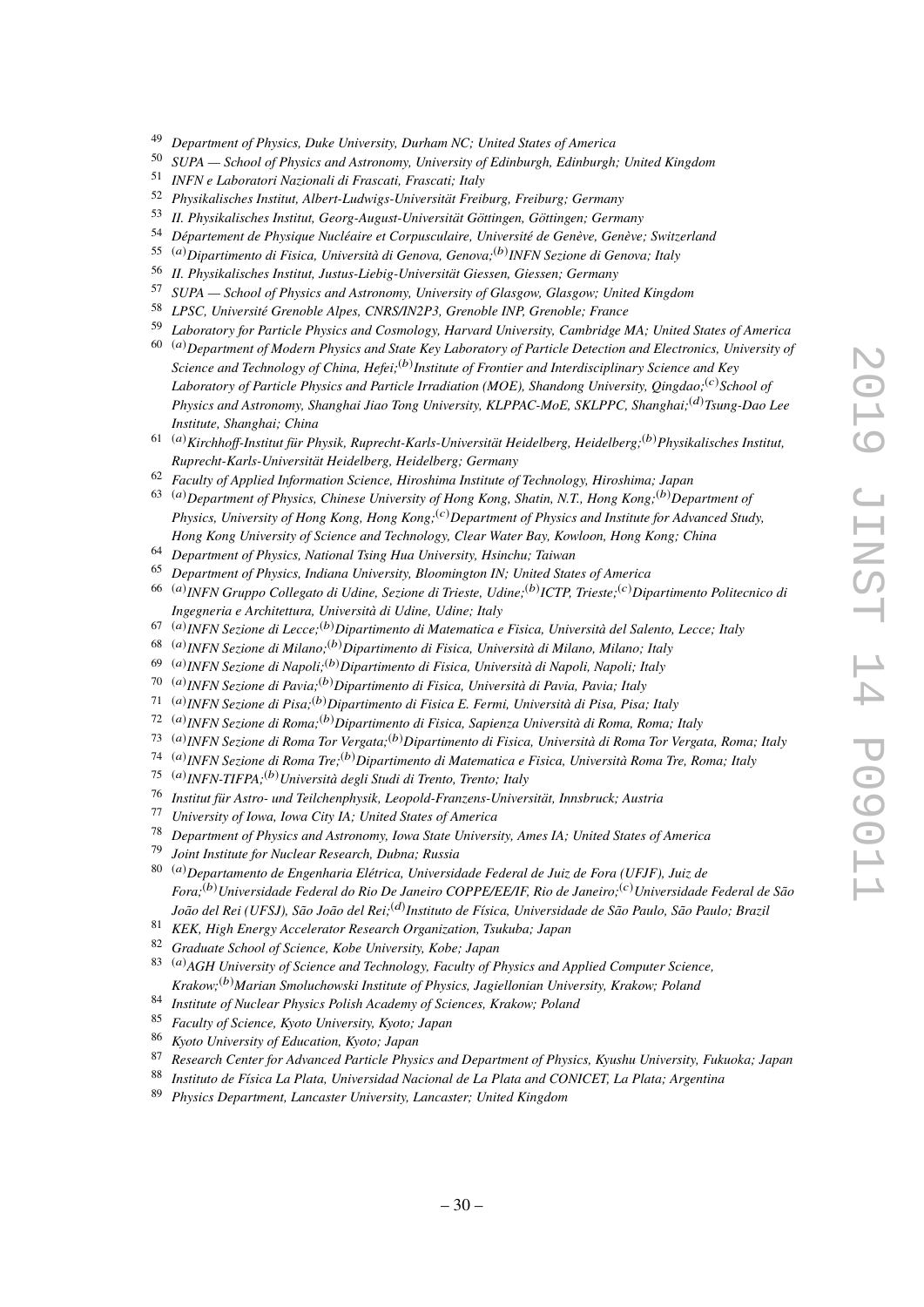- *Oliver Lodge Laboratory, University of Liverpool, Liverpool; United Kingdom*
- *Department of Experimental Particle Physics, Jožef Stefan Institute and Department of Physics, University of Ljubljana, Ljubljana; Slovenia*
- *School of Physics and Astronomy, Queen Mary University of London, London; United Kingdom*
- *Department of Physics, Royal Holloway University of London, Egham; United Kingdom*
- *Department of Physics and Astronomy, University College London, London; United Kingdom*
- *Louisiana Tech University, Ruston LA; United States of America*
- *Fysiska institutionen, Lunds universitet, Lund; Sweden*
- *Centre de Calcul de l'Institut National de Physique Nucléaire et de Physique des Particules (IN2P3), Villeurbanne; France*
- *Departamento de Física Teorica C-15 and CIAFF, Universidad Autónoma de Madrid, Madrid; Spain*
- *Institut für Physik, Universität Mainz, Mainz; Germany*
- *School of Physics and Astronomy, University of Manchester, Manchester; United Kingdom*
- *CPPM, Aix-Marseille Université, CNRS/IN2P3, Marseille; France*
- *Department of Physics, University of Massachusetts, Amherst MA; United States of America*
- *Department of Physics, McGill University, Montreal QC; Canada*
- *School of Physics, University of Melbourne, Victoria; Australia*
- *Department of Physics, University of Michigan, Ann Arbor MI; United States of America*
- *Department of Physics and Astronomy, Michigan State University, East Lansing MI; United States of America*
- *B.I. Stepanov Institute of Physics, National Academy of Sciences of Belarus, Minsk; Belarus*
- *Research Institute for Nuclear Problems of Byelorussian State University, Minsk; Belarus*
- *Group of Particle Physics, University of Montreal, Montreal QC; Canada*
- *P.N. Lebedev Physical Institute of the Russian Academy of Sciences, Moscow; Russia*
- *Institute for Theoretical and Experimental Physics of the National Research Centre Kurchatov Institute, Moscow; Russia*
- *National Research Nuclear University MEPhI, Moscow; Russia*
- *D.V. Skobeltsyn Institute of Nuclear Physics, M.V. Lomonosov Moscow State University, Moscow; Russia*
- *Fakultät für Physik, Ludwig-Maximilians-Universität München, München; Germany*
- *Max-Planck-Institut für Physik (Werner-Heisenberg-Institut), München; Germany*
- *Nagasaki Institute of Applied Science, Nagasaki; Japan*
- *Graduate School of Science and Kobayashi-Maskawa Institute, Nagoya University, Nagoya; Japan*
- *Department of Physics and Astronomy, University of New Mexico, Albuquerque NM; United States of America*
- *Institute for Mathematics, Astrophysics and Particle Physics, Radboud University Nijmegen/Nikhef, Nijmegen; Netherlands*
- *Nikhef National Institute for Subatomic Physics and University of Amsterdam, Amsterdam; Netherlands*
- *Department of Physics, Northern Illinois University, DeKalb IL; United States of America*
- (a)*Budker Institute of Nuclear Physics and NSU, SB RAS, Novosibirsk;*(b)*Novosibirsk State University Novosibirsk; Russia*
- *Institute for High Energy Physics of the National Research Centre Kurchatov Institute, Protvino; Russia*
- *Department of Physics, New York University, New York NY; United States of America*
- *Ochanomizu University, Otsuka, Bunkyo-ku, Tokyo; Japan*
- *Ohio State University, Columbus OH; United States of America*
- *Faculty of Science, Okayama University, Okayama; Japan*
- *Homer L. Dodge Department of Physics and Astronomy, University of Oklahoma, Norman OK; United States of America*
- *Department of Physics, Oklahoma State University, Stillwater OK; United States of America*
- *Palacký University, RCPTM, Joint Laboratory of Optics, Olomouc; Czech Republic*
- *Center for High Energy Physics, University of Oregon, Eugene OR; United States of America*
- *LAL, Université Paris-Sud, CNRS/IN2P3, Université Paris-Saclay, Orsay; France*
- *Graduate School of Science, Osaka University, Osaka; Japan*
- *Department of Physics, University of Oslo, Oslo; Norway*
- *Department of Physics, Oxford University, Oxford; United Kingdom*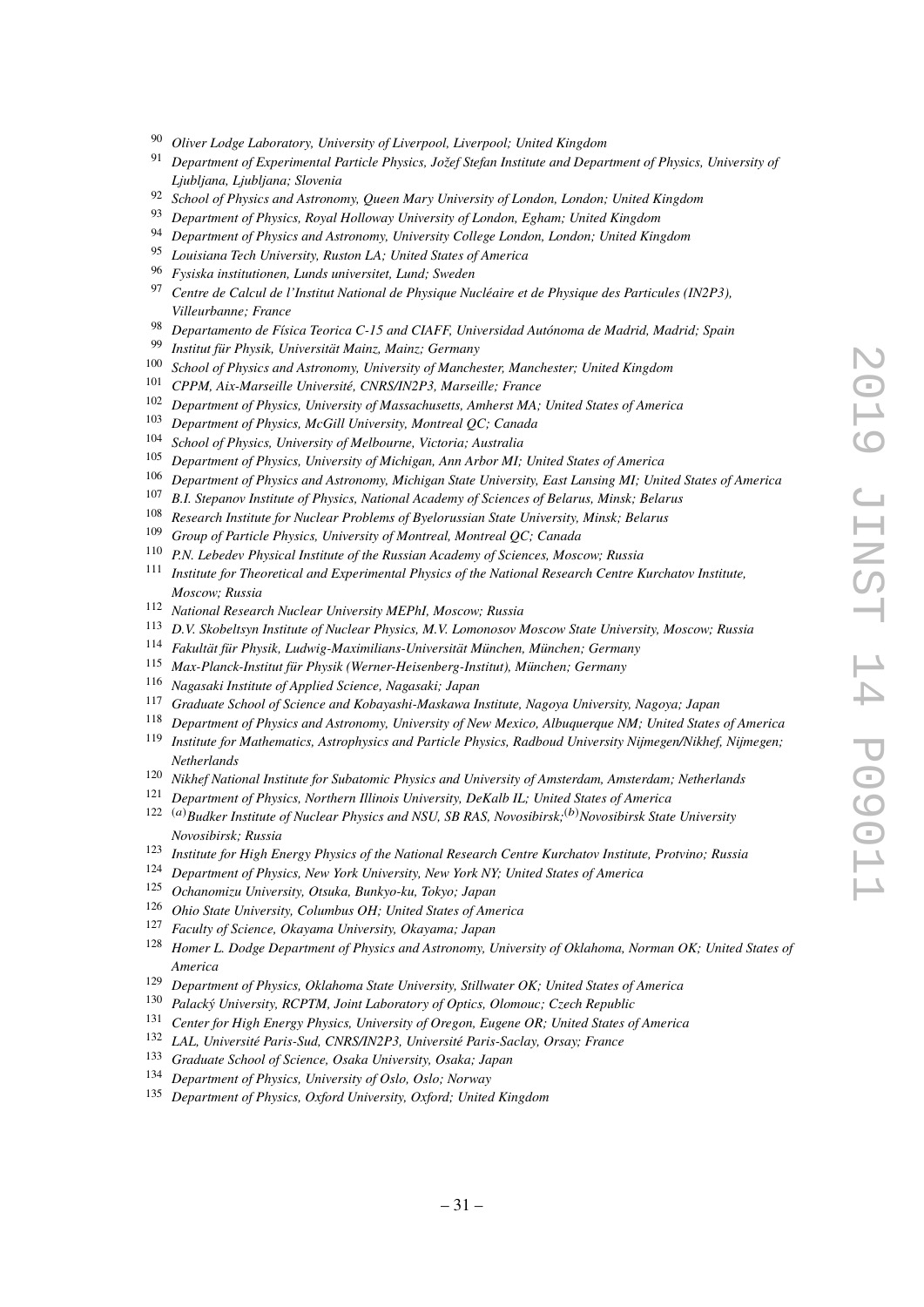- *LPNHE, Sorbonne Université, Paris Diderot Sorbonne Paris Cité, CNRS/IN2P3, Paris; France*
- *Department of Physics, University of Pennsylvania, Philadelphia PA; United States of America*
- *Konstantinov Nuclear Physics Institute of National Research Centre "Kurchatov Institute", PNPI, St. Petersburg; Russia*
- *Department of Physics and Astronomy, University of Pittsburgh, Pittsburgh PA; United States of America*
- (a)*Laboratório de Instrumentação e Física Experimental de Partículas LIP;*(b)*Departamento de Física, Faculdade de Ciências, Universidade de Lisboa, Lisboa;*(c)*Departamento de Física, Universidade de Coimbra, Coimbra;*(d)*Centro de Física Nuclear da Universidade de Lisboa, Lisboa;*(e)*Departamento de Física, Universidade do Minho, Braga;*<sup>(f)</sup>*Universidad de Granada, Granada (Spain)*;<sup>(g)</sup>*Dep Física and CEFITEC of Faculdade de Ciências e Tecnologia, Universidade Nova de Lisboa, Caparica;*(h)*Av. Rovisco Pais, 1 1049-001 Lisbon, Portugal; Portugal*
- *Institute of Physics of the Czech Academy of Sciences, Prague; Czech Republic*
- *Czech Technical University in Prague, Prague; Czech Republic*
- *Charles University, Faculty of Mathematics and Physics, Prague; Czech Republic*
- *Particle Physics Department, Rutherford Appleton Laboratory, Didcot; United Kingdom*
- *IRFU, CEA, Université Paris-Saclay, Gif-sur-Yvette; France*
- *Santa Cruz Institute for Particle Physics, University of California Santa Cruz, Santa Cruz CA; United States of America*
- (a)*Departamento de Física, Pontificia Universidad Católica de Chile, Santiago;*(b)*Departamento de Física, Universidad Técnica Federico Santa María, Valparaíso; Chile*
- *Department of Physics, University of Washington, Seattle WA; United States of America*
- *Department of Physics and Astronomy, University of Sheffield, Sheffield; United Kingdom*
- *Department of Physics, Shinshu University, Nagano; Japan*
- *Department Physik, Universität Siegen, Siegen; Germany*
- *Department of Physics, Simon Fraser University, Burnaby BC; Canada*
- *SLAC National Accelerator Laboratory, Stanford CA; United States of America*
- *Physics Department, Royal Institute of Technology, Stockholm; Sweden*
- *Departments of Physics and Astronomy, Stony Brook University, Stony Brook NY; United States of America*
- *Department of Physics and Astronomy, University of Sussex, Brighton; United Kingdom*
- *School of Physics, University of Sydney, Sydney; Australia*
- *Institute of Physics, Academia Sinica, Taipei; Taiwan*
- (a)*E. Andronikashvili Institute of Physics, Iv. Javakhishvili Tbilisi State University, Tbilisi;*(b)*High Energy Physics Institute, Tbilisi State University, Tbilisi; Georgia*
- *Department of Physics, Technion, Israel Institute of Technology, Haifa; Israel*
- *Raymond and Beverly Sackler School of Physics and Astronomy, Tel Aviv University, Tel Aviv; Israel*
- *Department of Physics, Aristotle University of Thessaloniki, Thessaloniki; Greece*
- *International Center for Elementary Particle Physics and Department of Physics, University of Tokyo, Tokyo; Japan*
- *Graduate School of Science and Technology, Tokyo Metropolitan University, Tokyo; Japan*
- *Department of Physics, Tokyo Institute of Technology, Tokyo; Japan*
- *Tomsk State University, Tomsk; Russia*
- *Department of Physics, University of Toronto, Toronto ON; Canada*
- (a)*TRIUMF, Vancouver BC;*(b)*Department of Physics and Astronomy, York University, Toronto ON; Canada*
- *Division of Physics and Tomonaga Center for the History of the Universe, Faculty of Pure and Applied Sciences, University of Tsukuba, Tsukuba; Japan*
- *Department of Physics and Astronomy, Tufts University, Medford MA; United States of America*
- *Department of Physics and Astronomy, University of California Irvine, Irvine CA; United States of America*
- <sup>172</sup> *Department of Physics and Astronomy, University of Uppsala, Uppsala; Sweden*<br><sup>173</sup> *Department of Physics University of Illinois Urbang II : United States of Ameri*
- *Department of Physics, University of Illinois, Urbana IL; United States of America*
- *Instituto de Física Corpuscular (IFIC), Centro Mixto Universidad de Valencia CSIC, Valencia; Spain*
- *Department of Physics, University of British Columbia, Vancouver BC; Canada*
- *Department of Physics and Astronomy, University of Victoria, Victoria BC; Canada*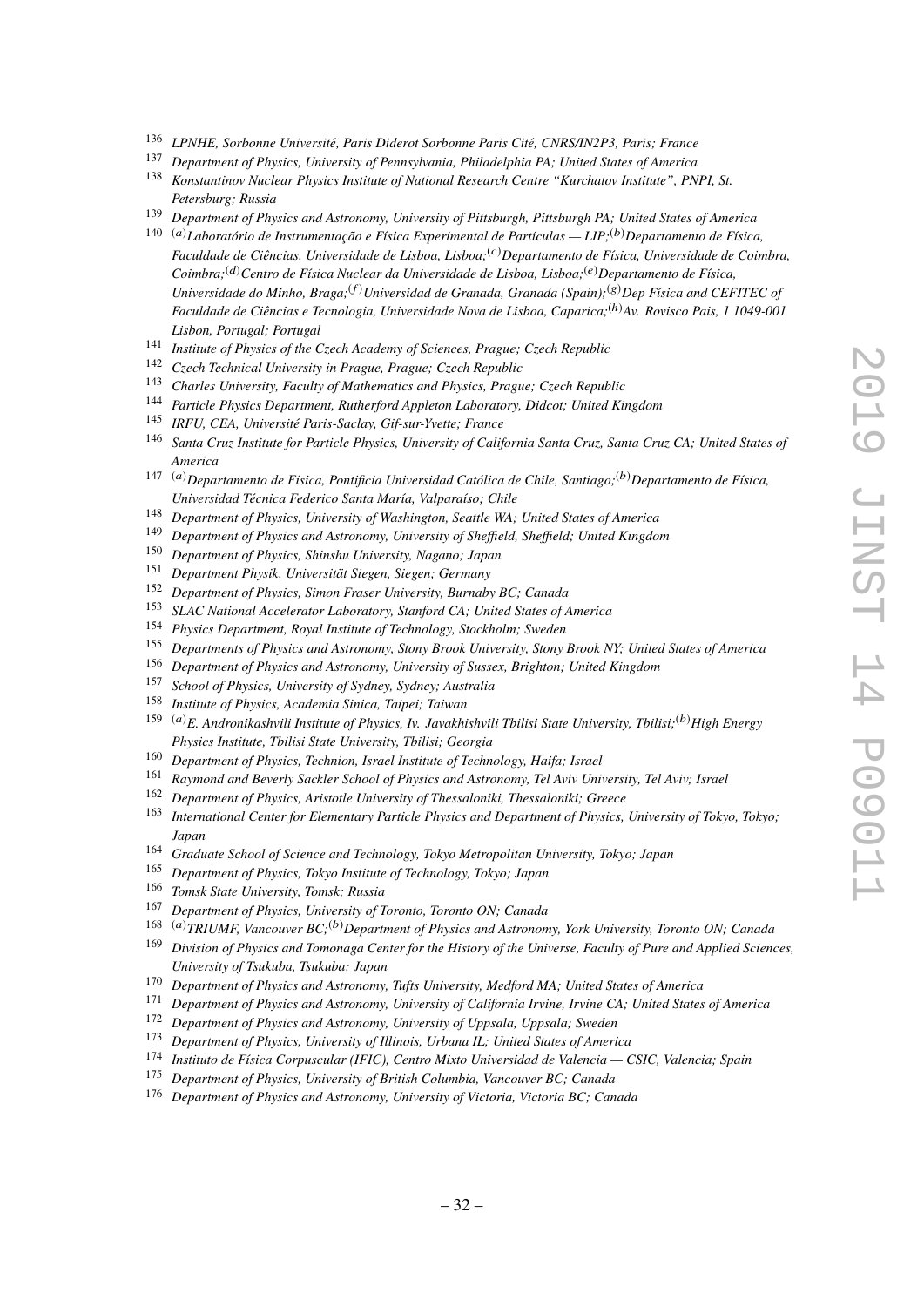- <sup>177</sup> *Fakultät für Physik und Astronomie, Julius-Maximilians-Universität Würzburg, Würzburg; Germany*
- <sup>178</sup> *Department of Physics, University of Warwick, Coventry; United Kingdom*
- <sup>179</sup> *Waseda University, Tokyo; Japan*
- <sup>180</sup> *Department of Particle Physics, Weizmann Institute of Science, Rehovot; Israel*
- <sup>181</sup> *Department of Physics, University of Wisconsin, Madison WI; United States of America*
- <sup>182</sup> *Fakultät für Mathematik und Naturwissenschaften, Fachgruppe Physik, Bergische Universität Wuppertal, Wuppertal; Germany*
- <sup>183</sup> *Department of Physics, Yale University, New Haven CT; United States of America*
- <sup>184</sup> *Yerevan Physics Institute, Yerevan; Armenia*
- <sup>a</sup> *Also at CERN, Geneva; Switzerland*
- <sup>b</sup> *Also at CPPM, Aix-Marseille Université, CNRS/IN2P3, Marseille; France*
- <sup>c</sup> *Also at Département de Physique Nucléaire et Corpusculaire, Université de Genève, Genève; Switzerland*
- <sup>d</sup> *Also at Departament de Fisica de la Universitat Autonoma de Barcelona, Barcelona; Spain*
- <sup>e</sup> *Also at Departamento de Física, Instituto Superior Técnico, Universidade de Lisboa, Lisboa; Portugal*
- <sup>f</sup> *Also at Department of Applied Physics and Astronomy, University of Sharjah, Sharjah; United Arab Emirates*
- <sup>g</sup> *Also at Department of Financial and Management Engineering, University of the Aegean, Chios; Greece*
- <sup>h</sup> *Also at Department of Physics and Astronomy, Michigan State University, East Lansing MI; United States of America*
- <sup>i</sup> *Also at Department of Physics and Astronomy, University of Louisville, Louisville, KY; United States of America*
- <sup>j</sup> *Also at Department of Physics and Astronomy, University of Sheffield, Sheffield; United Kingdom*
- <sup>k</sup> *Also at Department of Physics, California State University, East Bay; United States of America*
- <sup>l</sup> *Also at Department of Physics, California State University, Fresno; United States of America*
- <sup>m</sup> *Also at Department of Physics, California State University, Sacramento; United States of America*
- <sup>n</sup> *Also at Department of Physics, King's College London, London; United Kingdom*
- <sup>o</sup> *Also at Department of Physics, St. Petersburg State Polytechnical University, St. Petersburg; Russia*
- <sup>p</sup> *Also at Department of Physics, Stanford University, Stanford CA; United States of America*
- <sup>q</sup> *Also at Department of Physics, University of Adelaide, Adelaide; Australia*
- <sup>r</sup> *Also at Department of Physics, University of Fribourg, Fribourg; Switzerland*
- <sup>s</sup> *Also at Department of Physics, University of Michigan, Ann Arbor MI; United States of America*
- <sup>t</sup> *Also at Faculty of Physics, M.V. Lomonosov Moscow State University, Moscow; Russia*
- <sup>u</sup> *Also at Giresun University, Faculty of Engineering, Giresun; Turkey*
- <sup>v</sup> *Also at Graduate School of Science, Osaka University, Osaka; Japan*
- Also at Hellenic Open University, Patras; Greece
- <sup>x</sup> *Also at Institucio Catalana de Recerca i Estudis Avancats, ICREA, Barcelona; Spain*
- <sup>y</sup> *Also at Institut für Experimentalphysik, Universität Hamburg, Hamburg; Germany*
- <sup>z</sup> *Also at Institute for Mathematics, Astrophysics and Particle Physics, Radboud University Nijmegen/Nikhef, Nijmegen; Netherlands*
- aa *Also at Institute for Nuclear Research and Nuclear Energy (INRNE) of the Bulgarian Academy of Sciences, Sofia; Bulgaria*
- ab *Also at Institute for Particle and Nuclear Physics, Wigner Research Centre for Physics, Budapest; Hungary*
- ac *Also at Institute of High Energy Physics, Chinese Academy of Sciences, Beijing; China*
- ad *Also at Institute of Particle Physics (IPP); Canada*
- ae *Also at Institute of Physics, Academia Sinica, Taipei; Taiwan*
- af Also at Institute of Physics, Azerbaijan Academy of Sciences, Baku; Azerbaijan
- ag *Also at Institute of Theoretical Physics, Ilia State University, Tbilisi; Georgia*
- ah *Also at Instituto de Fisica Teorica, IFT-UAM/CSIC, Madrid; Spain*
- ai *Also at Istanbul University, Dept. of Physics, Istanbul; Turkey*
- aj Also at Joint Institute for Nuclear Research, Dubna; Russia
- ak *Also at LAL, Université Paris-Sud, CNRS/IN2P3, Université Paris-Saclay, Orsay; France*
- al *Also at Louisiana Tech University, Ruston LA; United States of America*
- am *Also at LPNHE, Sorbonne Université, Paris Diderot Sorbonne Paris Cité, CNRS/IN2P3, Paris; France*